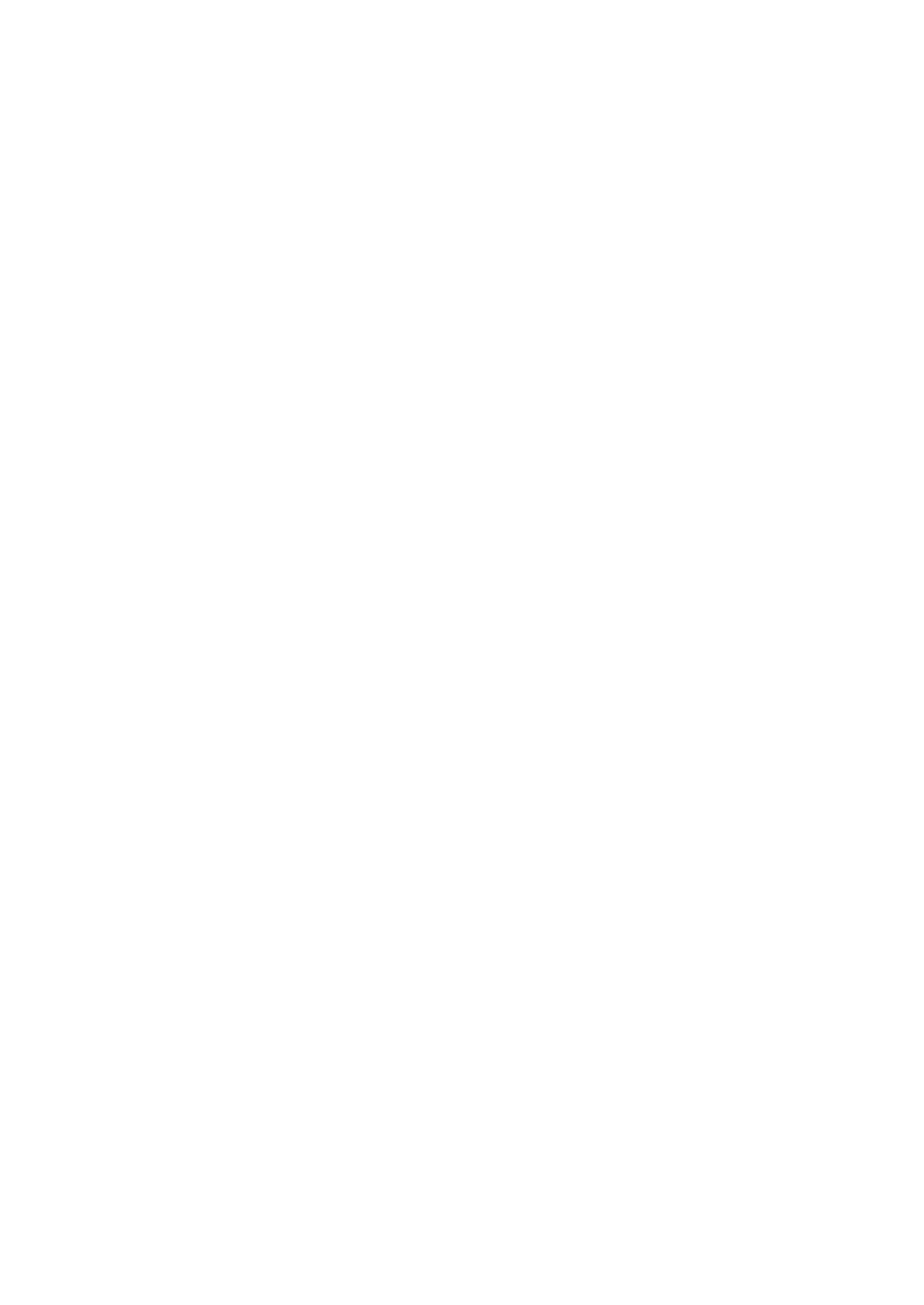# <span id="page-2-0"></span>**Contents**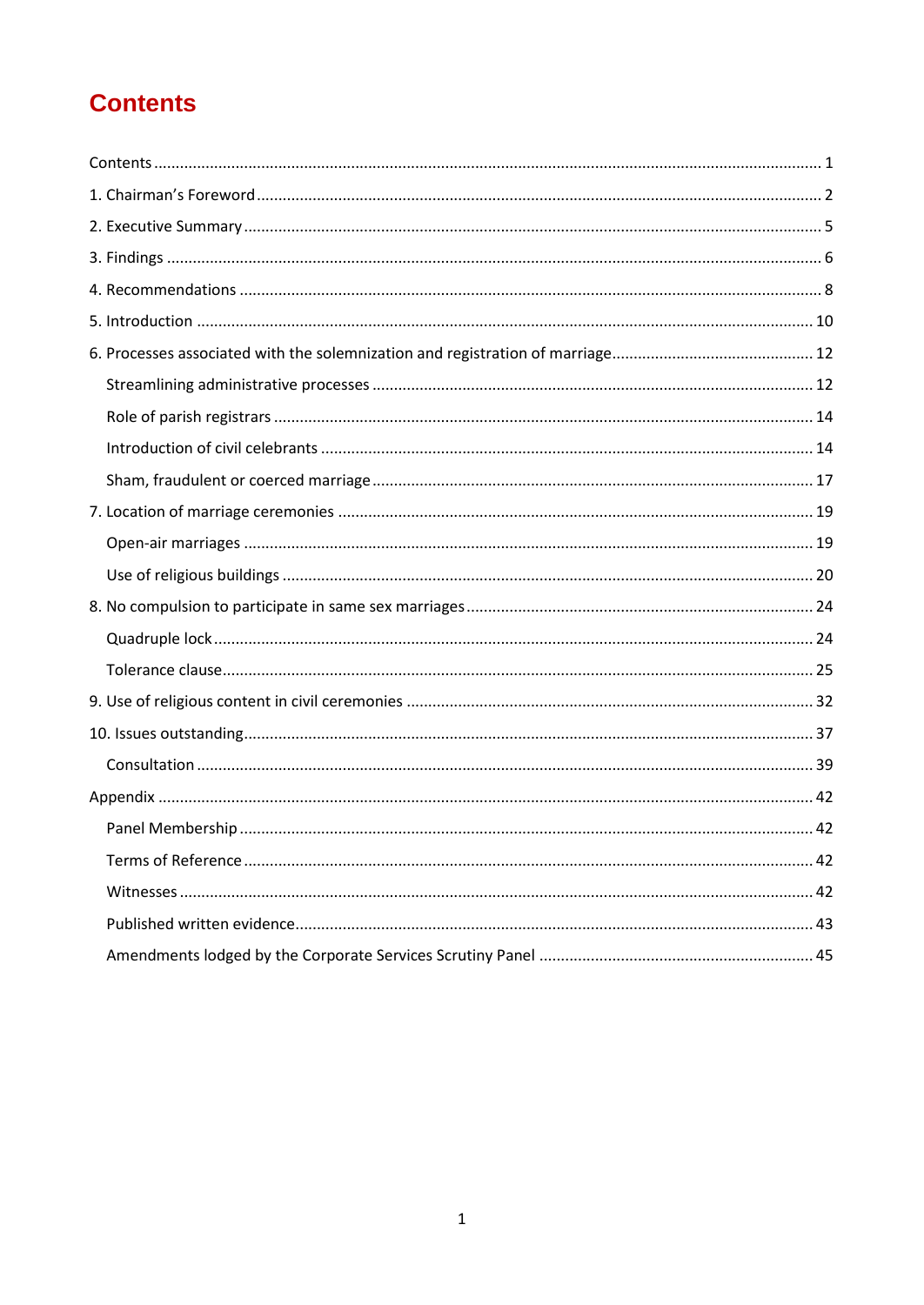# <span id="page-3-0"></span>**1. Chairman's Foreword**

This review has been one of the most technically challenging and complicated matters I have encountered in my 12½ years in politics, raising a variety of ethical and moral dilemmas.

We have made it very clear from the start that the Corporate Services Scrutiny Panel ("CSSP") is not, in any shape or form, challenging the matter of same sex marriage. This has been approved by the States and we will be voting 'pour' Article 2 of the Law, which introduces same sex marriage into our legislation.

This new Law also introduces new administration processes; makes provision for open air marriages, and introduces greater protection against sham or forced marriages.

I stress that we make no criticism of the officers involved in the production of the Law, but it is unprecedented to see 24 amendments being lodged by the Minister just 2 weeks before the original scheduled date of debate.

Our conclusion is that the Law has been rushed, particularly towards the end of the process. In summary, there needs to be a better way to produce law, and allow for proper consultation with stake holders on an iterative basis to allow proper feedback into the process.

The recommendations from our review can be grouped into 4 areas:

- 1) Issues around consultation and drafting (outlined above)
- 2) Matters concerning the Superintendent Registrar
- 3) Church Buildings
- 4) Tolerance Clause

**Superintendent Registrar** - following a submission from Channel Island Humanists and Deputy Louise Doublet we have recommended that civil celebrants who are meant to represent a particular organisation should have appropriate qualifications from that organisation. Following discussions with the Chief Minister we have recommended that civil celebrants must comply with any guidance issued by the Superintendent Registrar and that guidance should be issued to clarify what is meant by religious content (for civil celebrants).

**Church Buildings** – during the course of our work, it has become very clear that there is a fundamental conflict between the proposed State Law, and the existing Laws and tenets of religious organisations. For example, Church of England ("C of E") Law (Canons), as approved by the States Assembly, defines marriage as being the union between one man and one woman. This forms a fundamental part of the beliefs and teachings of many religions for both their officials and their congregations. Therefore a Church of England Minister (for example) permitting a same sex wedding in the Church for which they are responsible would break Church of England Law.

Please understand that there is difference in treatment in the legislation between the C of E and all other religious organisations. The C of E is specifically prevented from participating in same sex marriages, whilst all others can 'opt out' but can also 'opt in' from performing such marriages. Therefore in writing this Foreword, I shall try to keep it simple, but the legislation may reflect a technical difference in how it is drafted.

The relevance of this to Church buildings is as follows: places that are 'usual places of religious worship' are basically exempted from any requirement to accept same sex marriages. However,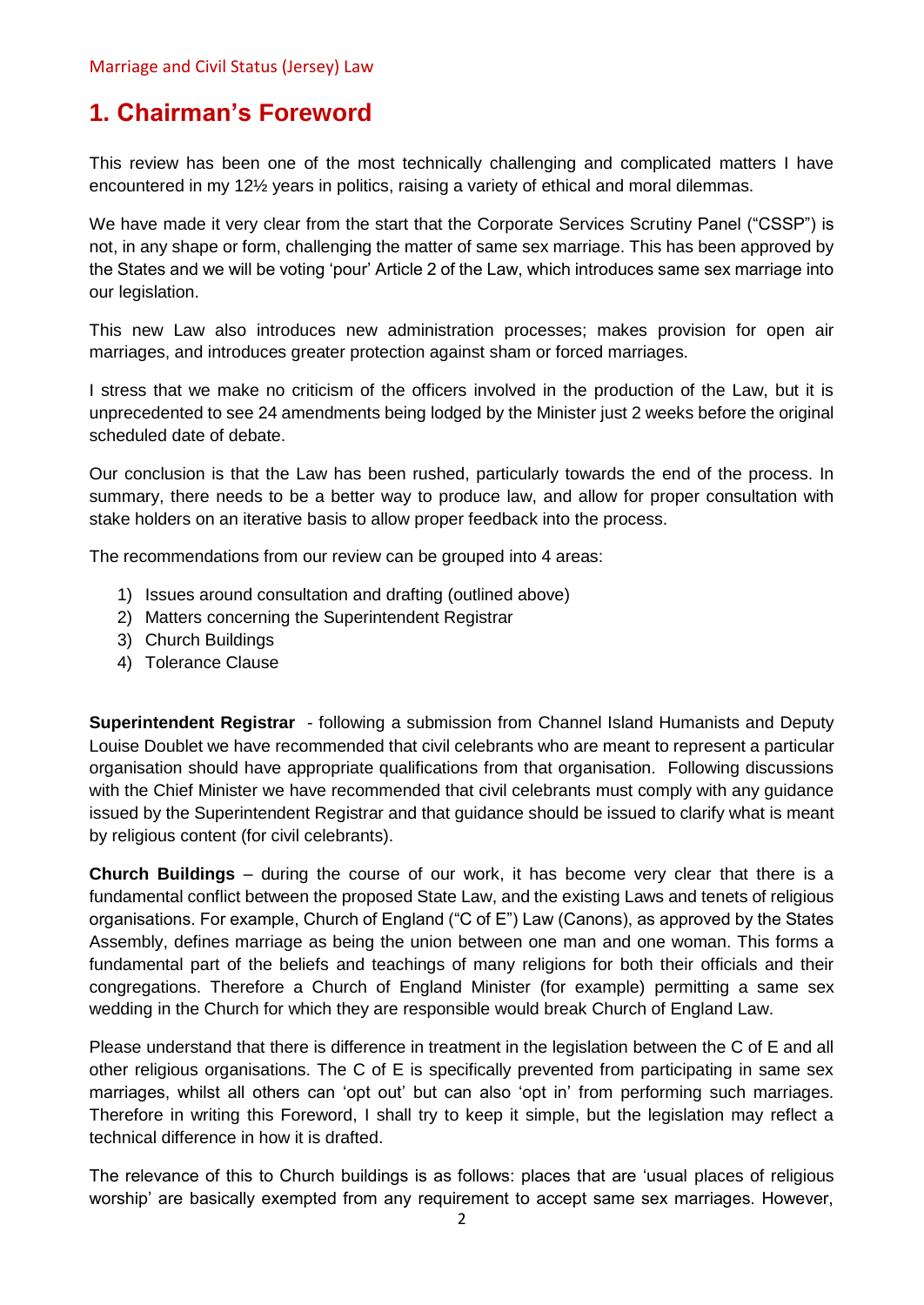#### Marriage and Civil Status (Jersey) Law

during our work it became clear that there could be anomalies. E.g: a Chapel that was not used regularly, but was still consecrated, may not be afforded such an exemption. This could potentially cause a lot of issues for any member of the clergy and/or congregation if a same sex couple demanded to be married in such a location, as there would not necessarily be any exemption available under the Law. We have therefore recommended an amendment that allows such Church buildings to be exempted if desired, but equally it can be used for same sex marriages (subject to the conditions already in the Law) if the organisation so wishes. Thus no-one can be forced to act against their beliefs (in respect of the use of a Church building) but they can also facilitate a same sex marriage should they wish to.

A second facet to this is the use of other properties which are not necessarily directly places of religious worship. An example might be a Church Hall which is not directly owned by a Church, or not on the same site as a Church (for example it might be owned by a Trust, or the location might be separated by a public road). Religious organisations are already sensitive about how Church Halls are used. They might not permit anything that would be at odds with the basic tenets of their faith, e.g. spiritual classes, or even rock bands (due to issues around lyrics). The legislation as presently drafted does not exempt such buildings or locations from being forced to be made available for (say) a wedding reception for a same sex couple. We have therefore lodged an amendment which seeks to address this situation by ensuring (again) that no-one can be forced to act against their beliefs (in respect of the use of a Church building) but they can also participate should they wish to. The recent procedural amendment that has been lodged by the CSSP will allow a separate vote on this matter, and also a separate vote on the tolerance clause.

Both of these amendments have been discussed with Liberate who have indicated their acceptance of them.

#### **Tolerance clause**

Clearly the most challenging aspect of our review has been the issue of a tolerance clause. Of the 50+ submissions we received, the majority were in support of some form of tolerance clause.

In summary the arguments are as follows – those against a tolerance clause basically say one should not discriminate; how can one define faith; and some of the subtext is around homophobia. Those in favour of some form of tolerance clause suggest that this is a matter of freedom of speech (with references to Human Rights); they seek a balance of rights so that individuals are not forced to act in a way that would contravene their faith; or that they do not want to see individuals fined, made to go bust, or criminalised as a result of their faith. Various examples of cases in the UK or USA where this has happened have been cited. This has generally been because a same sex couple has felt that they had been discriminated against because an individual or religious organisation had been unable to act in a particular way because it went against the teachings of their faith.

The Northern Ireland case of Ashers Bakery was often cited, and even the case in the US where a Satanist Cult (recognised under the law as a religious group) was suing for discrimination against a Christian baker who had refused to bake them a cake bearing Satanic symbols. One piece of evidence presented to us was an article written by Peter Tatchell (a prominent UK gay rights campaigner) which concludes as follows: "In my view, it is an infringement of freedom to require businesses to aid the promotion of ideas to which they conscientiously object. Discrimination against people should be unlawful, but not against ideas". The article is worth a read (and the link is included in our report).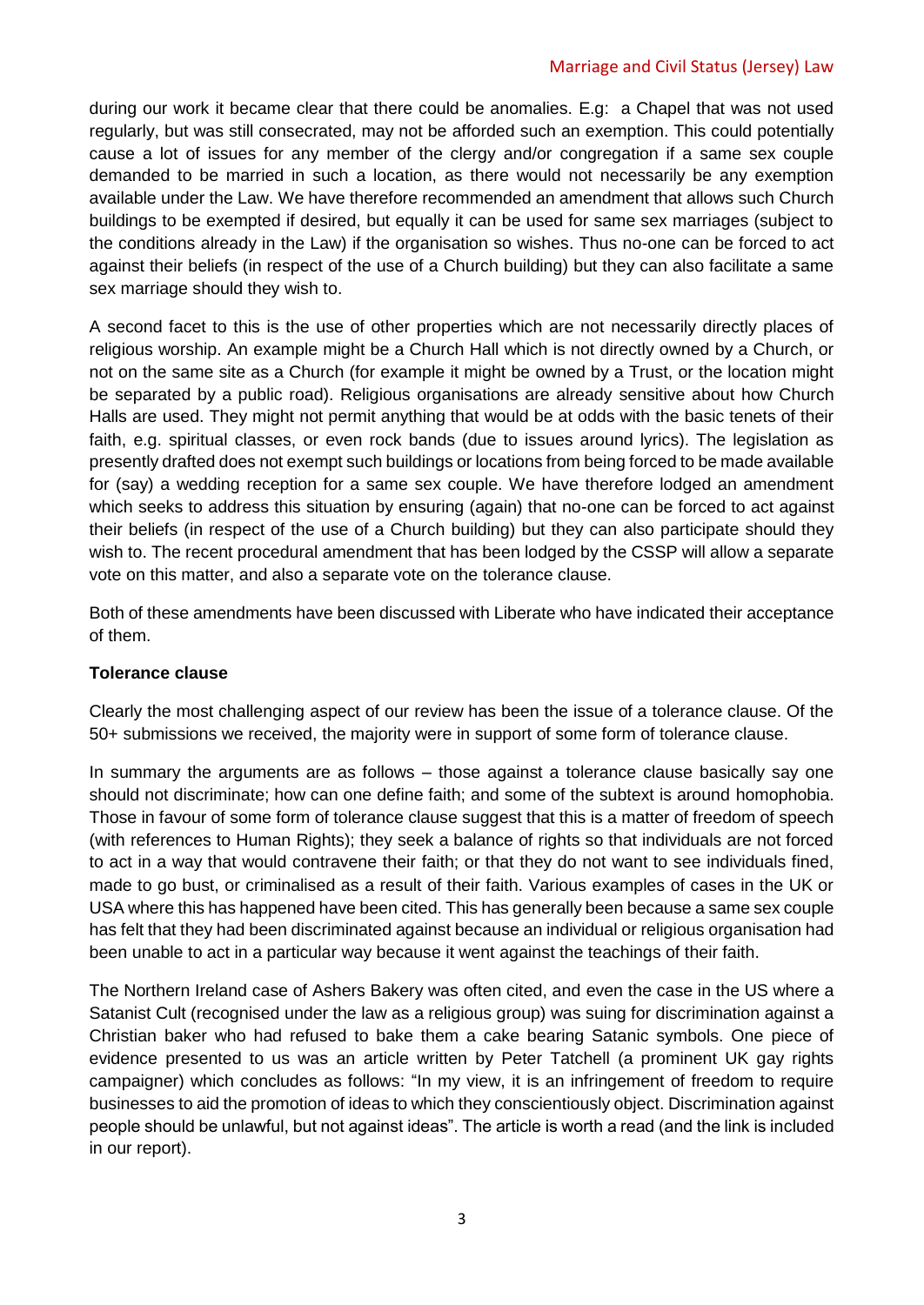#### Marriage and Civil Status (Jersey) Law

To be clear, both sides of the argument who have appeared in front of the Panel have been very respectful of each other's point of view. The individuals who have written to us in favour of same sex marriage have generally talked about love and the wish of two people to be in a loving relationship and to mark that loving relationship. Liberate understand the inclusion of the 'Quadruple Lock'. Equally the JEA (for example) have stated that they condemn any form of bullying or homophobia particularly against minority groups who in the past have endured such unfair treatment.

In the ideal world, all parties would respect each other, and there would be no conflict on this matter. Those involved in the argument have been oppressed at different times in history and continue to be oppressed in different jurisdictions even today. Unfortunately there are individuals on both sides who will push matters much further. Various parties have suffered some form of abuse during very recent times, with 2 individuals who appeared before us having received verbal abuse on this matter in the last few weeks, and 2 individuals (including one panel member) being 'trolled' online as a result of what they had been reported as saying, and comments are sometimes made equating those expressing support for Christian views as being old fashioned, quaint, Nazis or racist.

We have sought to try to understand the various perspectives on these arguments and it has not been easy. In the event, the Panel as a whole has come down on the side of some form of tolerance clause. This is not uncontroversial, and it was a majority decision, as opposed to a unanimous decision. Panel members will no doubt express their own views on the matter during the debate. However it is an important matter that the States SHOULD debate, and it is therefore important that we have lodged an amendment.

The argument surrounding a tolerance clause can perhaps be summarised as to whether it is discrimination against a person (which would therefore be homophobic and would be unanimously condemned by the Panel) or whether it is about giving a section of our society the ability to say 'no' because they do not agree with the principle (i.e. the 'idea') of same sex marriage based on their sincerely held religious beliefs.

Freedom of speech is a basic tenet of our society. It is a balance of competing rights and can be extremely uncomfortable at times, but overall that is what strengthens tolerance and understanding over time. If we force people to comply with ideas they do not agree with, this can ultimately lead to greater (hidden) intolerance and unintended consequences.

There has already been criticism of the Panel for lodging the amendment, but to use a very wellknown expression:

*"I disapprove of what you say, but I will defend to the death your right to say it"* 

It will not be an easy debate, but we hope and trust it can be a respectful debate.

I commend our report to the Assembly.

#### **Deputy John Le Fondré**

#### **Chairman, Corporate Services Scrutiny Panel**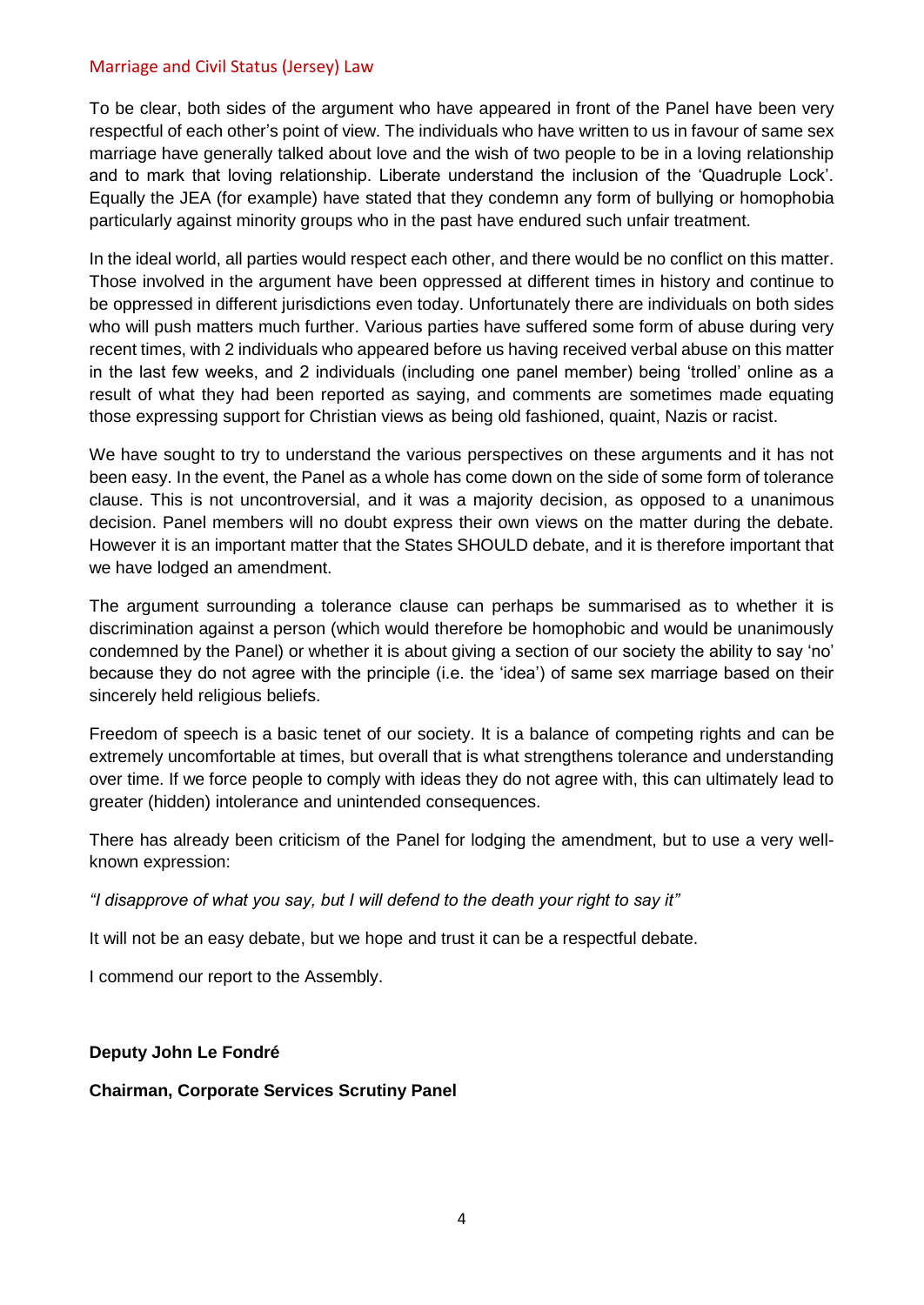# <span id="page-6-0"></span>**2. Executive Summary**

 $\overline{a}$ 

On 3 October 2017, the Chief Minister lodged the Draft Marriage and Civil Status (Amendment No.4) (Jersey) Law 201- ("the Draft Law") [\(P.91/2017\)](http://www.statesassembly.gov.je/assemblypropositions/2017/p.91-2017%20with%20corrig%20amdt.pdf).

The Draft Law amends the Marriage and Civil Status (Jersey) Law 2001 ("the 2001 Law") to implement two previous States of Jersey decisions to increase the number of locations where couples can have their marriage solemnized and to allow same sex couples to get married in Jersey.

In practice, the Draft Law constitutes a substantial rewrite of the original 2001 Law changing the processes associated with the solemnization and registration of marriage, who can solemnize marriage and what content is allowed during marriage ceremonies.

The evidence we received highlighted a number of issues relating to protections for religious people, officials, organisations and their buildings in relation to same sex marriage.

The Draft Law makes provision to protect usual places of public religious worship (such as parish churches). However, we found that other places of religious worship (for example, infrequently used chapels such as La Hougue Bie) may not be protected from having to solemnise same sex marriages. In addition, we found that some buildings, owned by, used by, or in trust of, a religious organisation (such as church halls) may also be compelled to act against their religious conviction and be required to permit the solemnisation of same sex marriages and wedding receptions for same sex couples.

The Draft Law provides certain protection to clergyman of the Church of England, an authorised religious official or a religious organisation who shall not be compelled by any means to consent, certify, be present at, participate in, or solemnise a same sex marriage. However, people who provide goods and services in respect to marriages and wedding ceremonies will be required to comply with all aspects of this law even if it goes against their firmly held religious belief or conviction in respect to same sex marriage.

The Draft Law will allow for the use of some content in civil marriage ceremonies that are also used in religious marriage ceremonies. In the law as drafted civil celebrants will determine what does, and what does not, constitute religious content in relation to a civil marriage ceremony. Evidence we received highlighted that that there would be difficulties in defining what is or is not religious content and we have sought to address this in one of our amendments.

Having highlighted these important issues set out above, we lodged a series of amendments<sup>1</sup> which attempt to address these issues.

It is clear from the evidence we have gathered as part of our review that the Draft Law has been rushed, considering the wide ranging implications of the changes it proposes. While we have done our upmost to find and address any outstanding issues we cannot guarantee that more will not be found once the Law has been approved.

<sup>1</sup> [Draft Marriage and Civil Status \(Amendment No. 4\) \(Jersey\) Law 201-](http://www.statesassembly.gov.je/assemblypropositions/2017/p.91-2017amd(2).pdf) (P.91/2017): second amendment. [Draft Marriage and Civil Status \(Amendment No. 4\) \(Jersey\) Law 201-](http://www.statesassembly.gov.je/assemblypropositions/2017/p.91-2017amd(2)amd.pdf) (P.91/2017): second amendment [\(P.91/2017 Amd.\(2\)\)](http://www.statesassembly.gov.je/assemblypropositions/2017/p.91-2017amd(2)amd.pdf) – amendment

[Draft Marriage and Civil Status \(Amendment No. 4\) \(Jersey\) Law 201-](http://www.statesassembly.gov.je/assemblypropositions/2017/p.91-2017amd(2)amd(2).pdf) (P.91/2017): second amendment  $(P.91/2017$  Amd. $(2))$  – second amendment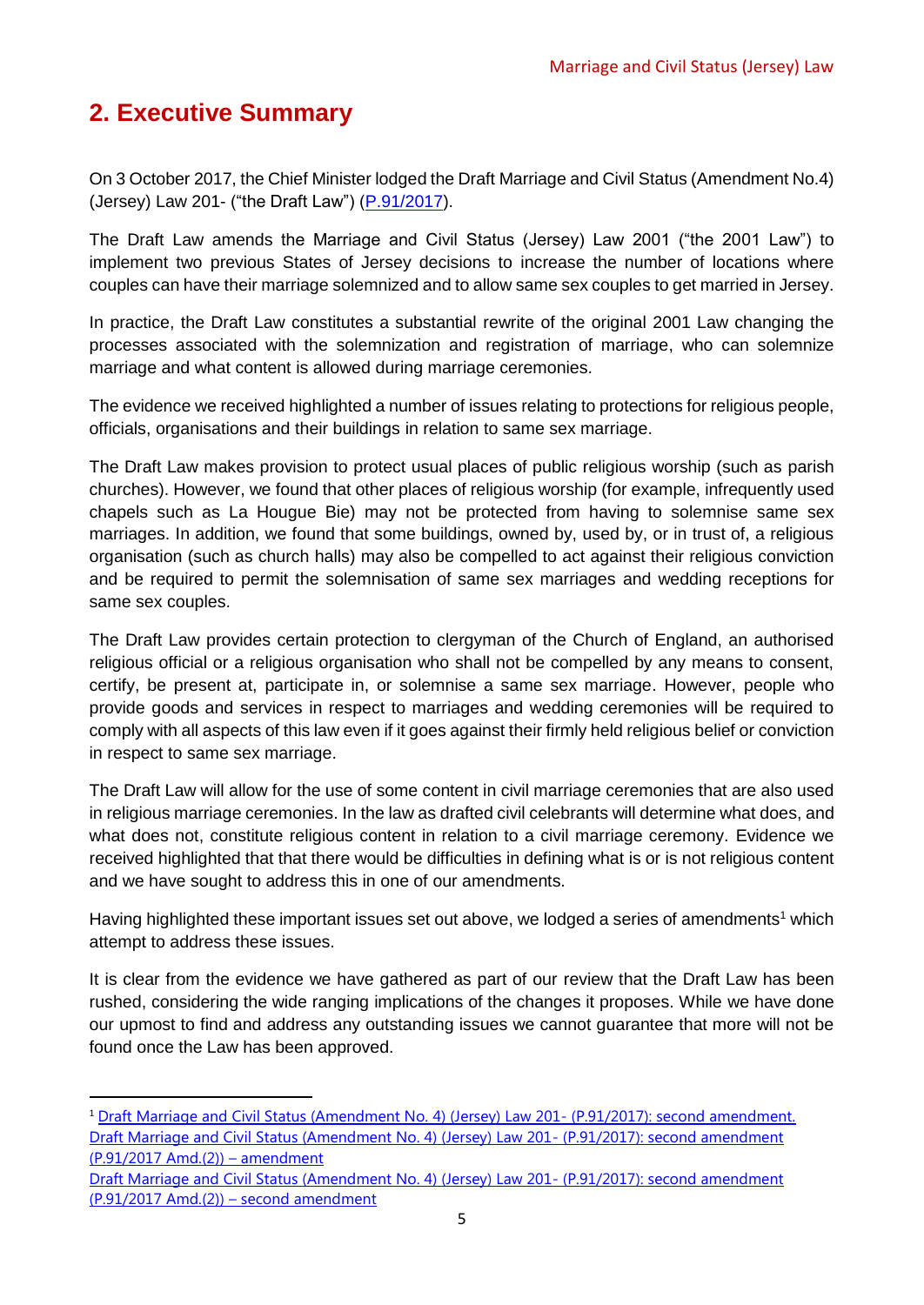# <span id="page-7-0"></span>**3. Findings**

**[Finding 1:](#page-14-0) It is not clear what impact the requirement for the Office of the Superintendent Registrar to be cost neutral will have on the cost of registering a marriage. We are also concerned that there may be wider implications for the cost of registering births and deaths.** 

**[Finding 2:](#page-18-1) We empathise with concerns raised about the potential for civil celebrants to offer marriage ceremonies who have not been deemed qualified by a relevant organisation.**

**[Finding 3:](#page-19-0) The proposed changes to the processes associated with the solemnization and registration of marriage are appropriate and proportionate, particularly in relation to sham, forced or coerced marriage.** 

**[Finding 4:](#page-22-0) In light of the proposed changes set out in the Draft Law, the Roman Catholic Church is seeking to give up its current privilege of being authorised clergy with registered buildings for weddings, thus separating the civil from the religious ceremony.** 

**[Finding 5:](#page-24-0) There is a risk that buildings owned by, used by, or in trust of, religious organisations may be compelled to act against their religious conviction and be required to permit the solemnisation of same sex marriages and wedding receptions for same sex couples.** 

**[Finding 6:](#page-26-1) Canon Law, which was approved by the States of Jersey and which governs the Church of England, defines marriage as being between one man and one woman.** 

**[Finding 7:](#page-26-2) The so called quadruple lock enshrined within the Draft Law provides certain protection to clergymen of the Church of England, an authorised religious official or a religious organisation who shall not be compelled by any means to consent, certify, be present at, participate in, or solemnise a same sex marriage.** 

**[Finding 8:](#page-32-0) People who provide goods and services in respect to marriages and wedding ceremonies will be required to comply with all aspects of this law, even if it goes against their firmly held religious belief or conviction in respect to same sex marriage.** 

**[Finding 9:](#page-32-1) There is a risk that employees may be compelled to undertake work in relation to same sex marriage or wedding receptions, even if this goes against their firmly held religious belief or conviction.** 

**[Finding 10:](#page-36-0) In the law as drafted civil celebrants will determine what does, and what does not, constitute religious content in relation to a civil marriage ceremony.**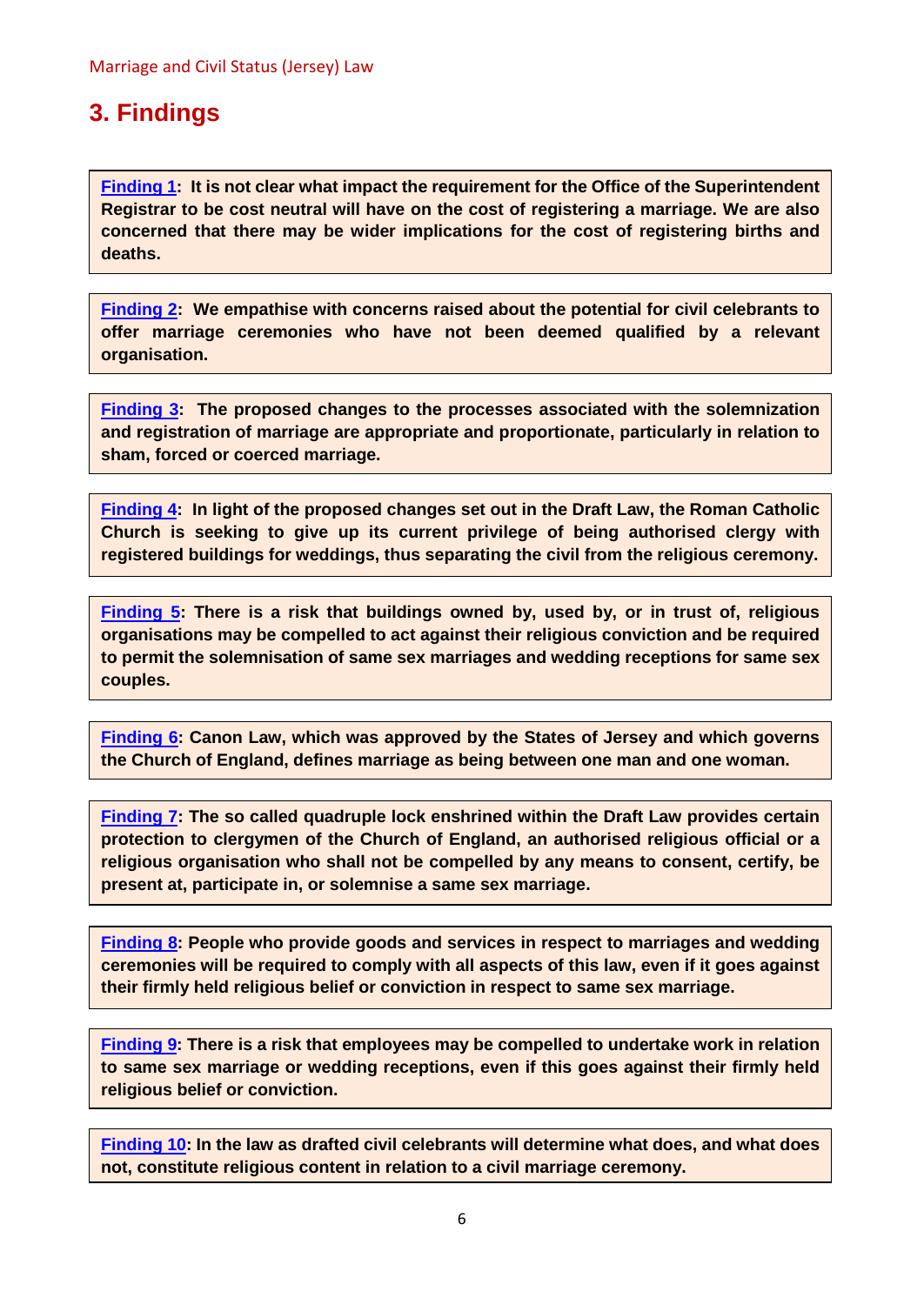**[Finding 11:](#page-39-0) Introducing the Draft Law, as lodged, will create a situation where there will be discrimination between same sex couples and heterosexual couples. The examples identified by the Panel include: heterosexual couples will not be able to enter into civil partnerships and same sex couples may not be able to seek a divorce on the grounds of adultery.** 

**[Finding 12:](#page-39-1) After lodging the Draft Law, two weeks before it was due to be debated, the Chief Minister lodged 24 separate amendments to the Draft Law. The majority of these amendments were correcting inaccuracies, typographical errors and spelling mistakes.**

**[Finding 13:](#page-39-2) The Draft Law is a long and complex piece of legislation. In addition to substantially re-writing the 2001 Law, it will make 31 consequential amendments to other pieces of legislation. There has not been sufficient time to consider the implications of all of these consequential amendments.** 

**[Finding 14:](#page-40-1) Whilst consulting during the early stages and on the law drafting instructions, the Chief Minister and his staff did not directly consult on the Draft Law with all key stakeholders.** 

**[Finding 15:](#page-42-0) We are concerned that not all key stakeholders have had adequate opportunity to review and comment on the Draft Law prior to lodging.**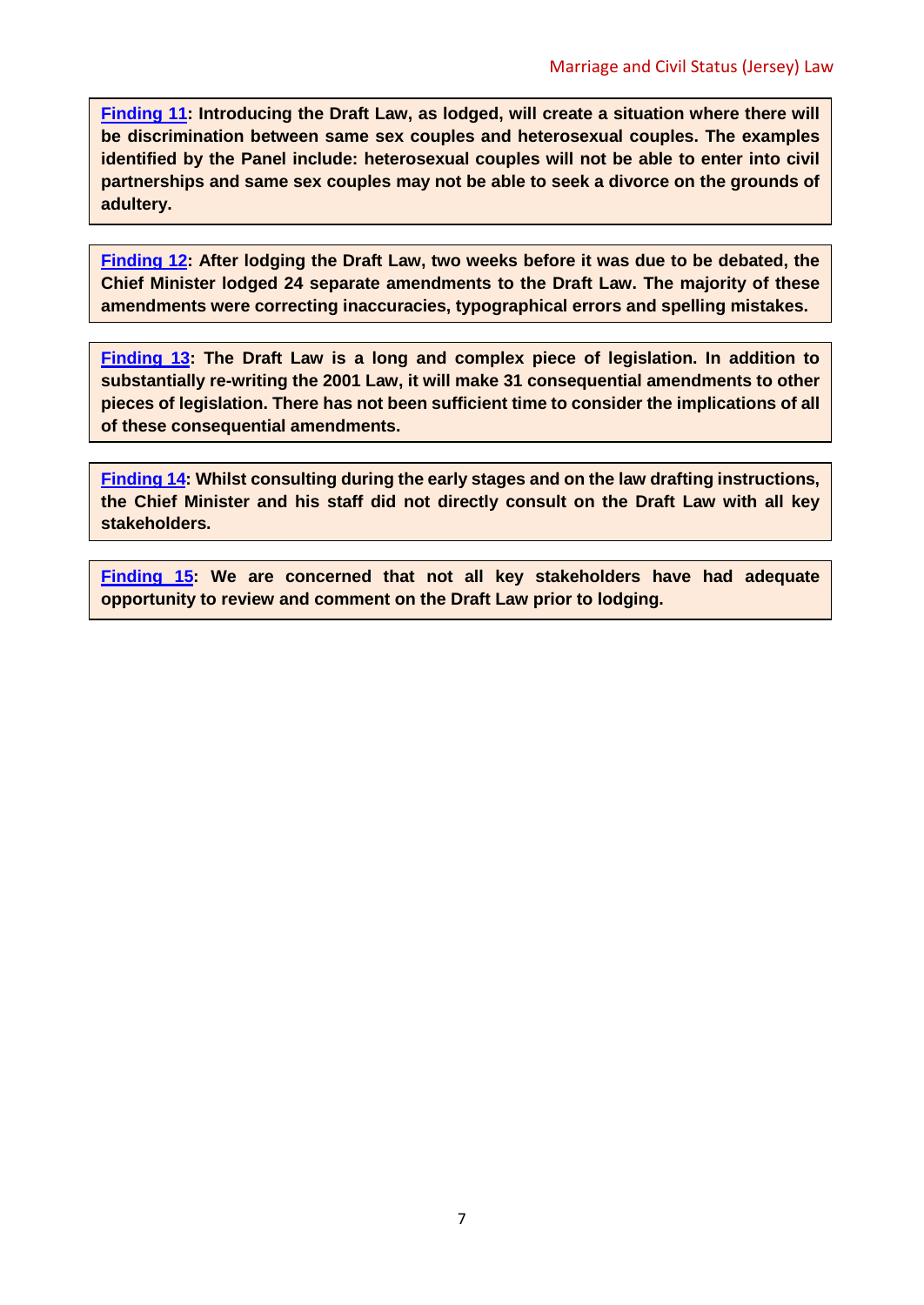## <span id="page-9-0"></span>**4. Recommendations**

**[Recommendation 1:](#page-15-2) In response to this report, the Chief Minister should publish the costs of registering a marriage under the existing system, and the new system which will be implemented once the Office of the Superintendent Registrar is required to be cost neutral. In addition, the Chief Minister should publish the justification for requiring the Office to be cost neutral. The Chief Minister should also publish the costs of registering a birth or a death under the existing system and the new system. If there is a change he should justify this change.** 

**[Recommendation 2:](#page-18-2) We recommend that the Draft Law should be amended to require civil celebrants to be qualified when delivering certain types of ceremony (e.g. humanist). The Panel has lodged an amendment on this issue.**

**[Recommendation 3:](#page-24-1) The Draft Law should be amended to protect buildings owned by, used by, or in trust of, religious organisations who object to same sex marriage on the grounds of their religious conviction and who may be required to permit the solemnisation of same sex marriages and wedding receptions for same sex couples. The Panel has lodged an amendment on this issue.**

**[Recommendation 4:](#page-32-2) The law should be amended so that a person who, on the basis of their firmly held religious belief or conviction, objects to same sex marriage cannot be compelled to provide goods or services in relation to a same sex marriage or any social event or function associated with a marriage. The Panel has lodged an amendment on this issue.**

**[Recommendation 5:](#page-32-3) We did not address the concept of reasonable accommodation in the workplace because it was not within the scope of the Draft Law. However, this is an important issue and the Chief Minister should, in response to this report, set out what work he will undertake to address it.** 

**[Recommendation 6:](#page-37-0) The Draft Law should be amended to require the Superintendent Registrar to consult with the Island's main religious organisations on what religious content must or must not be permitted in a civil marriage ceremony. The Superintendent Registrar should then issue detailed guidance on this topic for the avoidance of doubt. The Panel has lodged an amendment to this affect.**

**[Recommendation 7:](#page-40-2) The Chief Minister should report back to the States Assembly before the Appointed Day Act for the Draft Law and confirm that there are no outstanding inaccuracies, typographical errors and spelling mistakes in the Draft Law. If there are outstanding issues, the Chief Minister should bring forward amendments to correct such matters.**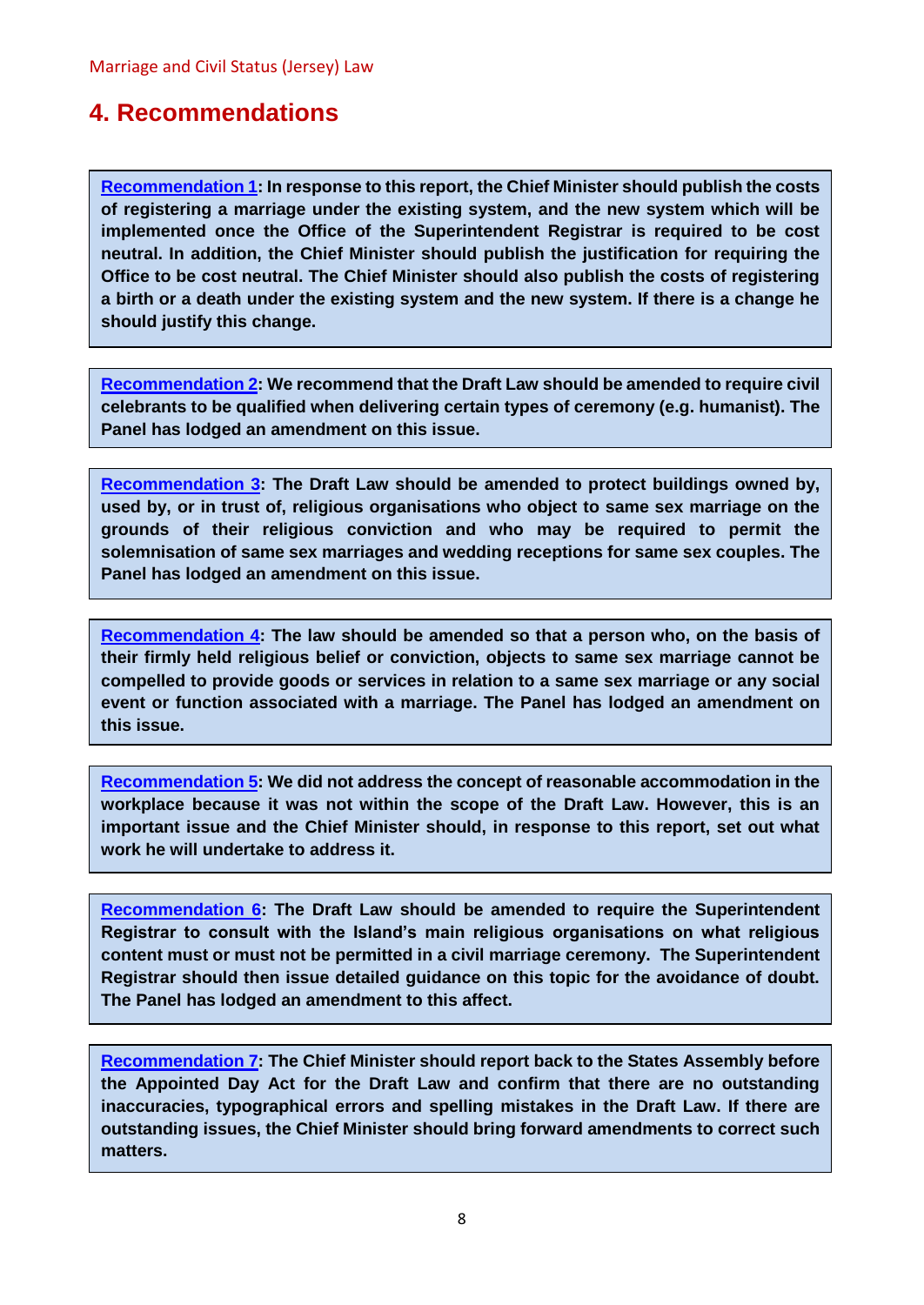**[Recommendation 8:](#page-42-1) In response to this report, the Council of Ministers should commit publically to ensuring that all key stakeholders have the opportunity to review and comment on a proposed final version of a law prior to lodging.** 

**[Recommendation 9:](#page-42-2) The rules governing the process for legislative scrutiny should be reformed so that draft laws are subject to legislative scrutiny and that sufficient time is allowed for the process to be completed.**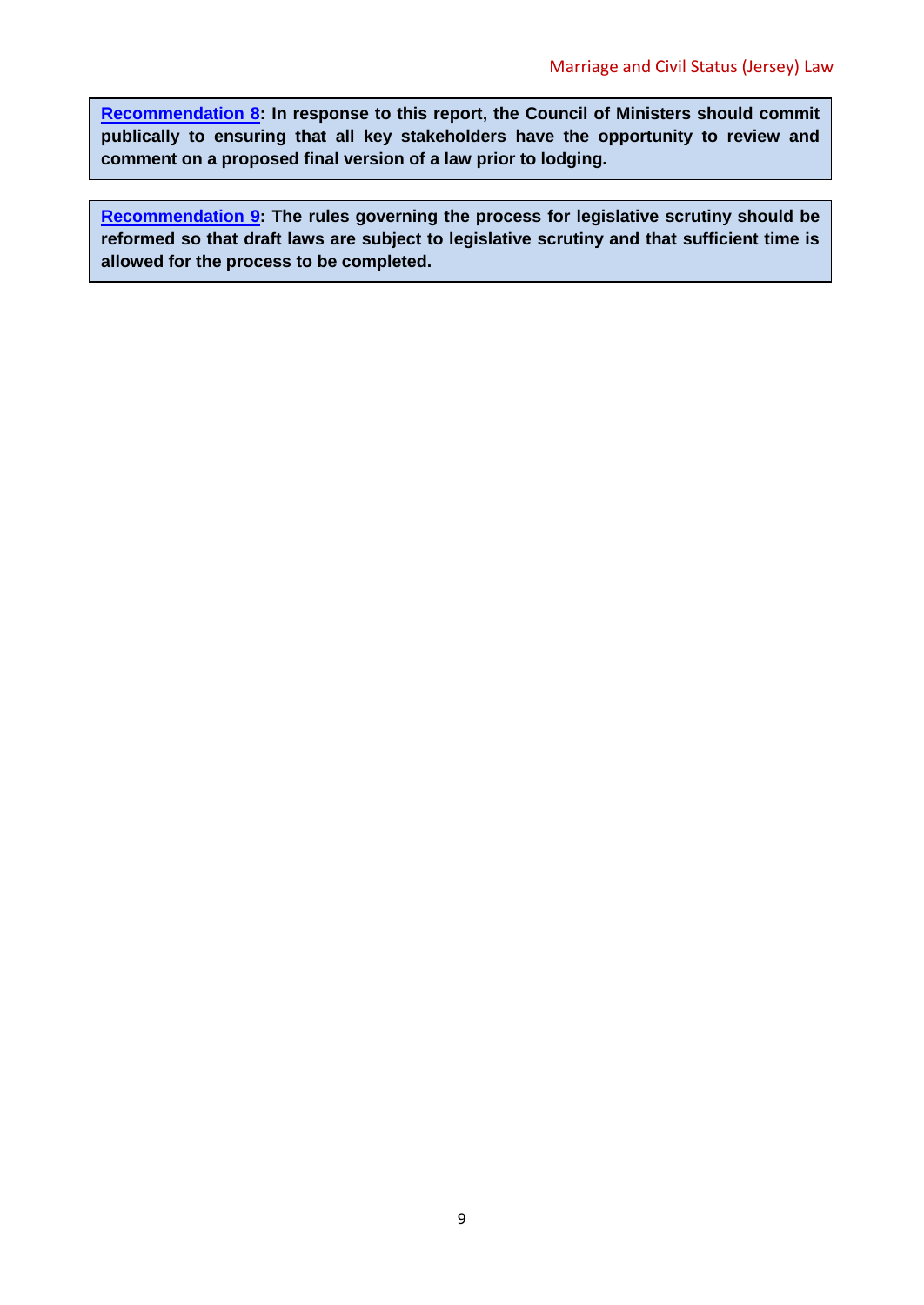# <span id="page-11-0"></span>**5. Introduction**

- 1. On 3 October 2017, the Chief Minister lodged the Draft Marriage and Civil Status (Amendment No.4) (Jersey) Law 201- ("the Draft Law") [\(P.91/2017\)](http://www.statesassembly.gov.je/assemblypropositions/2017/p.91-2017%20with%20corrig%20amdt.pdf). The Draft Law aimed to amend the Marriage and Civil Status (Jersey) Law 2001 ("the 2001 Law") and implement two decisions made by the States Assembly.
- 2. In July 2015, the States agreed, in principle, to allow for the solemnisation of marriages in the open-air including in public spaces [\(P.65/2015\)](http://www.statesassembly.gov.je/AssemblyPropositions/2015/P.65-2015.pdf). In September 2015, the States agreed, in principle, to allow for same sex couples to get married in Jersey and for people in civil partnerships to convert their civil partnerships into marriage (marriage by conversion), whilst ensuring that religious officials and organisations should not be compelled to solemnize same-sex marriage [\(P.77/2015\)](http://www.statesassembly.gov.je/AssemblyPropositions/2015/P.77-2015.pdf).
- 3. In reviewing the 2001 Law, the Chief Minister decided that a range of further, significant amendments were required to ensure that Jersey's marriage legislation was "fit-for-purpose".<sup>2</sup> As a result, the Draft Law contains a range of additional measures including:
	- streamlining the processes associated with giving notice to marry and the registration of marriage;
	- introducing additional requirements, in relation to certificates of no-impediment and processes for verifying people's identity, to better help better protect against sham or forced marriage;
	- allowing couples greater choice over the content of their wedding ceremonies; and
	- making better provision in relation to marriage in emergency or special circumstances.
- 4. The Draft Law also sets out 31 consequential amendments to other legislation, which the Chief Minister argued, was necessitated by the introduction of same-sex marriage.
- 5. On the 14 November 2017, we called-in the Draft Law for legislative scrutiny in light of the breadth and depth of the proposed changes. The aim of our review was to examine how effectively the Draft Law implements the decisions of the States Assembly. It was not to reopen the debate on same sex marriage and this has remained the case throughout the review.
- 6. We have undertaken detailed, line-by-line, analysis of the Draft Law. We issued a call for evidence and received 50 written submissions. We held seven public evidence sessions with a range of stakeholders, including the Superintendent Registrar, the Comité des Connétables, religious organisations, equality charities, Ministers and their officials. All written and oral evidence can be found on our website.<sup>3</sup> We are grateful to all those who contributed to our review.
- 7. Our report focuses on the main points of contention highlighted to us during our review. Chapter 2 examines the proposals to streamline the processes associated with the solemnization and registration of marriage. It also examines the proposals to prevent sham,

<sup>&</sup>lt;sup>2</sup> States of Jersey, Draft Marriage and Civil Status (Amendment No.4) (Jersey) Law 201-, *P.91/2017,* p.4

<sup>&</sup>lt;sup>3</sup> [www.scrutiny.gov.je](http://www.scrutiny.gov.je/)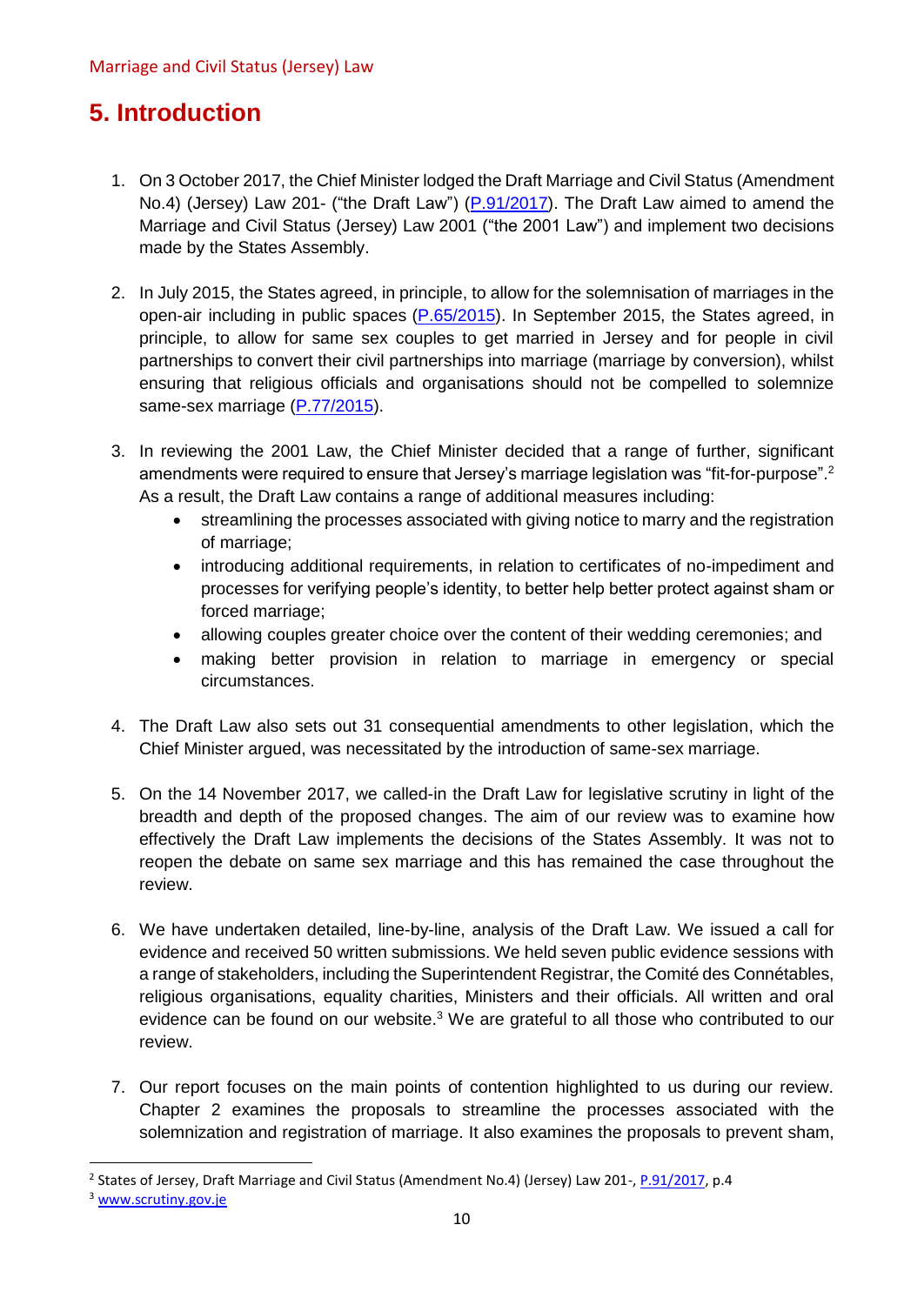#### Marriage and Civil Status (Jersey) Law

fraudulent or coerced marriage. Chapter 3 scrutinises the proposals to increase the number of locations approved for civil marriage ceremonies. Chapter 4 scrutinises the proposals not to compel religious officials and organisations to solemnise same sex marriage. Chapter 5 assesses the proposals to increase the use of religious content in civil marriage ceremonies. Chapter 6 highlights some of the outstanding issues we found during our review.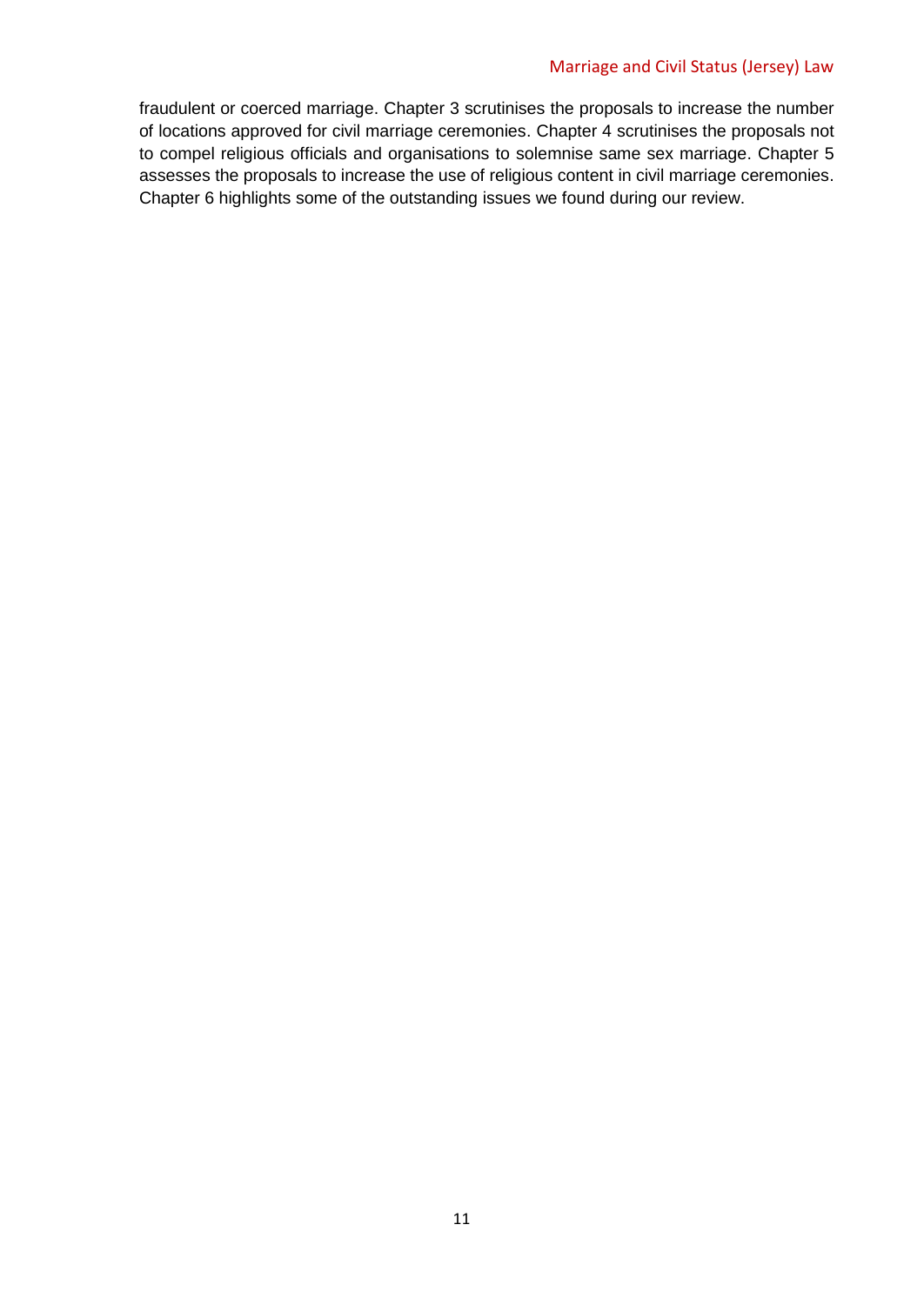# <span id="page-13-0"></span>**6. Processes associated with the solemnization and registration of marriage**

8. The report accompanying the Draft Law stated that:

*In reviewing the 2001 Law and associated Orders to allow for the introduction of same-sex marriage and open-air marriage, and in dialogue with staff and other key stakeholders, it become evident that the processes set out in the 2001 Law in relation to the solemnization and registration of marriage are overly bureaucratic and unwieldly, and at the same time, fail to provide sufficient safeguards against sham or forced marriage.*

*The processes associated with the solemnization and registration of marriage have, therefore, been significantly amended in order to that ensure they are as straightforward as possible, and that they facilitate online bookings and electronic data capture and process management.*

*The amended Law also provides better safeguards against forced and sham marriage, which is increasingly important, given the changes in UK legislation which are designed to provide increased protection against marriages being formed in order to bypass immigration controls. <sup>4</sup>*

## <span id="page-13-1"></span>Streamlining administrative processes

9. The Superintendent Registrar, Claire Follain, welcomed the proposals to streamline the administrative processes, stating:

*The Draft law, as I see it, will have great benefit to my working practices within my department by streamlining the administrative processes and giving me a much clearer framework within which I can work. Additionally it will also improve the experience from a customer perspective by reducing the number of processes that they have to go through in order to manage it.<sup>5</sup>* 

- 10. Tern Events, a wedding and events planning company, expanded on this point stating that the Draft Law will "make the processes involved considerably less onerous and more practical".<sup>6</sup> Similarly, a member of the public who submitted evidence and who was at the end of the marriage process stated that she supported "streamlining" the current "archaic" process.<sup>7</sup>
- 11. The Superintendent Registrar highlighted, as an example, a new I.T. system that will allow members of the public to apply to be married online and will fulfil several of the administrative processes online instead of in person. The Superintendent Registrar continued:

*That will allow [couples], if they live abroad particularly, and a third of all those who will marry in Jersey come from abroad, it will improve the processes for them, make* 

<sup>&</sup>lt;sup>4</sup> States of Jersey, Draft Marriage and Civil Status (Amendment No.4) (Jersey) Law 201-, [P.91/2017,](http://www.statesassembly.gov.je/assemblypropositions/2017/p.91-2017%20with%20corrig%20amdt.pdf) p.8

<sup>&</sup>lt;sup>5</sup> Public hearing with the **Superintendent Registrar**, 6 December 2017, p.3

<sup>6</sup> [Tern Events](http://www.statesassembly.gov.je/scrutinyreviewsubmissions/submission%20-%20draft%20marriage%20and%20civil%20status%20(amendment%20no.%204)%20(jersey)%20law%20-%20tern%20events%20-%203%20november%202017.pdf)

<sup>7</sup> H. [Quinn](http://www.statesassembly.gov.je/scrutinyreviewsubmissions/submission%20-%20draft%20marriage%20and%20civil%20status%20(amendment%20no.4)%20(jersey)%20law%20-%20h%20quinn%20-%203%20november%202017.pdf)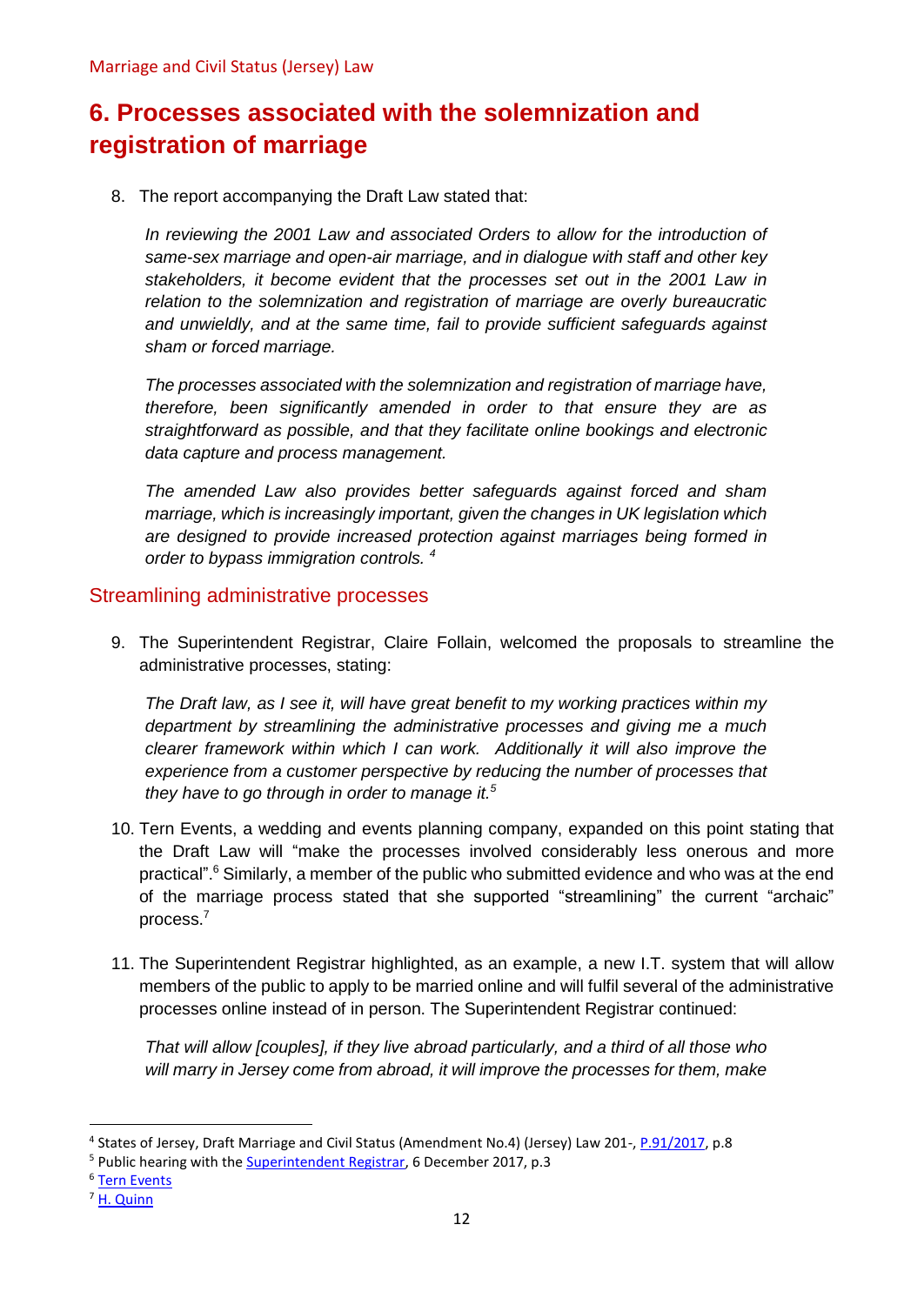*it much easier for them while safeguarding the same level of documentary evidence required.* 

*The I.T. process will also remove some of the human error that can be involved. So we will know exactly which documents have been seen and approved so couples themselves will not have to return time and time again, as they do now, to show the same documents over and again potentially to different members of the staff.<sup>8</sup>*

12. Although most comments about the new administrative process were positive, we did receive one submission which raised concerns that the Draft Law complicated an existing system and would potentially increase costs and cause disruption and delays:

*It is our understanding that the States of Jersey generally have adopted a LEAN*  approach to reduce expenditure and improve services to the public. The current *draft legislation appears to complicate an existing service, increasing staff costs and creating an immediate shortage of suitably trained/qualified personnel therefore increasing expenditure immediately and for the foreseeable future, yet service provision is likely to be unduly disrupted and delayed.<sup>9</sup>*

- 13. The Superintendent Registrar said that the cost of the new I.T. system (estimated at just under £20,000) would be neutral as it will be paid for by marriage fees in the future. The Superintendent was testing the I.T. system so that it was ready to be implemented once the Draft Law had come into force.<sup>10</sup>
- 14. The Superintendent Registrar reported that at the end of the current Medium Term Financial Plan (MTFP) her Office had to be cost neutral. This would increase the cost of marriage for members of the public. The Superintendent Registrar gave a preliminary estimate of likely future fees as "in the region of £250", but cautioned:

*I am still calculating the fees at the moment and I am being very careful to, along with the new I.T. system, which does shorten the process massively, to work out the time period it will take for us to accomplish each task and then translate that into a cost at the end. I am mindful that marriage is open to everybody on the Island and off-Island and therefore must be accessible to everybody financially. I need to cover my costs, clearly not make profit out of delivering marriage. […]. 11*

<span id="page-14-0"></span>**Finding 1: It is not clear what impact the requirement for the Office of the Superintendent Registrar to be cost neutral will have on the cost of registering a marriage. We are also concerned that there may be wider implications for the cost of registering births and deaths.** 

<sup>&</sup>lt;sup>8</sup> Public hearing with the **Superintendent Registrar**, 6 December 2017, p.4

<sup>&</sup>lt;sup>9</sup> [Anonymous 4](http://www.statesassembly.gov.je/scrutinyreviewsubmissions/submission%20-%20draft%20marriage%20and%20civil%20status%20(amendment%20no.%204)%20(jersey)%20law%20-%20anonymous%204%20-%203%20november%202017.pdf)

<sup>&</sup>lt;sup>10</sup> Public hearing with the [Superintendent Registrar,](http://www.statesassembly.gov.je/scrutinyreviewtranscripts/2017/transcript%20-%20marriage%20and%20civil%20status%20law%20-%20superintendent%20registrar%20-%206%20december%202017.pdf) 6 December 2017, p.4-6

<sup>&</sup>lt;sup>11</sup> Public hearing with the [Superintendent Registrar,](http://www.statesassembly.gov.je/scrutinyreviewtranscripts/2017/transcript%20-%20marriage%20and%20civil%20status%20law%20-%20superintendent%20registrar%20-%206%20december%202017.pdf) 6 December 2017, p.7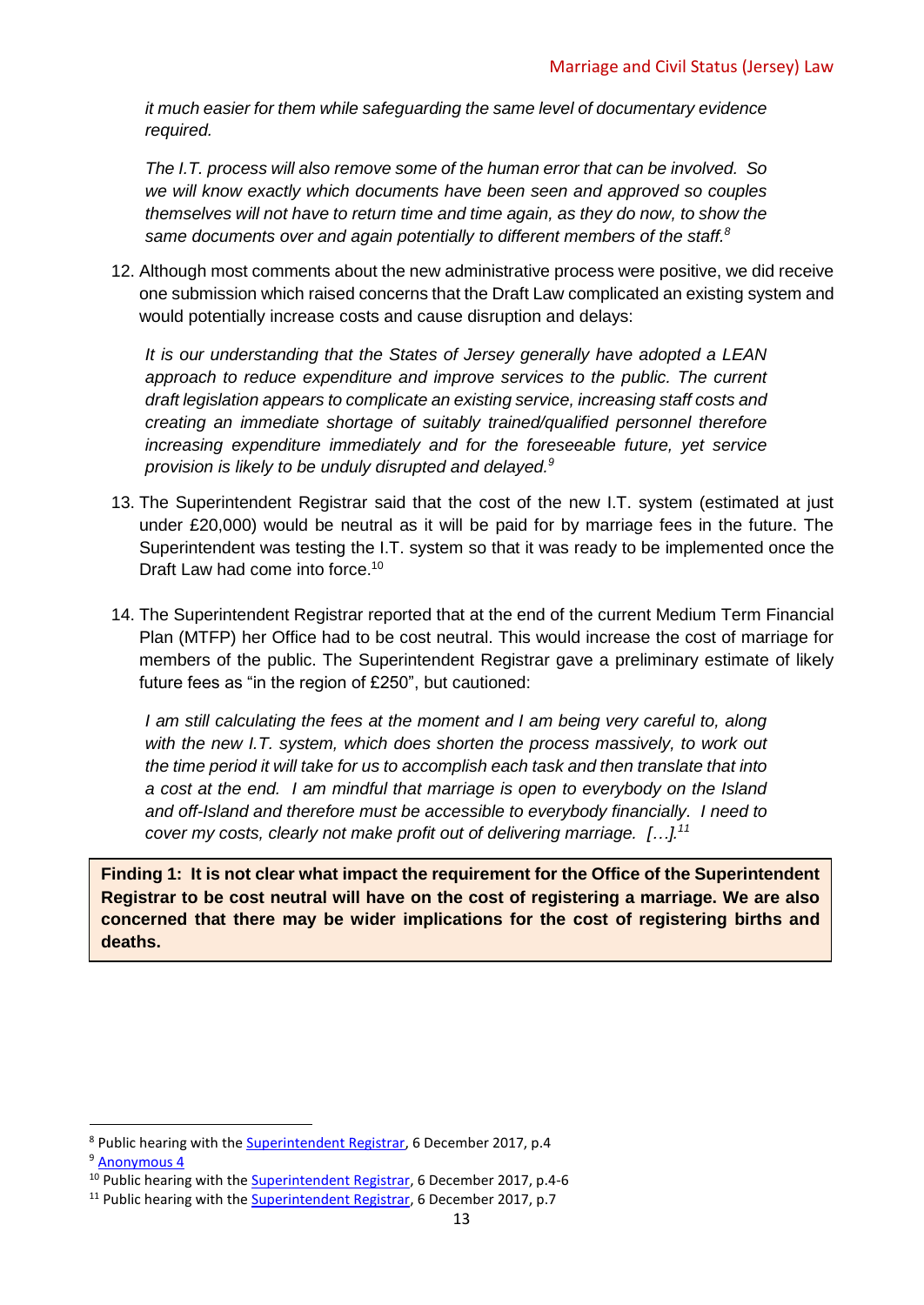<span id="page-15-2"></span>**Recommendation 1: In response to this report, the Chief Minister should publish the costs of registering a marriage under the existing system, and the new system which will be implemented once the Office of the Superintendent Registrar is required to be cost neutral. In addition, the Chief Minister should publish the justification for requiring the Office to be cost neutral. The Chief Minister should also publish the costs of registering a birth or a death under the existing system and the new system. If there is a change he should justify this change.** 

## <span id="page-15-0"></span>Role of parish registrars

- 15. The Draft Law will change the role of parish registrars in respect to marriage. Under the new system the parish registrar will remain the custodian of the parish registers and will keep them up to date. The registrar will no longer be required to write in the register – they will just include the marriage schedule as signed at the ceremony. The registrar will no longer prepare the marriage documents and will no longer meet the couple getting married. This will be done by the Superintendent Registrar.
- 16. The Superintendent Registrar said that the parish registrars would "remain the master register of marriages in their Parish" and hold the original signed marriage schedule but that their other roles in relation to marriage will be "diminished". She continued:

*The result of removing those two actions - visiting the Registrar in their own home and the handwriting - does mean that the role of the Registrar is diminished and that is unfortunate for the Registrars, but I think that in my role as Superintendent one of the primary focuses must be customers and the members of the public who wish to marry, as well as the protection of civil registration in the Island.<sup>12</sup>*

17. The Chairman of the Comité des Connétables, Connétable Len Norman, highlighted that the parish registrar was an ancient role that had worked well.<sup>13</sup> Nevertheless, Connétable Norman acknowledged that the role had to change and that, "we have had to move into the modern world and some people do not like that, of course, but the reality is it has to happen".<sup>14</sup> He said that the Draft Law had recognised the "importance of the Parishes to Island life" and so he supported the proposals:

*What I am pleased about with the reforms that have been proposed, it recognises the value of the Parishes, the involvement of the Parishes and the importance of the Parishes and that is why the Constables are supporting the legislation, or that part of the legislation as amended.<sup>15</sup>* 

## <span id="page-15-1"></span>Introduction of civil celebrants

 $\overline{a}$ 

18. The Draft Law determines who can solemnize marriages in Jersey. These include the Superintendent Registrar and Deputy Superintendent Registrars, Church of England

<sup>&</sup>lt;sup>12</sup> Public hearing with the **Superintendent Registrar**, 6 December 2017, p.12

<sup>&</sup>lt;sup>13</sup> Public hearing with the [Comité des Connétables,](http://www.statesassembly.gov.je/scrutinyreviewtranscripts/2017/transcript%20-%20marriage%20and%20civil%20status%20law%20-%20comit%c3%a9%20des%20conn%c3%a9tables%20-%206%20december%202017.pdf) 6 December 2017, p.3-4

<sup>&</sup>lt;sup>14</sup> Public hearing with the [Comité des Connétables,](http://www.statesassembly.gov.je/scrutinyreviewtranscripts/2017/transcript%20-%20marriage%20and%20civil%20status%20law%20-%20comit%c3%a9%20des%20conn%c3%a9tables%20-%206%20december%202017.pdf) 6 December 2017, p.4

<sup>&</sup>lt;sup>15</sup> Public hearing with the [Comité des Connétables,](http://www.statesassembly.gov.je/scrutinyreviewtranscripts/2017/transcript%20-%20marriage%20and%20civil%20status%20law%20-%20comit%c3%a9%20des%20conn%c3%a9tables%20-%206%20december%202017.pdf) 6 December 2017, p.4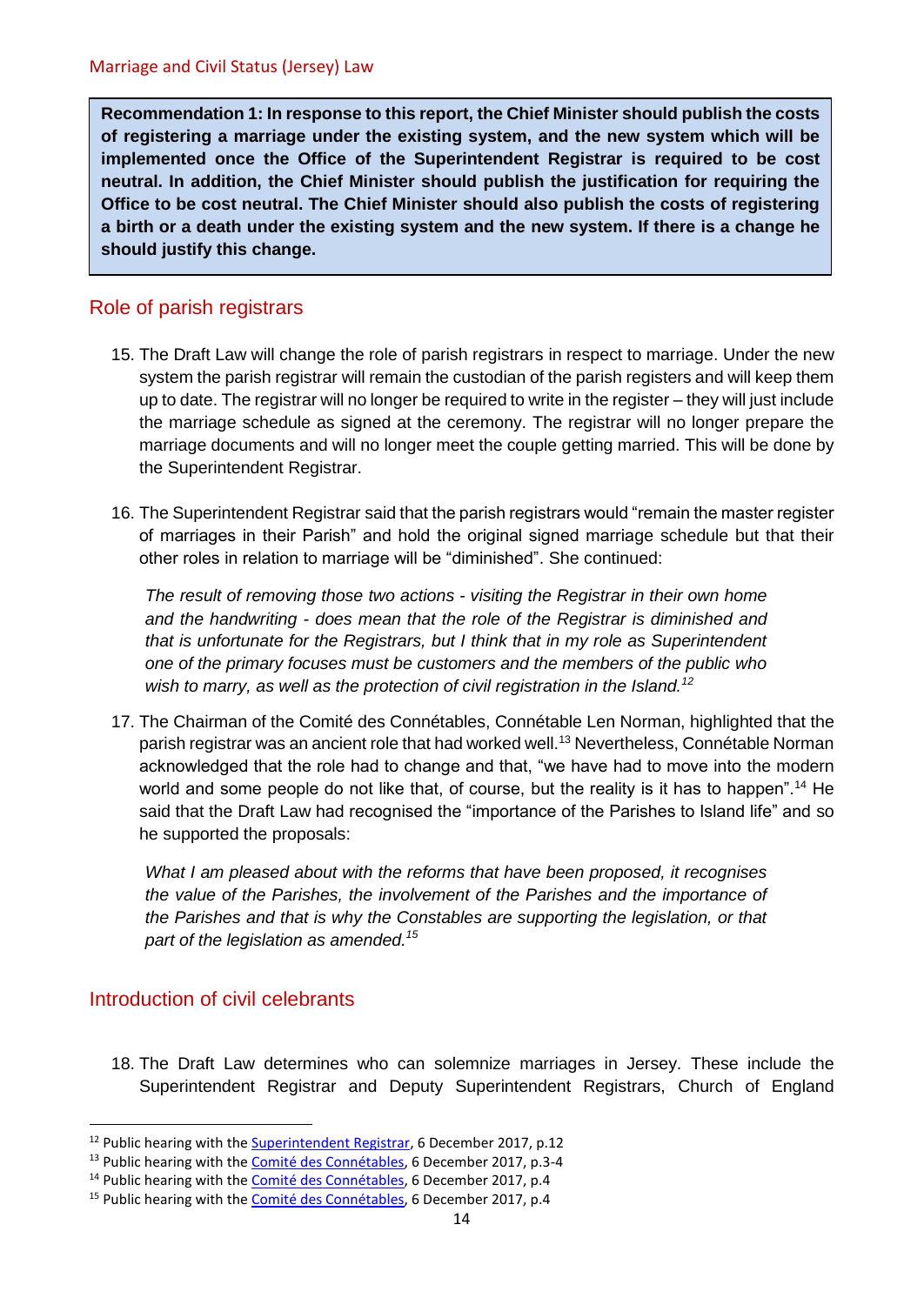clergymen, an authorised religious official (other than from the Church of England), and an authorised civil celebrant.

19. Civil celebrants are a new category within the Draft Law and will replace existing delegates who currently solemnize civil marriages in addition to the Superintendent Registrar or her deputies. The Superintendent Registrar said that this change was being made in response to feedback from couples who wanted greater choice in who conducts their ceremony. She explained:

[...] at the moment when a couple are married they have no choice about the person *who conducts their ceremony. That does cause complaint at the moment with couples who would like to have some input to the person that married them and be it they would like a gentleman to do it or they would like a lady to do it or a younger person or an older person or a specific person.* 

*At the moment it is me who assigns a delegate to a wedding and that will be according to, potentially, where that delegate has just been previously. Where possible I do accommodate people's requests, it is not always possible and also the couple are not permitted to meet their delegate before because it is not included in the fee. They meet the delegate on the day they marry, an hour or half an hour before they marry, that is why celebrants will be able to meet with the couple, they will be able to help them plan the wedding, give them advice on the content of the ceremony and play a much more personal role, so the couple will have all the control over the person who marries them.<sup>16</sup>*

- 20. The Draft Law will provide transitional arrangements to enable this change to take place. Existing delegates, if they choose to continue to solemnize marriage, may choose to become Assistant Deputy Superintendent Registrars and may then choose to become civil celebrants in the future.<sup>17</sup> Assistant Deputy Superintendent Registrars are needed to ensure there is enough capacity to marry couples during busy periods of the year. They will also take on an additional function, observing some civil celebrant led ceremonies to ensure they are compliant with the law.<sup>18</sup>
- 21. One submission we received raised concerns about how civil celebrants would be treated compared to Assistant Deputy Superintendent Registrars, and that civil celebrants would incur more costs and be subject to additional training. <sup>19</sup> The Superintendent Registrar informed us that new Assistant Deputy Superintendent Registrars would have to be retrained and sworn in at the Royal Court and that civil celebrants would be subject to a new scheme for approving and governing them.<sup>20</sup> She explained:

*It is envisaged that there will be a recruitment process for celebrants, which will involve an interview as there would be for any job. Subsequent to that, those who pass that stage will go through a training process where they will be obviously informed of the law and their requirements. Those who, at the end of that training* 

<sup>&</sup>lt;sup>16</sup> Public hearing with the **Superintendent Registrar**, 6 December 2017, p.12

<sup>&</sup>lt;sup>17</sup> Public hearing with the **Superintendent Registrar**, 6 December 2017, p.20-21

<sup>&</sup>lt;sup>18</sup> Public hearing with the **Superintendent Registrar**, 6 December 2017, p.17-18

<sup>19</sup> [Anonymous 4](http://www.statesassembly.gov.je/scrutinyreviewsubmissions/submission%20-%20draft%20marriage%20and%20civil%20status%20(amendment%20no.%204)%20(jersey)%20law%20-%20anonymous%204%20-%203%20november%202017.pdf)

<sup>&</sup>lt;sup>20</sup> Public hearing with the [Superintendent Registrar,](http://www.statesassembly.gov.je/scrutinyreviewtranscripts/2017/transcript%20-%20marriage%20and%20civil%20status%20law%20-%20superintendent%20registrar%20-%206%20december%202017.pdf) 6 December 2017, p21, and email to the Panel dated 8 December 2017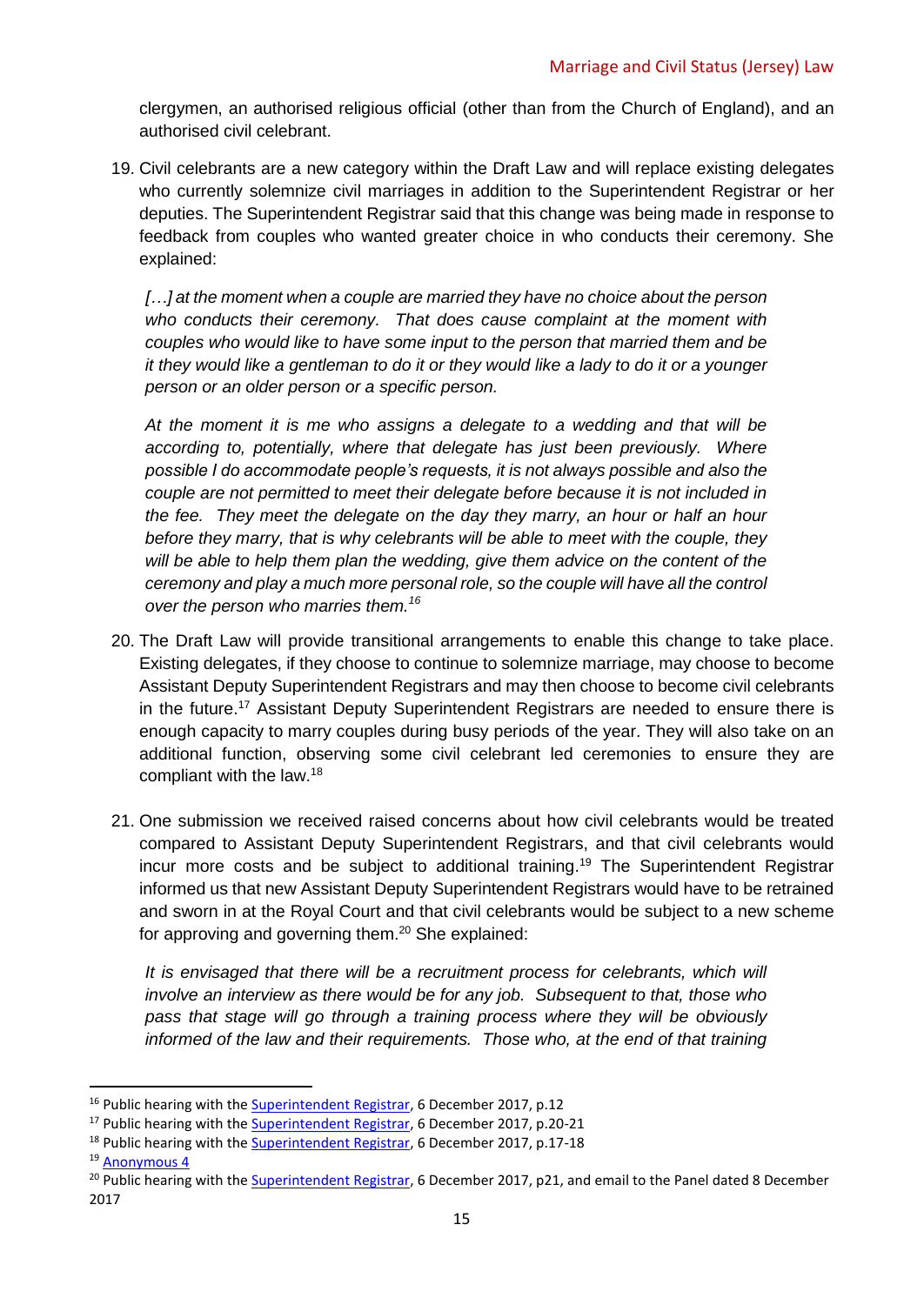*process I consider will be able to act as celebrants, in a way I think they will be able to follow the processes required, will then be licensed.* 

*Once licensed there is a provision, as there are in many other jurisdictions around the world, for complaints, investigations to be launched against any celebrants who may not be complying with their statutory obligations or the terms of their licence. That investigation will be carried out by myself and the appeal will be to the Minister.<sup>21</sup>* 

22. The Superintendent Registrar suggested that civil celebrants would have more flexibility to provide services that couples wanted, determine their own prices for their services and that couples would have more choice about who could officiate their wedding:

[...] there will be on my website a register and a short biography of every single *celebrant. They can then look at the biographies, see which of them they wish to use. They can follow that to the celebrant's website or Facebook page, to see how much they charge and what services they offer and make their choice freely that way.*  $^{22}$ 

23. Liberate Jersey, an equality and diversity charity, said that it thought the proposed process for approving and governing civil celebrants was appropriate. It stated:

*The process for becoming a civil celebrant is not onerous but sufficiently rigorous not to be undertaken lightly, including training, swearing in at the Royal Court and the ability to de-register a celebrant if they do not act in accordance with the Law. The Superintendent Registrar may also refuse to authorise a person if they are not suitable (Article 6 (3)).<sup>23</sup>*

24. Liberate was also positive about the introduction of civil celebrants because it would "open up" marriage to the humanist community "which reflects the diversity of beliefs present in the Island". The Channel Island Humanists – an organisation that trains celebrants who deliver marriage ceremonies – was also positive about the introduction of civil celebrants. They were concerned, however, about the lack of safeguards around who will be able to establish themselves as a humanist celebrant. It stated:

*We are worried that the legislation, as it stands, could lead to 'sham humanists' conducting 'humanist ceremonies' and this is something we wish to see prevented by adding a requirement for an authorizing organization.<sup>24</sup>*

25. The Channel Island Humanists argued that the Draft Law should be amended to add a similar safeguard requirement for belief celebrants to have an authorising organisation as is the case with religious celebrants.<sup>25</sup> Addressing this issue, the Director of Social Policy in the Chief Minister's Department stated:

*That is something that we have given consideration to, which is the reason why the law provides that the Minister must, by order, subscribe to the scheme and why, within that scheme, evidence will be asked for and will be checked to ensure that* 

<sup>23</sup> [Liberate](http://www.statesassembly.gov.je/scrutinyreviewsubmissions/submissions%20-%20draft%20marriage%20and%20civil%20status%20(amendment%20no.%204)%20(jersey)%20law%20-%20liberate%20-%202%20november%202017.pdf)

<sup>&</sup>lt;sup>21</sup> Public hearing with the **Superintendent Registrar**, 6 December 2017, p.11

<sup>&</sup>lt;sup>22</sup> Public hearing with the **Superintendent Registrar**, 6 December 2017, p.41-42

<sup>24</sup> [Channel Island Humanists](http://www.statesassembly.gov.je/scrutinyreviewsubmissions/submissions%20-%20draft%20marriage%20and%20civil%20status%20(amendment%20no.%204)%20(jersey)%20law%20-%20channel%20islands%20humanists%20-%2010%20november%202017.pdf)

<sup>25</sup> [Channel Island Humanists](http://www.statesassembly.gov.je/scrutinyreviewsubmissions/submissions%20-%20draft%20marriage%20and%20civil%20status%20(amendment%20no.%204)%20(jersey)%20law%20-%20channel%20islands%20humanists%20-%2010%20november%202017.pdf)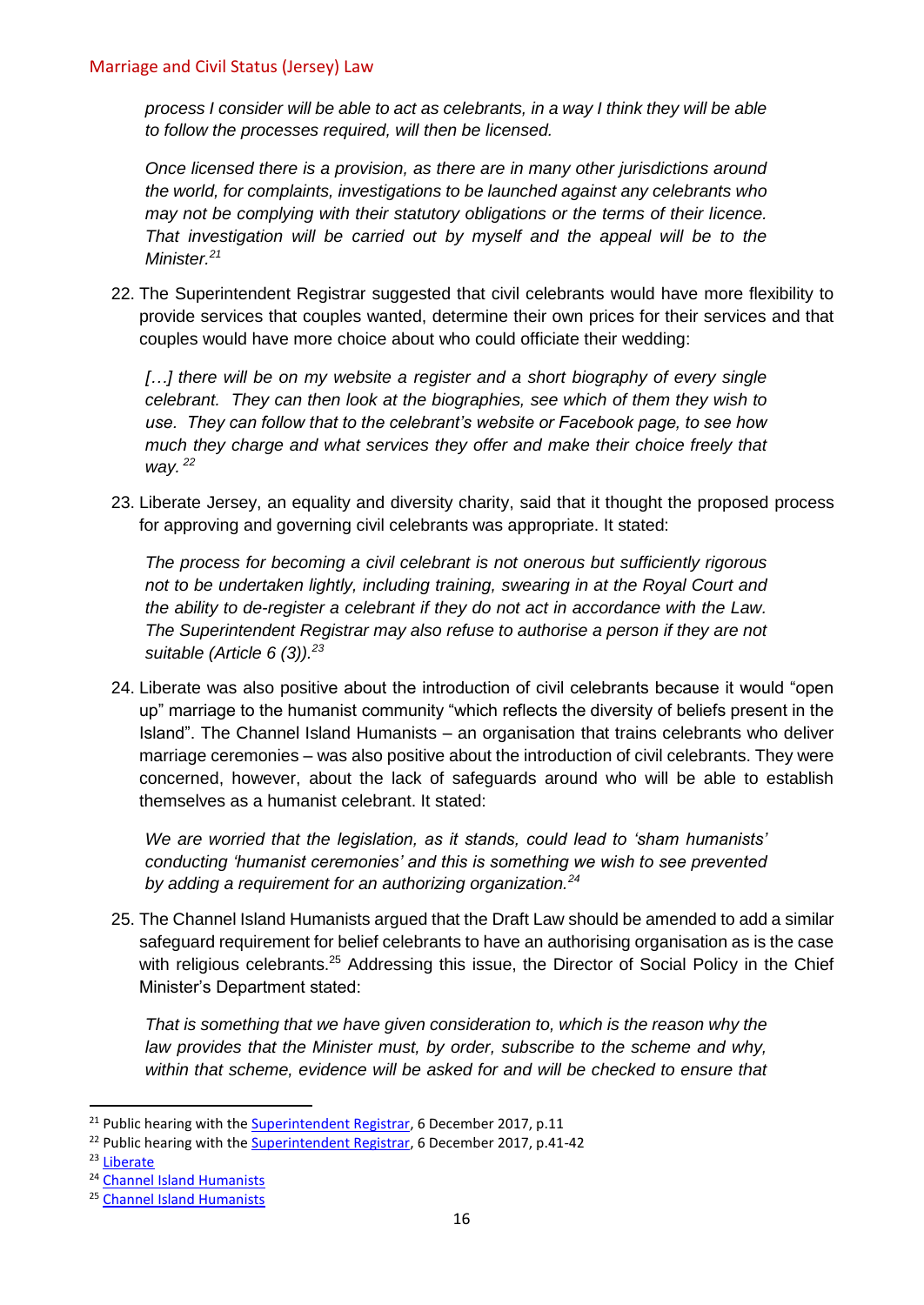*nobody purports to represent any form of belief or other organisation that they do not represent. The register of civil celebrants that will be in the public domain will only include ... if someone says that they are a humanist celebrant, the register will only advertise them or set out that they are a humanist celebrant if there is absolutely concrete evidence that that is the case and they have been through the appropriate training or registration process with their mothership organisation.<sup>26</sup>*

<span id="page-18-1"></span>**Finding 2: We empathise with concerns raised about the potential for civil celebrants to offer marriage ceremonies who have not been deemed qualified by a relevant organisation.**

<span id="page-18-2"></span>**Recommendation 2: We recommend that the Draft Law should be amended to require civil celebrants to be qualified when delivering certain types of ceremony (e.g. humanist). The Panel has lodged an amendment on this issue.**

## <span id="page-18-0"></span>Sham, fraudulent or coerced marriage

26. The Superintendent Registrar welcomed the proposals to help prevent sham, fraudulent or coerced marriage in Jersey.<sup>27</sup> On sham marriage, the Superintendent Registrar said that there were "constant attempts" by people to use marriage in Jersey to obtain UK or EU immigration rights. She reported that there were several cases of this in 2017 and that it was a "constant and real problem" that she faced.<sup>28</sup> The 2001 Law did not help to rebut those attempts. The Superintendent Registrar continued:

*The new amended law will allow me, with the assistance of the I.T. application, to have greater input with and relationship with Customs and Immigration so that these can be identified at an early stage and those attempts blocked and that is very welcome, from my perspective.<sup>29</sup>*

- 27. The Superintendent Registrar said that the Draft Law will remove current data protection issues so that the she will be better able to check the status of applicants. The new I.T. system will automatically check the immigration status of the applicants with Customs and Immigration. 30
- 28. On forced or coerced marriage, the Superintendent Registrar said that the 2001 Law only requires one of the two parties to the marriage to attend her office throughout the process. This means that, "we may not have met one of the two parties until the day of the wedding and at that stage it is very difficult to have built any relationship or have any understanding whether that person is being forced or coerced into a marriage".<sup>31</sup>
- 29. The Superintendent Registrar said that the Draft Law will require both parties to attend, either together or separately, and sign their declarations of freedom to marry in the presence of the Superintendent Registrar. In addition, any non-resident will need to prove to the

 $26$  Public hearing with the [Chief Minister and Deputy Chief Minister,](http://www.statesassembly.gov.je/scrutinyreviewtranscripts/2018/transcript%20-%20marriage%20and%20civil%20status%20law%20-%20chief%20minister%20-%209%20january%202018.pdf) 9 January 2018, p.17

<sup>&</sup>lt;sup>27</sup> Public hearing with the **Superintendent Registrar**, 6 December 2017, p.22

<sup>&</sup>lt;sup>28</sup> Public hearing with the **Superintendent Registrar**, 6 December 2017, p.24

<sup>&</sup>lt;sup>29</sup> Public hearing with the **Superintendent Registrar**, 6 December 2017, p.22

<sup>&</sup>lt;sup>30</sup> Public hearing with the [Superintendent Registrar,](http://www.statesassembly.gov.je/scrutinyreviewtranscripts/2017/transcript%20-%20marriage%20and%20civil%20status%20law%20-%20superintendent%20registrar%20-%206%20december%202017.pdf) 6 December 2017, p.24

<sup>&</sup>lt;sup>31</sup> Public hearing with the [Superintendent Registrar,](http://www.statesassembly.gov.je/scrutinyreviewtranscripts/2017/transcript%20-%20marriage%20and%20civil%20status%20law%20-%20superintendent%20registrar%20-%206%20december%202017.pdf) 6 December 2017, p.24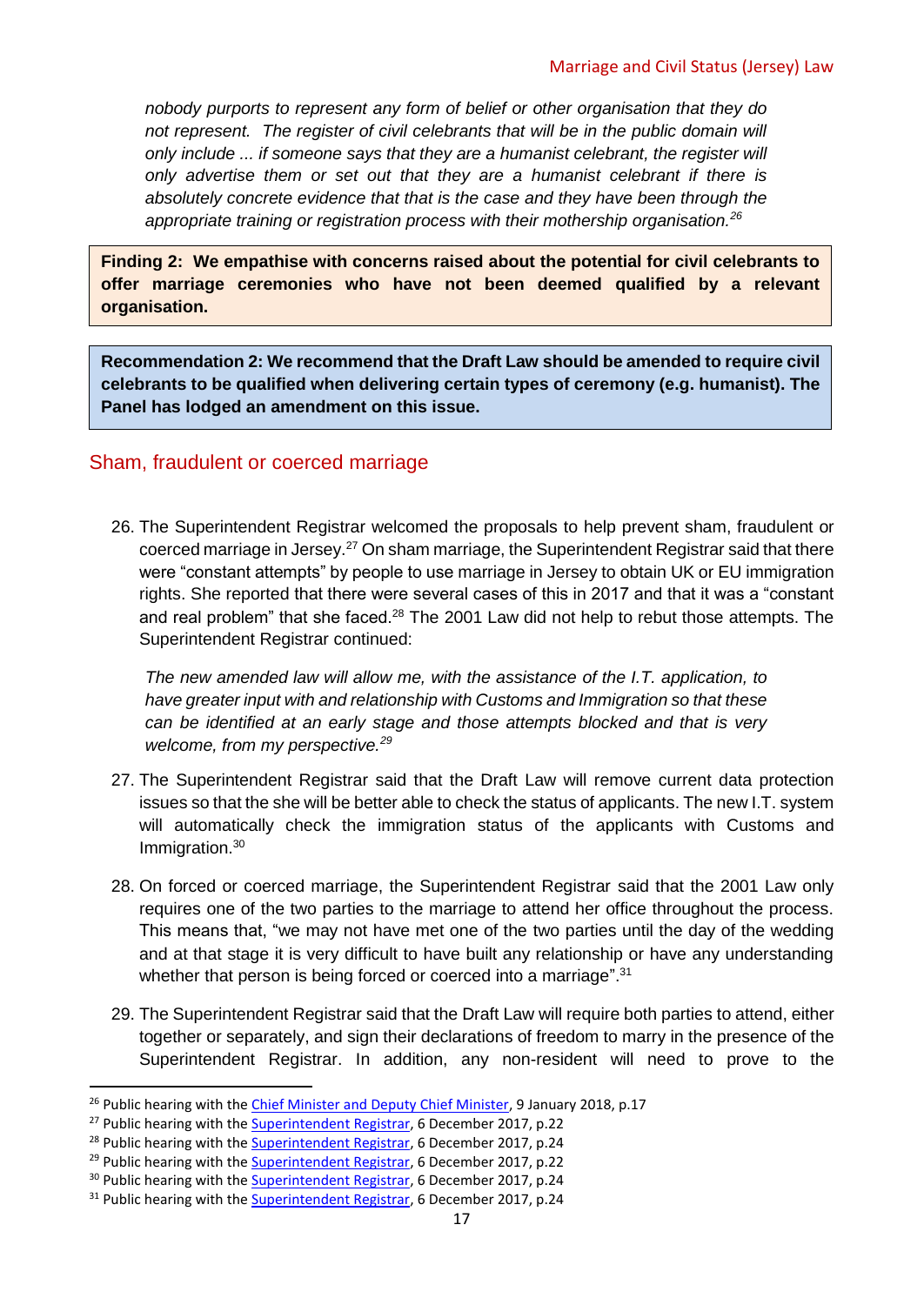#### Marriage and Civil Status (Jersey) Law

Superintendent that there is no reason why they cannot marry. It will also allow the Superintendent Registrar to check that the applicants who attend her office are the same as the people who are actually getting married.<sup>32</sup>

<span id="page-19-0"></span>**Finding 3: The proposed changes to the processes associated with the solemnization and registration of marriage are appropriate and proportionate, particularly in relation to sham, forced or coerced marriage.** 

<sup>&</sup>lt;sup>32</sup> Public hearing with the **Superintendent Registrar**, 6 December 2017, p.24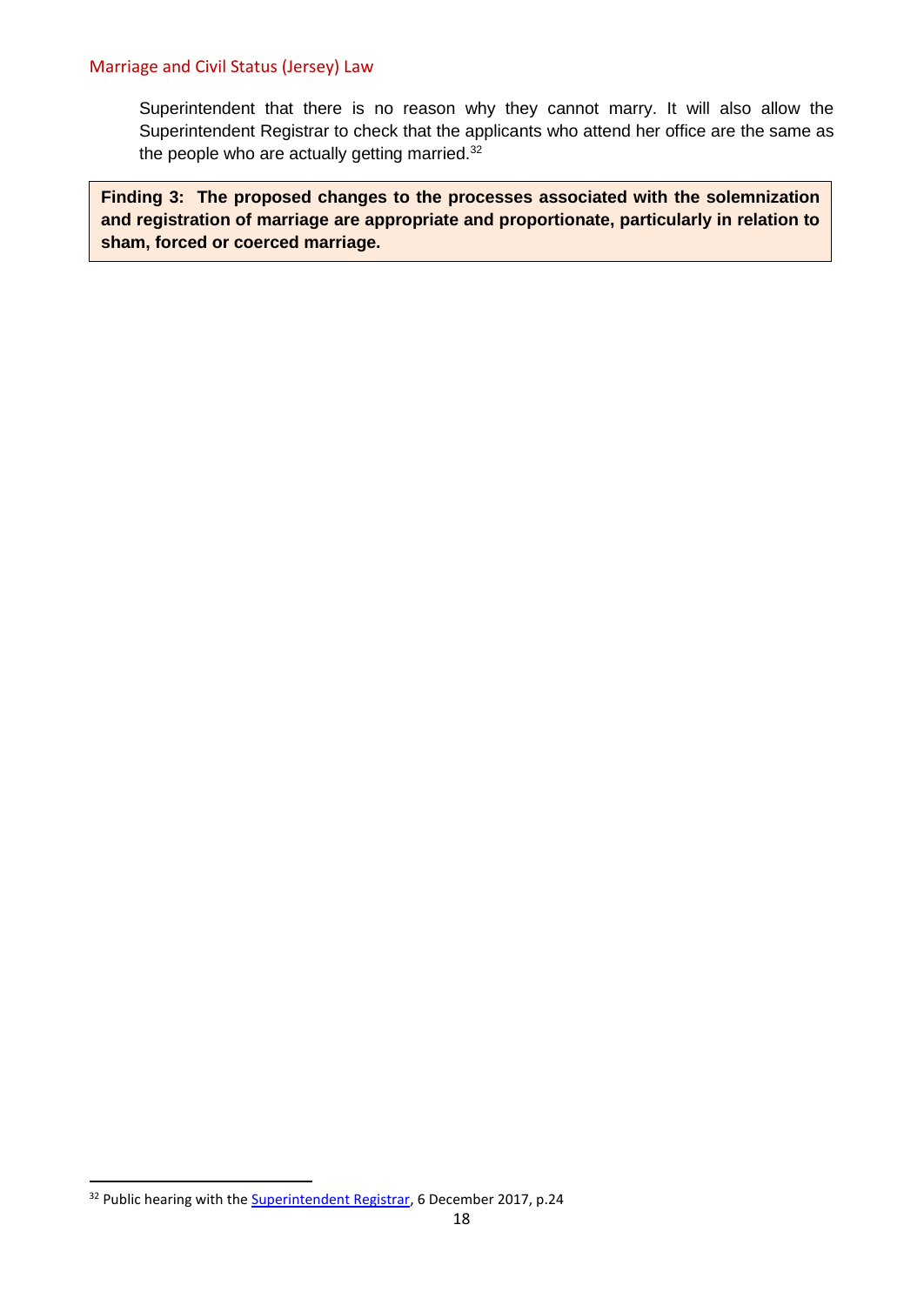# <span id="page-20-0"></span>**7. Location of marriage ceremonies**

## <span id="page-20-1"></span>Open-air marriages

- 30. The Draft Law makes provision for the solemnization of marriages in the open-air, including in public spaces. This implements the decision taken by the States of Jersey in July 2015 [\(P.65/2015\)](http://www.statesassembly.gov.je/AssemblyPropositions/2015/P.65-2015.pdf).
- 31. The Superintendent Registrar informed us that "there is considerable demand for marriages outside of a roofed structure".<sup>33</sup> Liberate expressed its view that "this opening up of the Island's beaches and countryside, particularly to visitors to the island who wish to marry, represents a significant new stream of revenue for Jersey's tourism industry and is supported by us". $34$
- 32. Despite increasing the number of approved locations available, the Superintendent Registrar said that the importance of maintaining the solemnity and dignity of marriage would remain unchanged:

*[…] The law is not going to be changed in the sense that the basic tenet of marriage will remain that I must consider whether the marriage is a solemn and dignified occasion, and that is a core principle that will remain unchanged. […] If there are marriages in the open-air I will take consideration of or I will ask the celebrants to consider what the couples will be wearing, for example, and to ensure that they are not attired in something that is not solemn and dignified and representative of the dignity of the occasion. […].<sup>35</sup>*

33. The Superintendent Registrar confirmed to us that other requirements would also remain the same including, for example, ensuring that the location is publically accessible. She continued:

*For example, if they wish to marry on a boat it must be anchored in a marina, not leave the marina for one hour before the wedding or during the wedding itself, so that everybody would be able to access the wedding. […]. Homeowners must always be aware, whether they are using their garden or their lounge or their garden room, that a wedding in their home is a public event and they cannot refuse entry to anybody. In that sense, that will not change.<sup>36</sup>*

34. The Chairman of the Comité des Connétables reflected on sites in his own Parish of St Clement and said that he would be delighted to approve a location such as Samarès Manor, a location which he considered to be solemn and dignified, provided it was open to the public.<sup>37</sup>

<sup>&</sup>lt;sup>33</sup> Public hearing with the **Superintendent Registrar**, 6 December 2017, p.25

<sup>34</sup> [Liberate](http://www.statesassembly.gov.je/scrutinyreviewsubmissions/submissions%20-%20draft%20marriage%20and%20civil%20status%20(amendment%20no.%204)%20(jersey)%20law%20-%20liberate%20-%202%20november%202017.pdf)

<sup>&</sup>lt;sup>35</sup> Public hearing with th[e Superintendent Registrar,](http://www.statesassembly.gov.je/scrutinyreviewtranscripts/2017/transcript%20-%20marriage%20and%20civil%20status%20law%20-%20superintendent%20registrar%20-%206%20december%202017.pdf) 6 December 2017, p.25

<sup>&</sup>lt;sup>36</sup> Public hearing with the [Superintendent Registrar,](http://www.statesassembly.gov.je/scrutinyreviewtranscripts/2017/transcript%20-%20marriage%20and%20civil%20status%20law%20-%20superintendent%20registrar%20-%206%20december%202017.pdf) 6 December 2017, p.26

<sup>&</sup>lt;sup>37</sup> Public hearing with the [Comité des Connétables,](http://www.statesassembly.gov.je/scrutinyreviewtranscripts/2017/transcript%20-%20marriage%20and%20civil%20status%20law%20-%20comit%c3%a9%20des%20conn%c3%a9tables%20-%206%20december%202017.pdf) 6 December 2017, p.17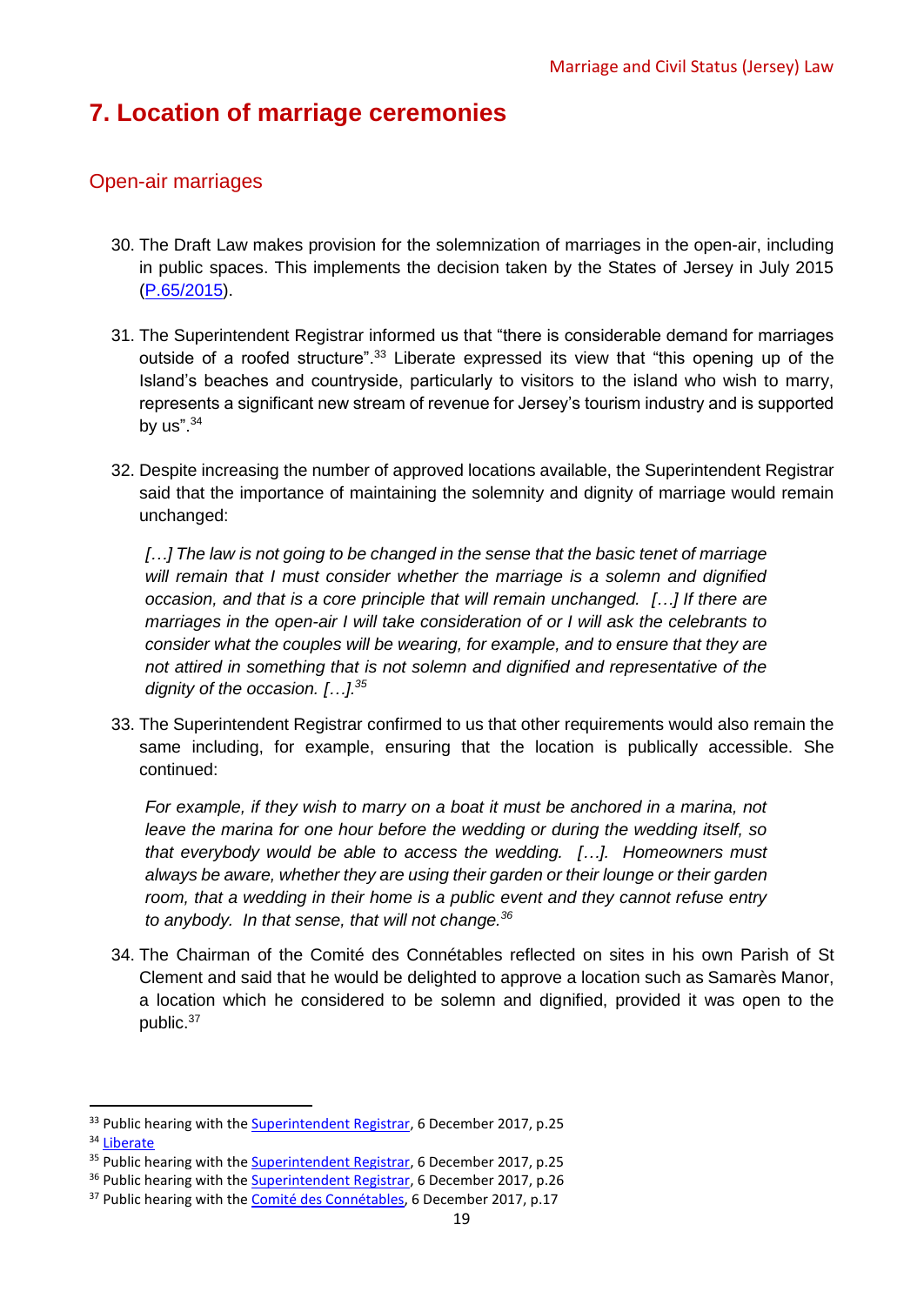#### Marriage and Civil Status (Jersey) Law

35. The Superintendent Registrar advised that there will be transitional arrangements for ensuring continuity between the 2001 Law and the Draft Law:

*In terms of the licences for venues, those licences can be one-off licences, they can be one year or 3 years. The arrangements are that those licences, for those who have a licence, for example, that they begin today, that will carry through for 3 years, so that is not going to come to an end; they will not have to get a brand new 3-year licence and pay again on the day the law comes into force. But what we have transmitted is that where currently venues must licence themselves for marriages and civil partnerships and/or, you get a choice, going forward they will have to be licensed for marriages, which includes same-sex marriages and civil partnerships, so there is no longer those 2 provisions.* 

*It will be that those who wish to add an outdoor venue to their licence will add on that area to their current licence. Any hotel, for instance, who has several lounges licensed will add on a supplementary outdoor room, which may be their garden, for example […].They will have to specifically apply to the Connétable for that additional area within their licence.<sup>38</sup>*

## <span id="page-21-0"></span>Use of religious buildings

- 36. The Draft Law provides protections for religious organisations (other than Church of England churches which already have an absolute exemption). The Draft Law sets out that a usual place of religious worship according to the rites of the Church of England cannot be approved for the solemnization of same-sex marriage and that other usual places of religious worship can be approved but only with appropriate consent. This constitutes part of the "quadruple lock" which is discussed more in the next chapter.
- 37. It is a matter of great concern to some religious organisations that they should not be compelled to participate in same sex marriage. The Roman Catholic Church in Jersey, for example, underlined how important it found this protection.<sup>39</sup> In written evidence it stated that it would give up its current privilege of being authorised religious officials with registered buildings – and therefore separate civil and religious ceremonies – if it was ever asked to solemnise same sex marriage:

*If ever there was any pressure or expectation on us, through our not being willing to officiate at a same-sex marriage in a Catholic Church, we would be happy to give up our current privilege of being authorised clergy with registered buildings for weddings, thus separating the civil from the religious ceremonies, as in France and other countries. This is already commonplace with us, in marriages between men and women, where the civil wedding always takes place before the religious wedding.<sup>40</sup>*

38. The Roman Catholic Dean, Monsignor France, confirmed that he has submitted proposals to his Bishop to separate the two forms of marriage:

<sup>&</sup>lt;sup>38</sup> Public hearing with the **Superintendent Registrar**, 6 December 2017, p.26

<sup>&</sup>lt;sup>39</sup> Public hearing with the [Roman Catholic Dean,](http://www.statesassembly.gov.je/scrutinyreviewtranscripts/2017/transcript%20-%20marriage%20and%20civil%20status%20law%20-%20roman%20catholic%20dean%20-%2018%20december%202017.pdf) 18 December 2017, p.5

<sup>40</sup> [Roman Catholic Church](http://www.statesassembly.gov.je/scrutinyreviewsubmissions/submission%20-%20draft%20marriage%20and%20civil%20status%20(amendment%20no.4)%20(jersey)%20law%20-%20catholic%20church%20-%203%20november%202017.pdf)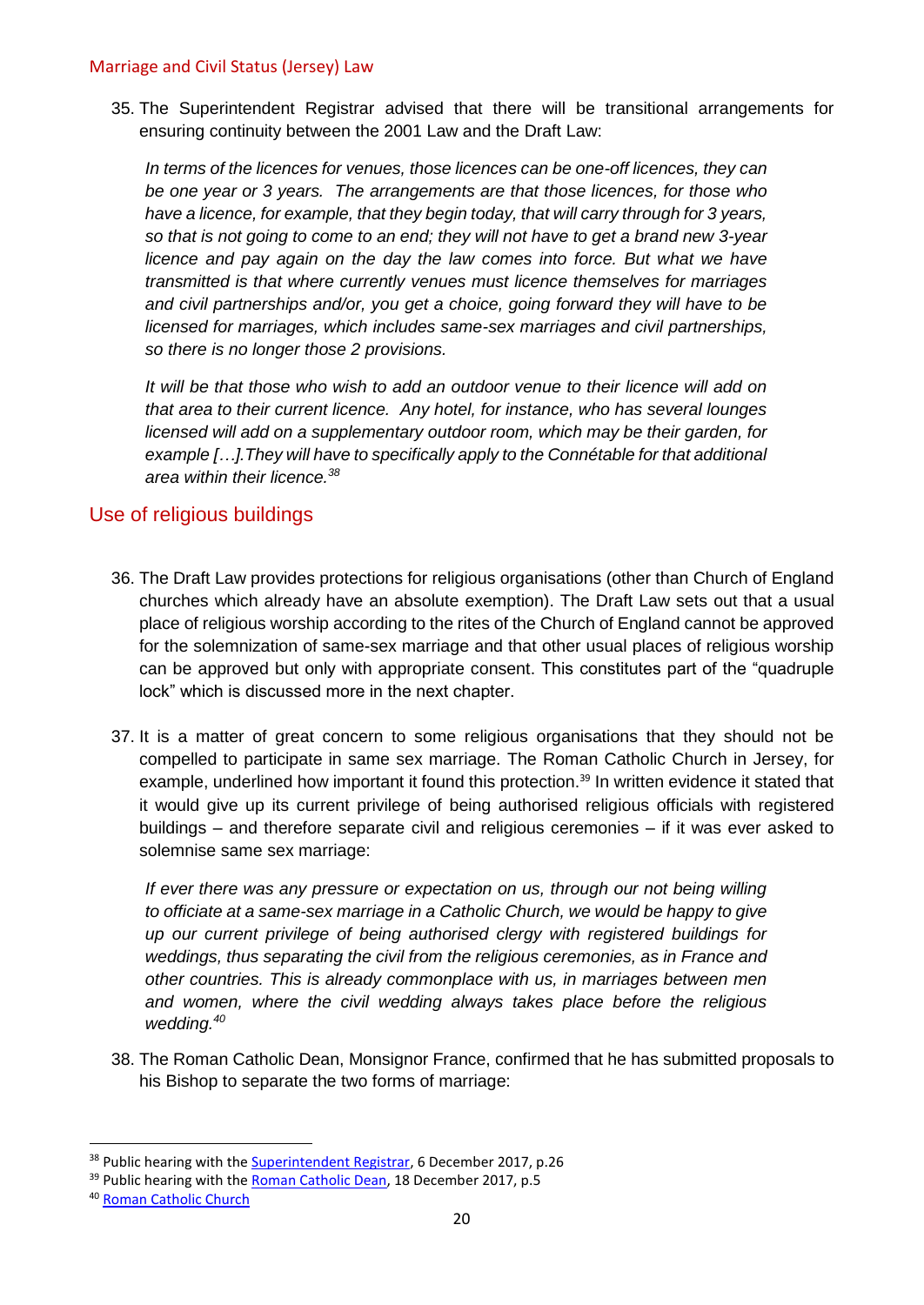*[…] we are putting forward in a proposal to our Bishop that he allow us to withdraw and to separate the 2 forms of marriage, as in France. So we would have a civil marriage and a church marriage. We still do that occasionally, for all sorts of reasons, they want to do all the technical stuff before going to get married in a church in Poland.<sup>41</sup>*

39. The consequence of Monsignor France's proposals mean that the Roman Catholic Church would not perform the legal element of a marriage ceremony for any couple. Couples who wish to have a Roman Catholic marriage ceremony will have to have two ceremonies, one civil and one religious.

<span id="page-22-0"></span>**Finding 4: In light of the proposed changes set out in the Draft Law, the Roman Catholic Church is seeking to give up its current privilege of being authorised clergy with registered buildings for weddings, thus separating the civil from the religious ceremony.** 

40. Despite the protection set out in the quadruple lock, we received evidence that was concerned about the limitations of this protection. In particular, there was a concern about protections for buildings which were owned by, or in the trust of, religious organisations, that were not the usual place of public worship. This included, for example, church halls. There was a concern that the owners of these buildings may not be protected from solemnising same sex marriages or hosting wedding receptions for same sex marriages. The Jersey Evangelical Alliance (JEA) asked us to look into this issue as part of our inquiry:

*Can the scrutiny panel also kindly look at the matter of the buildings and community centres that are made available by a number of religious and non-profit organisations? These organisations need to be reassured that they will be able to continue to hire their premises out only on the basis that the core beliefs of the organisations aren't denigrated or disrespected through the use of the premises.<sup>42</sup>*

- 41. In relation to the solemnisation of marriage in a building owned by a religious organisation but which was not a usual place of public religious worship, it was made clear to us that if a location was approved for solemnising civil marriages then the owner would have to allow it to be used for same sex and opposite sex marriages.
- 42. The Superintendent Registrar reported that:

*Primary places of worship will be registered buildings in the way that they are now, so they will be subject to the quadruple lock. […]. Therefore, a religious organisation or location or individual minister will have the ability to opt out or opt in of a samesex marriage. If the primary purpose of that building is not for religious worship, they would not be able to licence that building as a registered building for religious marriages. It would become a building that you would register under the alternative law, therefore, you would not have a choice; you either licence it for marriages and marry everybody or you do not, if the primary purpose of the building is not religious worship.<sup>43</sup>*

<sup>&</sup>lt;sup>41</sup> Public hearing with the [Roman Catholic Dean,](http://www.statesassembly.gov.je/scrutinyreviewtranscripts/2017/transcript%20-%20marriage%20and%20civil%20status%20law%20-%20roman%20catholic%20dean%20-%2018%20december%202017.pdf) 18 December 2017, p.5

<sup>42</sup> [Jersey Evangelical Alliance](http://www.statesassembly.gov.je/scrutinyreviewsubmissions/submissions%20-%20draft%20marriage%20and%20civil%20status%20(amendment%20no.%204)%20(jersey)%20law%20-%20jersey%20evangelical%20alliance%20-3%20november%202017.pdf)

<sup>&</sup>lt;sup>43</sup> Public hearing with the [Superintendent Registrar,](http://www.statesassembly.gov.je/scrutinyreviewtranscripts/2017/transcript%20-%20marriage%20and%20civil%20status%20law%20-%20superintendent%20registrar%20-%206%20december%202017.pdf) 6 December 2017, p.27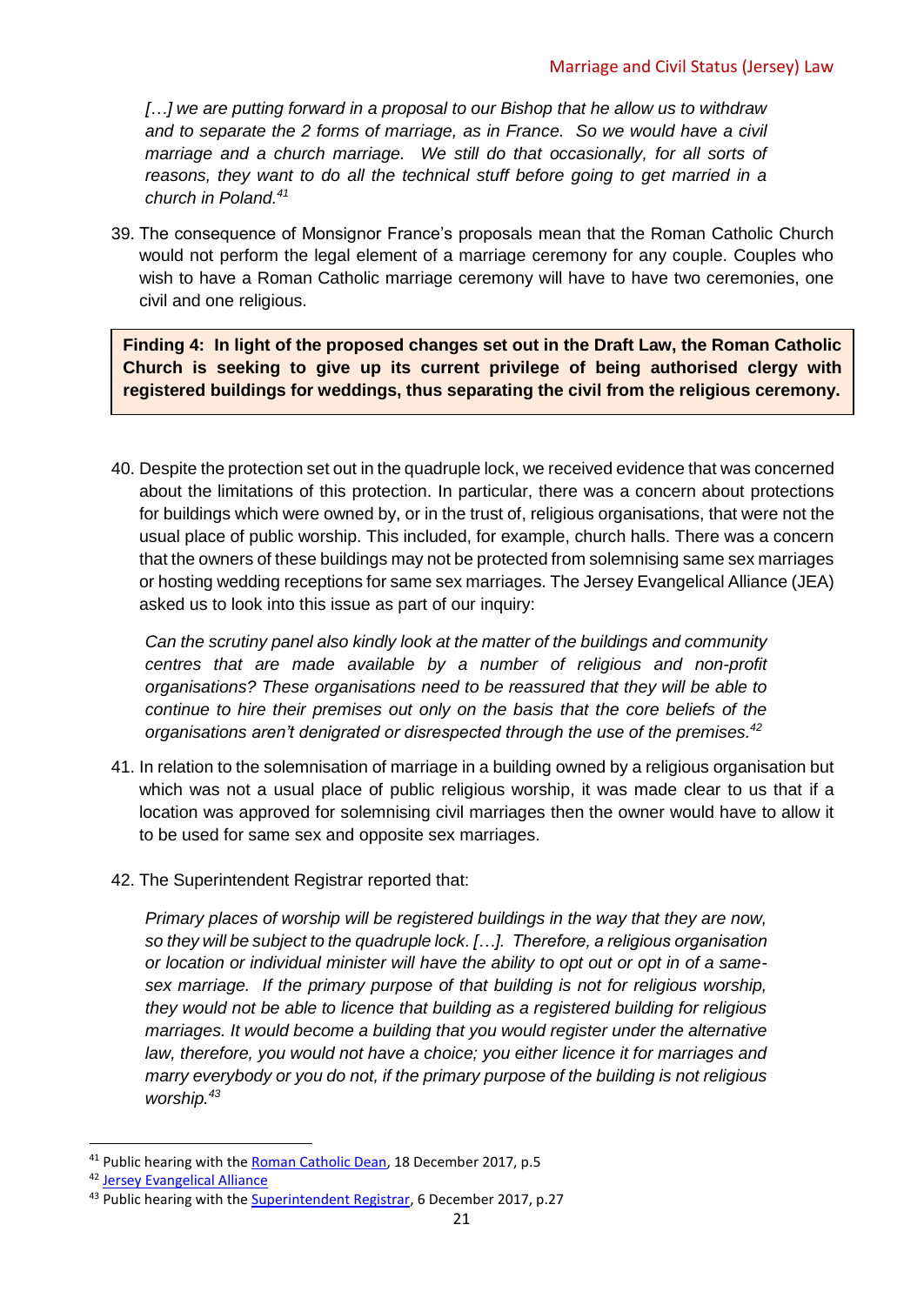43. This was also noted by Liberate which stated in its written submission:

*Importantly, the Marriage Law specifies that, unless the location is a certified place of religious worship, all locations will be approved for all marriages (Article 23 (4), (6), (7), (8)), i.e. it does not allow for owners of locations to pick and choose whether to allow same-sex or opposite-sex couples to marry at their venue. This is consistent*  with the requirements of the Discrimination (Jersey) Law 2013 in the provision of *goods and services and, naturally, supported by us.<sup>44</sup>*

44. In relation to hosting wedding receptions for same sex marriages in buildings owned by religious organisations, we discovered that these organisations would not be protected if they refused to allow the use of their property for this purpose. The JEA highlighted an example they had seen. It suggested that church halls and other buildings owned by religious organisations may not be protected by the Draft Law:

*[…] when you read the paper by the Jersey Advisory Conciliation Service on the Discrimination Act.<sup>45</sup> They do allude to church halls and different premises that if that was turned down for a reception, let us say, after a same-sex marriage celebration, if someone chose to turn that down, on page 7 there is a worked example which says that would be considered as discrimination. So, we are unsure whether faith-based organisations are or are not protected in the law as it is written.<sup>46</sup>*

45. The Chair of the JEA, the Reverend Martyn Shea, described why it was important for religious organisations to sometimes turn down requests to use their facilities when they conflict with the religious values of the organisation:

*[…] because they are often held in a trust, held in a charitable trust, and there is a clear legal framework to that trust to uphold the Christian faith and to uphold the religious and moral values of that organisation. So, sometimes we do turn down maybe a Halloween party or a new-age healing group. There is a spectrum. One might turn down a band that has derogatory lyrics to what they sing, or we might have to in certain cases turn down a ... I would not want a racist group to speak*  either in a parish hall or particularly in a faith-based owned hall. Again, there will *be a spectrum of opinions here and there will be a spectrum of charitable trusts, but we are asking that those charitable trusts that do have a moral code and a moral framework, that they are able to not be asked to ... or to be able to not let out their premises based on their faith.<sup>47</sup>*

46. The Freedom Church Jersey reported that many religious groups in the Island "open up" their facilities for general use, serving the community and also sometimes for hire. It argued that being forced to let their facilities for any purpose could result in the facilities being withdrawn for use. The Freedom Church stated:

*Buildings registered for public worship, as well as ancillary buildings owned by the religious organisation, are used for multiple purposes, interacting with and serving the wider community. If there were to be a legal imposition that these buildings are* 

<sup>44</sup> [Liberate](http://www.statesassembly.gov.je/scrutinyreviewsubmissions/submissions%20-%20draft%20marriage%20and%20civil%20status%20(amendment%20no.%204)%20(jersey)%20law%20-%20liberate%20-%202%20november%202017.pdf)

 $45$  Jersey Citizens Advice Bureau – [Discrimination Law \(not in employment\)](https://www.jacs.org.je/media/94853/non-employment-discrimination.pdf) – Guide

<sup>&</sup>lt;sup>46</sup> Public hearing with the [Jersey Evangelical Alliance,](http://www.statesassembly.gov.je/scrutinyreviewtranscripts/2017/transcript%20-%20marriage%20and%20civil%20status%20law%20-%20jersey%20evangelical%20alliance%20-%207%20december%202017.pdf) 7 December 2017, p.15

<sup>&</sup>lt;sup>47</sup> Public hearing with the [Jersey Evangelical Alliance,](http://www.statesassembly.gov.je/scrutinyreviewtranscripts/2017/transcript%20-%20marriage%20and%20civil%20status%20law%20-%20jersey%20evangelical%20alliance%20-%207%20december%202017.pdf) 7 December 2017, p.16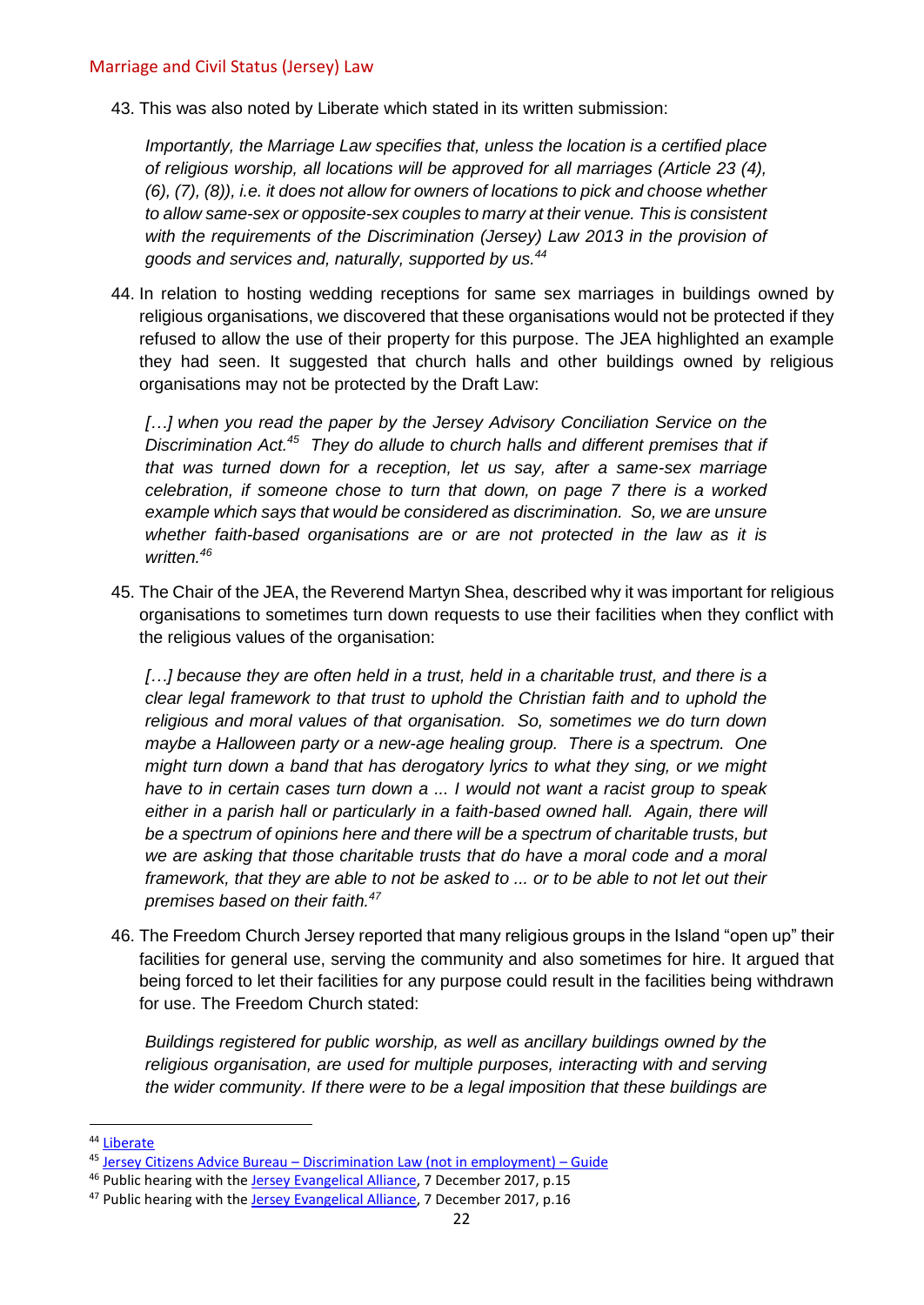*required to be used for any purpose, whether or not they are contrary to the belief and moral viewpoints of the religious organisation, then the result could or would be that these facilities would no longer be made available for use for wider purposes in the community. This would be completely in contrast to our desire to connect with and serve community purposes.<sup>48</sup>*

47. For this reason the Freedom Church argued that, "there should be provision within the Discrimination Law relating to the use of buildings owned by religious organisations, this law should have a conscience clause relating to use of their building(s) beyond marriage solemnization". The Chair of the JEA agreed, telling us, "that is why we think there potentially needs to be an amendment to the Discrimination Act so that faith-based organisations who do sometimes need to make difficult decisions about who to hire their premises out to, that that would give limited and contained protection".<sup>49</sup>

<span id="page-24-0"></span>**Finding 5: There is a risk that buildings owned by, used by, or in trust of, religious organisations may be compelled to act against their religious conviction and be required to permit the solemnisation of same sex marriages and wedding receptions for same sex couples.** 

<span id="page-24-1"></span>**Recommendation 3: The Draft Law should be amended to protect buildings owned by, used by, or in trust of, religious organisations who object to same sex marriage on the grounds of their religious conviction and who may be required to permit the solemnisation of same sex marriages and wedding receptions for same sex couples. The Panel has lodged an amendment on this issue.**

<sup>48</sup> [Freedom Church Jersey](http://www.statesassembly.gov.je/scrutinyreviewsubmissions/submissions%20-%20draft%20marriage%20and%20civil%20status%20(amendment%20no.%204)%20(jersey)%20law%20-%20freedom%20church%20-%206%20november%202017.pdf)

<sup>&</sup>lt;sup>49</sup> Public hearing with the [Jersey Evangelical Alliance,](http://www.statesassembly.gov.je/scrutinyreviewtranscripts/2017/transcript%20-%20marriage%20and%20civil%20status%20law%20-%20jersey%20evangelical%20alliance%20-%207%20december%202017.pdf) 7 December 2017, p.16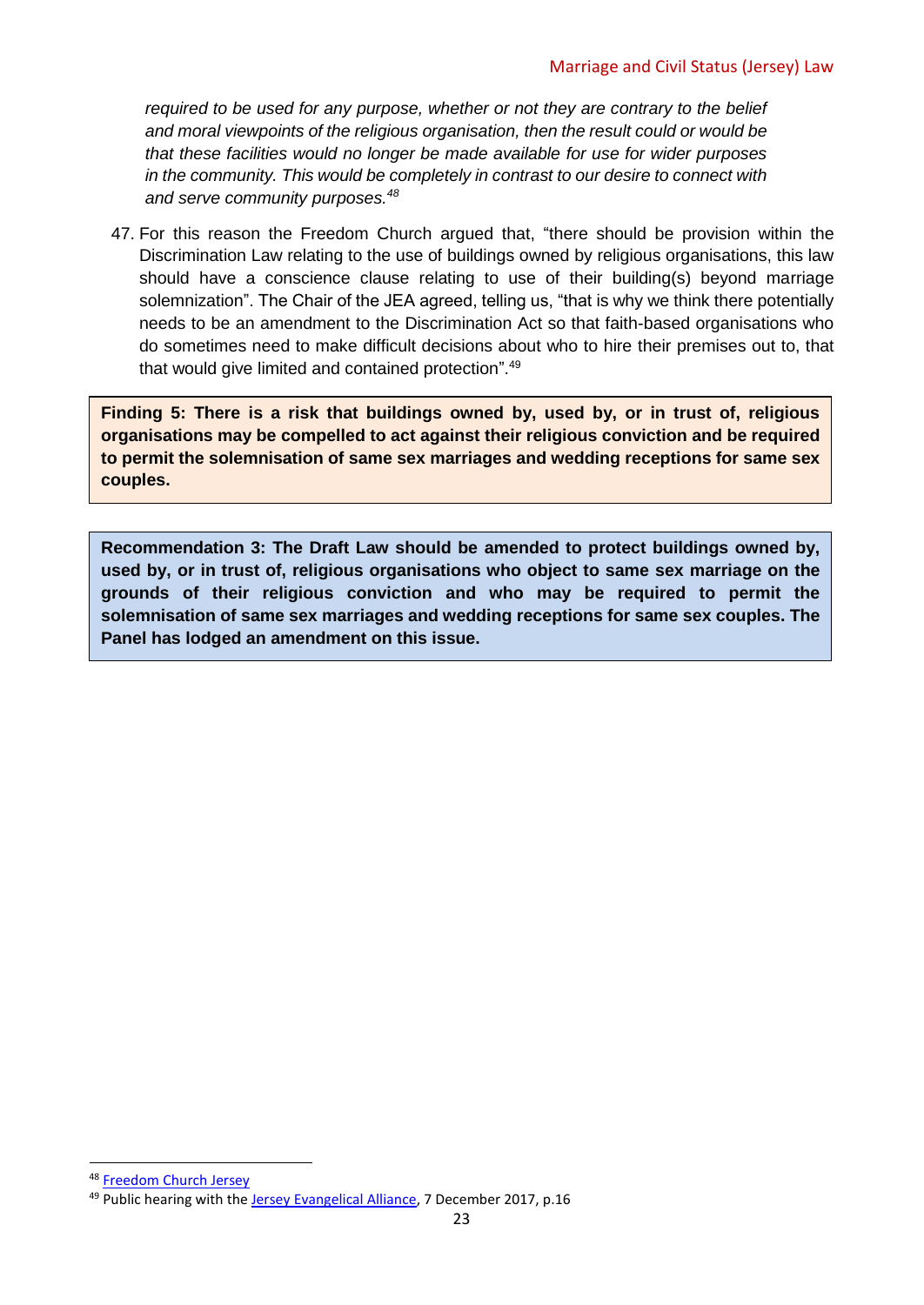# <span id="page-25-0"></span>**8. No compulsion to participate in same sex marriages**

## <span id="page-25-1"></span>Quadruple lock

48. There are a number of religions for which same sex marriage is not permissible according to the teachings of those religions. In the case of the Church of England marriage is defined in Canon Law as follows:

*The Church of England affirms, according to Our Lord's teaching, that marriage is in its nature a union permanent and life-long, for better for worse, till death them do part, of one man with one woman, to the exclusion of all others on either side […]. 50*

- 49. The Draft Law introduces a "quadruple lock" to protect religious organisations and officials from having to solemnize same sex marriages. The four elements of the quadruple lock, as set out in the Draft Law are:
	- Article 7 clarifies that a clergyman of the Church of England, an authorised religious official or a religious organisation shall not be compelled by any means to consent, certify, be present at, participate in, or solemnise a same sex marriage;
	- Article 15(3)(d) requires that the Superintendent Registrar must not issue a marriage schedule unless the religious official named in the schedule consents to solemnising the marriage;
	- Article 4 in Schedule 2 (New Article 24A of the Discrimination Law 203) makes provision so that a person does not discriminate if they comply with Article 7(1) of the Draft Law.; and
	- Article 23(6 to 10) prohibits a marriage from being solemnised at a location that is the usual place of public religious worship.<sup>51</sup>
- 50. The Chair of the JEA said that he thought the quadruple lock was well drafted:

*We are very thankful for that quadruple lock. I think it is, again, well written. It protects members of the clergy or ministers from legal proceedings against them, and we are very thankful for that quadruple lock. It also gives options to opt in or out as well where there is a spectrum of opinion, too. I think that quadruple lock is well written.<sup>52</sup>* 

51. The Honorary CEO of Liberate, Vic Tanner Davey, said that the quadruple lock would enable those religious organisations who wanted to solemnize same sex marriage to opt in and those who did not to opt out:

*[…] the so-called quadruple lock is to create a law whereby those religious organisations that wish to solemnise same-sex marriages, such as the Quakers, have a means to be able to do so and those religious individuals and organisations that do not wish to do so are protected from doing so. It is our view that religious organisations and religious officials have been protected successfully under the* 

<sup>50</sup> [Canons of the Church of England in Jersey](https://www.jerseylaw.je/laws/revised/PDFs/09.050.pdf)

 $51$  Article 23 (6) provides an absolute exemption for Church of England churches.

<sup>&</sup>lt;sup>52</sup> Public hearing with the [Jersey Evangelical Alliance,](http://www.statesassembly.gov.je/scrutinyreviewtranscripts/2017/transcript%20-%20marriage%20and%20civil%20status%20law%20-%20jersey%20evangelical%20alliance%20-%207%20december%202017.pdf) 7 December 2017, p.6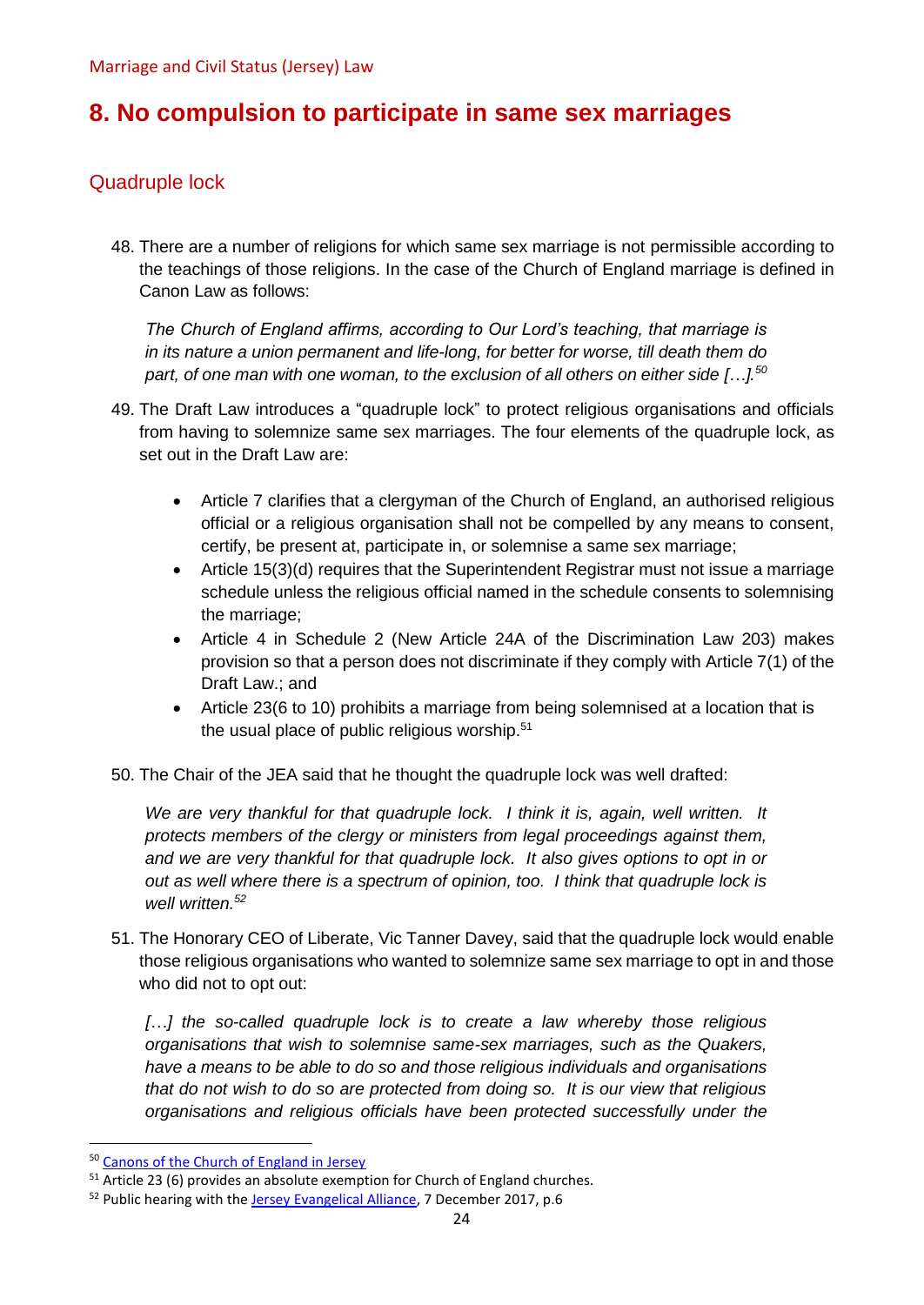*Marriage Law from solemnising same-sex marriages where they cannot in all conscience undertake that service. There is no means available under the Marriage Law or other consequential legislation for a religious organisation or a religious official to be compelled to do something against their beliefs. […].<sup>53</sup>*

52. The Dean of Jersey, The Very Reverend Michael Keirle, clarified that clergy of the Church of England and their churches were not able to "opt in" to solemnising same sex marriage because it was prohibited by Canon Law. The Dean said:

*[…] Canon B31 defines marriage in a way that would not allow any Anglican clergy to opt in to conducting marriages of same sex.<sup>54</sup>* 

<span id="page-26-1"></span>**Finding 6: Canon Law, which was approved by the States of Jersey and which governs the Church of England, defines marriage as being between one man and one woman.** 

<span id="page-26-2"></span>**Finding 7: The so called quadruple lock enshrined within the Draft Law provides certain protection to clergymen of the Church of England, an authorised religious official or a religious organisation who shall not be compelled by any means to consent, certify, be present at, participate in, or solemnise a same sex marriage.** 

## <span id="page-26-0"></span>Tolerance clause

- 53. The 2015 Annual Social Survey found that 54% of adults in Jersey regarded themselves as having a religion. The majority of these people identified as Christian and roughly half were Catholic or Roman Catholic and the other half were Anglican or Church of England.<sup>55</sup>
- 54. A significant proportion of the evidence we received expressed concern that the Draft Law did not protect people who had a conscientious objection to same sex marriage on the basis of their religion, but who were not religious officials or clergy. A number of submissions from members of the public made this clear using similar wording in each of their submissions. They stated:

*I would like to submit that I am very much against any proposed changes to the marriage laws. Specifically, because there are no provisions in the proposed changes which would protect private citizens, government employees or businesses who are conscientious objectors to same-sex marriage.<sup>56</sup>*

55. This concern was raised because of several legal and disciplinary cases where peoples' religious conviction had come into conflict with the law. These cases were summarised by the Jersey Baptist Church which stated:

[...] In chapter 1, section C, paragraph 3, footnote 2, the draft law notes that "over" *the last few years there have been a number of cases of service providers who disapprove of a customer's relationship, becoming embroiled in long-running* 

<sup>53</sup> Public hearing wit[h Liberate Jersey,](http://www.statesassembly.gov.je/scrutinyreviewtranscripts/2017/transcript%20-%20marriage%20and%20civil%20status%20law%20-%20liberate%20jersey%20-%207%20december%202017.pdf) 7 December 2017, p.7

<sup>&</sup>lt;sup>54</sup> Public hearing with the **Dean of Jersey**, 9 January 2018, p.3

<sup>55</sup> [States of Jersey, Annual Social Survey \(2015\)](https://www.gov.je/SiteCollectionDocuments/Government%20and%20administration/R%20JASS%202015%2020151202%20SU.pdf)

<sup>&</sup>lt;sup>56</sup> Over 15 written submissions were received which used the same or similar wording. These are available on the Scrutiny website[: www.scrutiny.gov.je.](http://www.scrutiny.gov.je/)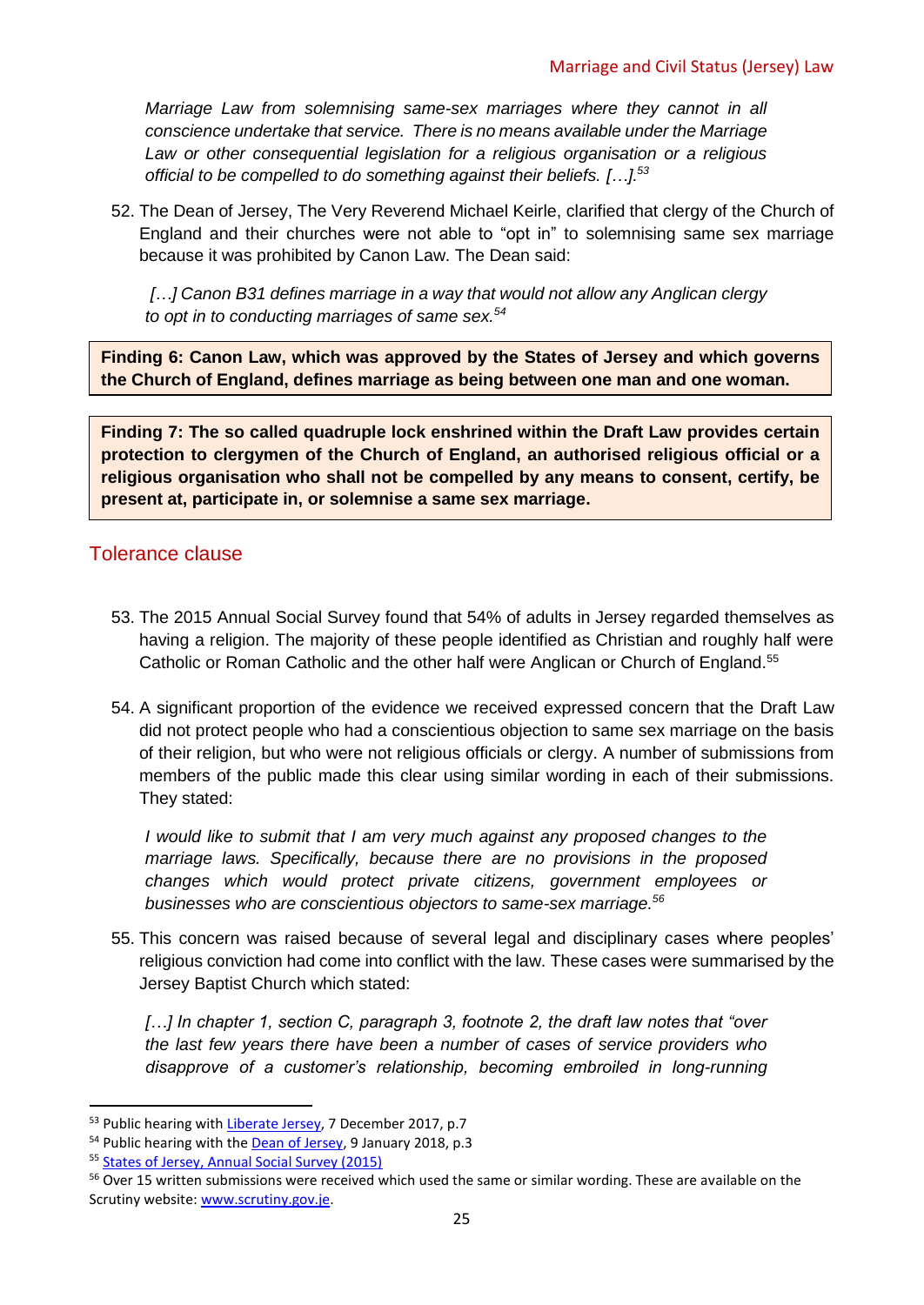#### Marriage and Civil Status (Jersey) Law

*litigation. This can have a very detrimental effect on all the individuals involved." In each of these cases these lawsuits were due to a lack of clarity in the law. Had a conscientious objector exemption been in place, there would be no basis for litigation.* 

*Moreover, the evidence suggests that the detrimental effect caused by this litigation has largely been borne by those defending their right to exercise their freedom of conscience. In Oregon, a baker was fined \$135,000 for refusing to bake for a gay wedding. The fine had its intended effect, because the bakery has shut down. And this is not an isolated case. Photographers, florists, caterers, wedding planners, civil servants, and landlords have been fined, fired, and sued for not participating in gay weddings.* 

*In the UK, a Northern Irish baker was fined £500, two English registrars were fired, a teacher in London was demoted, and several Catholic adoption agencies have shut, simply for standing by their religious convictions. Convictions that can't be written off lightly, since they're shared by billions worldwide and are articulated in every major faith tradition—including that of the established church in Jersey. […].<sup>57</sup>*

56. The Chair of the JEA highlighted a specific example where a Christian baker had been asked to bake a cake with satanic symbols on it. He said:

*[...] in Colorado there is an example of a cake baker, again, who has been asked to bake one with satanic symbols on it. I mean, which of us would want a Christian baker to bake a cake with satanic upside-down crosses on it? Surely that is offensive to some and there is then this balancing of rights, is it not? Does someone have to be compelled to produce this cake that is against their faith, against their conscience? Are they compelled as an artist to do something or do they have a right to refuse to provide that service in these very limited and unusual cases?<sup>58</sup>*

- 57. With the aim of preventing similar cases occurring in Jersey, submissions from representatives of St. Mark's Church, St. Paul's Church, the Christian Portuguese Mission, the Roman Catholic Church, Jersey Baptist Church, Les Quennevais Evangelical Church, the Town Church, Freedom Church, the Lighthouse Church and the Jersey Evangelical Alliance called for the introduction of a tolerance clause (also referred to as a conscience clause) in the Draft Law. 59
- 58. There were three separate but interrelated elements to the tolerance clause that were raised during our review, including:
	- protecting freedom of speech and the rights of religious people to express their views;
	- establishing the principle of "reasonable accommodation". This principle would require an accommodation of religious practice to be made by employers and public sector bodies. This concept was highlighted by a number of respondents to our

<sup>57</sup> [Jersey Baptist Church](http://www.statesassembly.gov.je/scrutinyreviewsubmissions/submission%20-%20draft%20marriage%20and%20civil%20status%20(amendment%20no.4)%20(jersey)%20law%20-%20jersey%20baptist%20church%20-%203%20november%202017.pdf)

<sup>&</sup>lt;sup>58</sup> Public hearing with the **Jersey Evangelical Alliance**, 7 December 2017, p.11-12

 $59$  These submissions are available on the Scrutiny website[: www.scrutiny.gov.je.](http://www.scrutiny.gov.je/)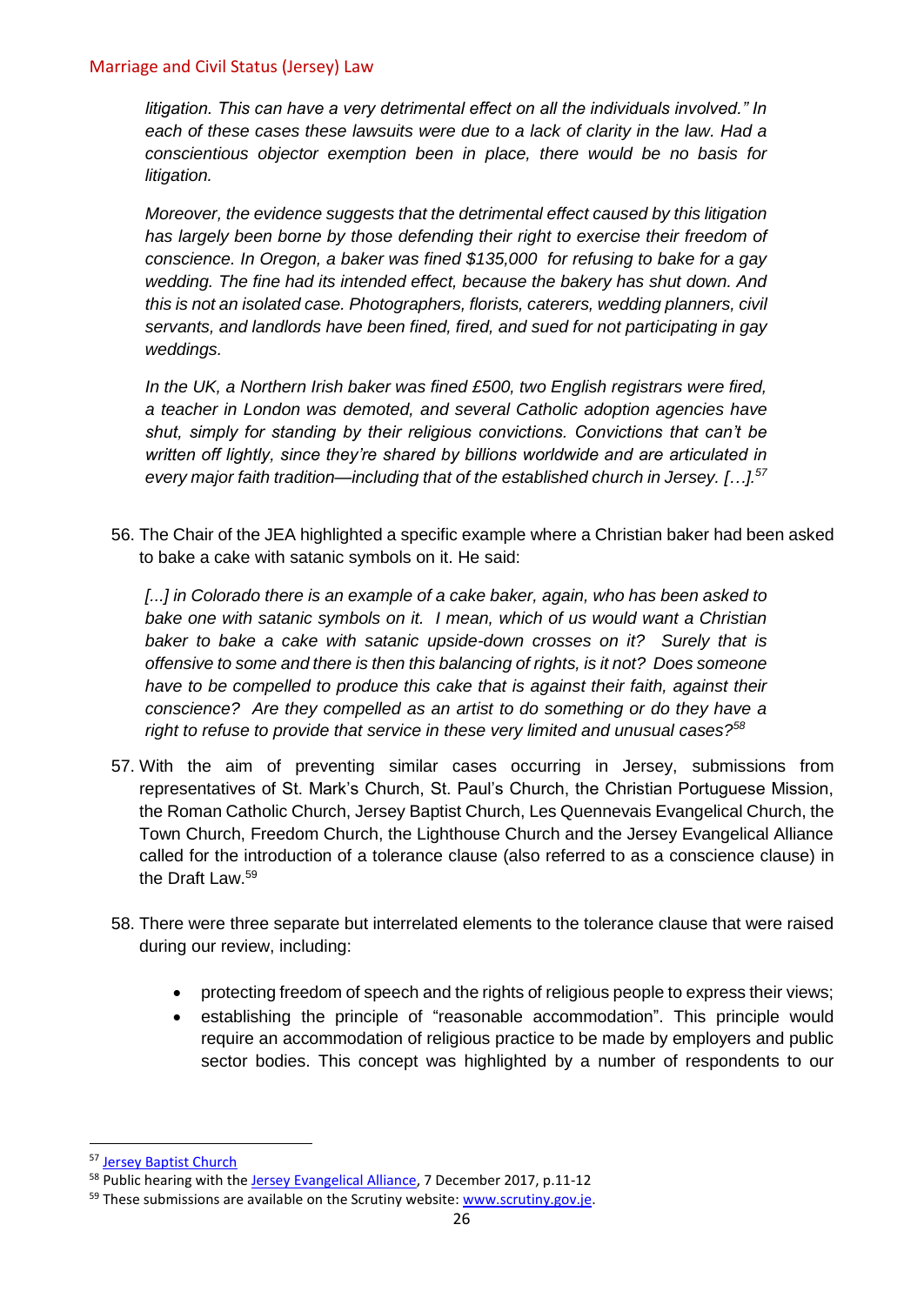review. It was originally proposed by Dr James Orr in a paper titled, Beyond Belief;<sup>60</sup> and

- not compelling a person to provide goods or services for or in relation to a same sex marriage event who objects on the grounds of religious conviction.
- 59. The Chair of the JEA highlighted that:<sup>61</sup>

*[…] our aim is […] to assure that in this process there is a balance of rights so that individuals are not compelled to speak or act in a way that would violate their conscience or their faith. So, our primary aim is for a narrow exclusion to be provided for individuals who would choose not to celebrate, promote or consecrate same-sex marriage. This exclusion is already given to religious officials in this legislation and we would like to see that extended to all good and respectful people of faith.<sup>62</sup>* 

60. The Chair of the JEA was also keen to clarify the JEA's position and highlight what it was not advocating:

*In this debate, no Christian group or leader on the Island has called for a number of things which have been reported in the press. No one has stood in the way of the passage of this legislation. No one has advocated for the homophobic bullying of LGBT people. In fact, the JEA would condemn any form of bullying or homophobia particularly against minority groups who in the past have endured such unfair treatment.* 

*We are only asking for a limited conscience clause which means that churches and faith-based organisations would not be forced to hire out their premises for activities not in line with their moral and faith-based ethos. No one has suggested any form of conscience exclusion would allow discrimination against same-sex people in the provision of general services.* 

*What we are seeking is a narrow provision to allow individuals to be exempt from the celebration, promotion or consecration of same-sex marriages. Our desire is not to discriminate against individuals but to seek reasonable accommodation which assures that people of faith are not compelled to participate in activities or speech that runs contrary to their faith.<sup>63</sup>*

61. The Dean of Jersey argued that it was the task of legislation to accommodate contested views in society:

[...] it is the task of legislation to accommodate contested loyalties surrounding *religion and conscience and not to give public endorsement to one group while silencing another.* 

*In other words, in a democratic liberal society we should ensure that the freedom of speech and expression of one group should not happen at the expense of another* 

<sup>60</sup> Dr James Orr, *[Beyond Belief: Defending religious liberty through the British Bill of Rights](http://www.respublica.org.uk/wp-content/uploads/2016/11/Religious-Liberty-Digital.pdf)*, November 2016

 $61$  Public hearing with the [Jersey Evangelical Alliance,](http://www.statesassembly.gov.je/scrutinyreviewtranscripts/2017/transcript%20-%20marriage%20and%20civil%20status%20law%20-%20jersey%20evangelical%20alliance%20-%207%20december%202017.pdf) 7 December 2017, p.6

<sup>&</sup>lt;sup>62</sup> Public hearing with th[e Jersey Evangelical Alliance,](http://www.statesassembly.gov.je/scrutinyreviewtranscripts/2017/transcript%20-%20marriage%20and%20civil%20status%20law%20-%20jersey%20evangelical%20alliance%20-%207%20december%202017.pdf) 7 December 2017, p.4

<sup>&</sup>lt;sup>63</sup> Public hearing with the [Jersey Evangelical Alliance,](http://www.statesassembly.gov.je/scrutinyreviewtranscripts/2017/transcript%20-%20marriage%20and%20civil%20status%20law%20-%20jersey%20evangelical%20alliance%20-%207%20december%202017.pdf) 7 December 2017, p.4-5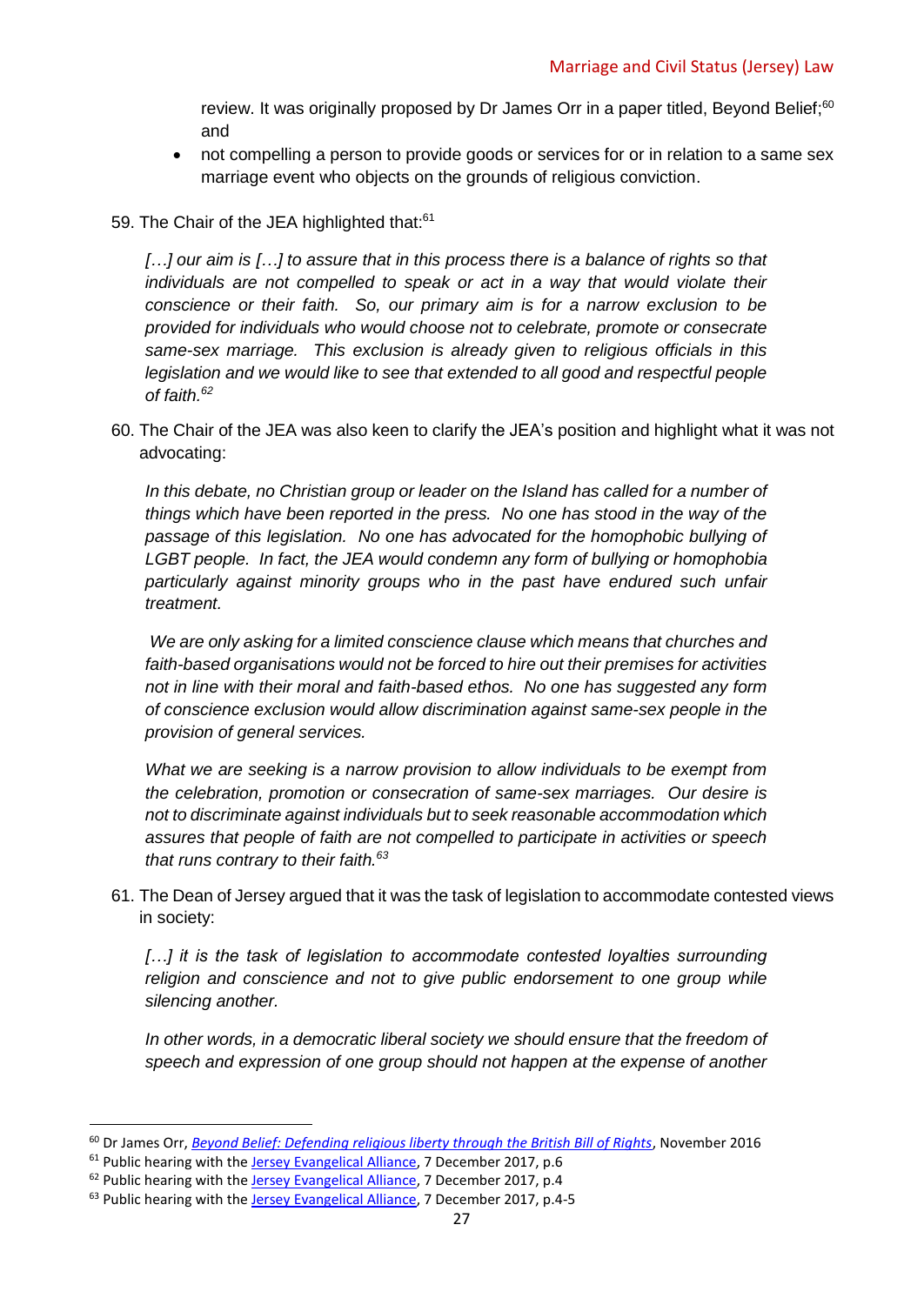*and I touched upon that in my speech in the Assembly and in my written submission to you.* 

*How we do that is a very difficult road to navigate. I honestly do not know a single person with whom I have had a conversation who wants to block this legislation, in any form or shape or prevent individuals from exercising their personal freedoms.* 

*But I think we have to recognise that recent history has clearly shown that when provisions like this kick in, that we are talking about today, it is nearly always the faith voice that is silenced.* 

*Sometimes it is silenced quite brutally and I must say I have deep concerns about that.* 

*I think as I said in my speech that the democratic liberal society that we so value sometimes becomes a parody of that and, as I think I said, it becomes a "like me" liberal society which insists that we all share the same world view or suffer the consequences really.* 

*So when Christians express - just express - a voice that is different and express it from a faith perspective, they often find themselves in hot water. […].<sup>64</sup>*

62. We received evidence that was concerned about the consequences of introducing a conscience clause into the Draft Law. Liberate was keen to avoid the LGBT+ community being seen as "diametrically opposed" to the Christian community. The Honorary CEO of Liberate highlighted the "large intersections and commonalities between the two groups, not least that both are minorities that experience discrimination within society".<sup>65</sup> However, with regard to the conscience clause, the Honorary CEO said:

*[…] it is a huge job and there are no easy solutions.* 

*It has ramifications that will adversely affect sections of the population who have fought for decades and continue to fight for the basic human right to the same freedoms and opportunities as the rest of us enjoy, including the freedom to walk into a shop or request a service without having a degrading conversation about their sexuality followed by a refusal to serve them based on a personal characteristic that they can do nothing about. Maybe they should grow a thicker skin? Tough, you know, life is like that; we do not always get what we want. Yes, life can be like that quite often for those in a minority in Jersey.* 

*This is not an issue that can be lightly dismissed as common sense. For anyone who has been discriminated against in Jersey because of their sexual orientation the idea that their Government would even countenance a change to the Law to*  allow people to refuse to serve them legally must be deeply worrying. We have *anti-discrimination legislation for very good reasons […].<sup>66</sup>*

63. The Jersey Baptist Church and the Les Quennevais Evangelical Church both highlighted that other Laws had included conscience clauses:

<sup>&</sup>lt;sup>64</sup> Public hearing with the **Dean of Jersey**, 9 January 2018, p.7-8

<sup>&</sup>lt;sup>65</sup> Public hearing wit[h Liberate Jersey,](http://www.statesassembly.gov.je/scrutinyreviewtranscripts/2017/transcript%20-%20marriage%20and%20civil%20status%20law%20-%20liberate%20jersey%20-%207%20december%202017.pdf) 7 December 2017, p.4

<sup>&</sup>lt;sup>66</sup> Public hearing wit[h Liberate Jersey,](http://www.statesassembly.gov.je/scrutinyreviewtranscripts/2017/transcript%20-%20marriage%20and%20civil%20status%20law%20-%20liberate%20jersey%20-%207%20december%202017.pdf) 7 December 2017, p.8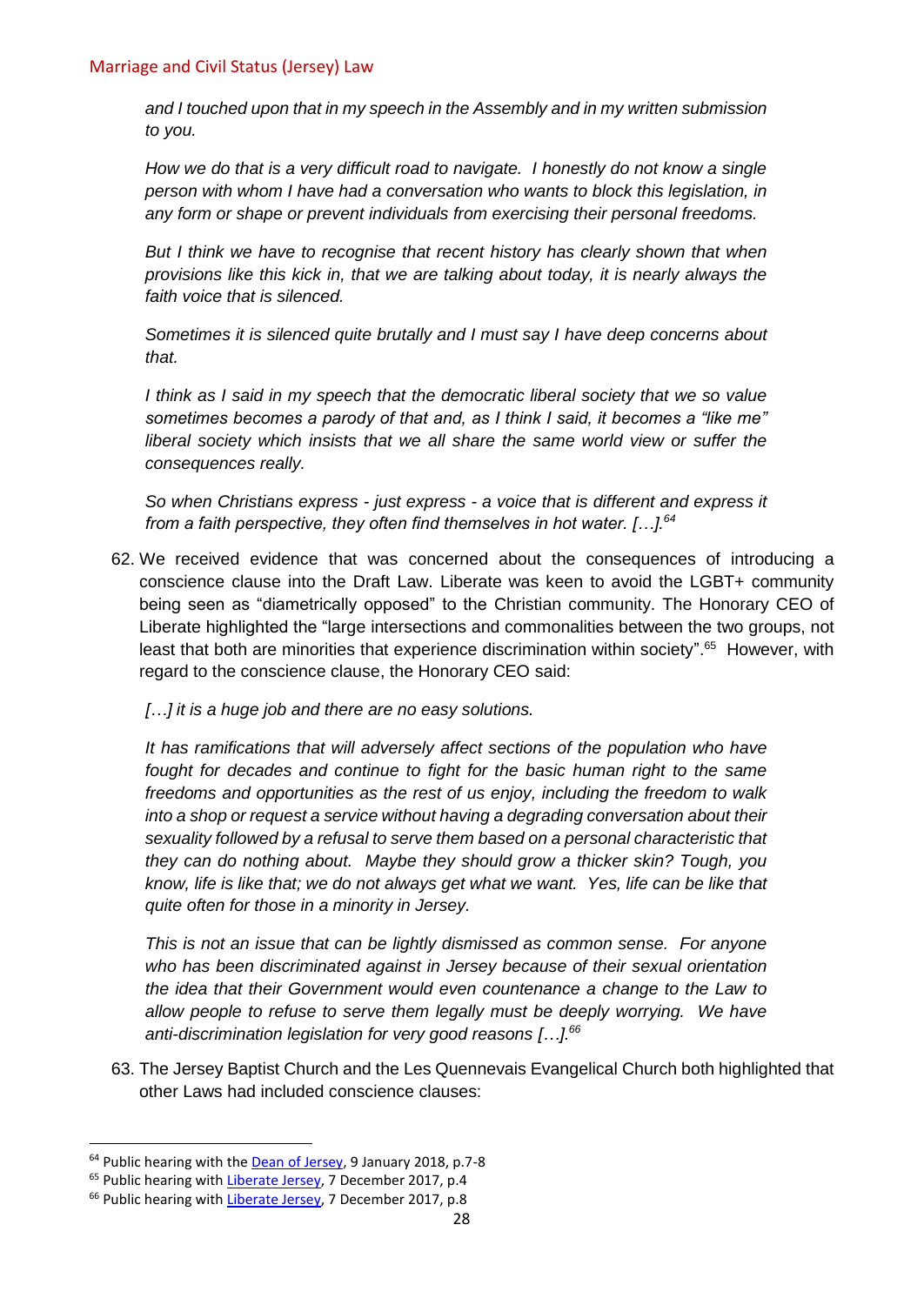*Similar conscience exemptions are already given to doctors with regards to abortion, to pacifists with regards to military service, and to vicars with regards to gay marriage (the proposed changes to the law exempts religious leaders, but not religious people). Despite the protestations expressed in chapter 1, section C, paragraph 3 of the draft law, where it is suggested that "there are complexities with defining the scope" of a conscience clause, I would submit that a number of jurisdictions have managed to draft legislation that defines the scope of a potential conscience clause.* 

*For instance, when same-sex marriage was passed in the Netherlands in 2001, the Dutch government allowed civil marriage registrars with conscientious objections to opt out. Similar protection is available to registrars in a number of state jurisdictions in the United States. Additionally, the legislature of Mississippi in the United States has passed a comprehensive conscience statute with regard to gay marriage.<sup>67</sup> The Mississippi law has been upheld in the fifth circuit federal appellate court. While these laws have raised the ire of gay advocacy groups there is no evidence that conscience clauses, have prevented same-sex couples from getting married or exercising their new-found rights.<sup>68</sup>*

64. The Honorary CEO of Liberate, however, argued that there was a difference between existing conscience clauses and the one proposed for same sex marriage:

*I think there are some interesting examples from law in the U.K. (United Kingdom). So the 1967 Abortion Act conscience clause allows medical staff to abstain from abortion procedures for ethical reasons.* 

*However, it is subject to the next subsection, which maintains the duty to participate in treatment that is necessary to save the life or prevent grave permanent injury to the physical or mental health of a pregnant woman. Under the National Service Armed Forces Act in 1939 about 60,000 people were exempted or partially exempted from service in the Armed Forces during World War II if they could demonstrate they were opposed to using warfare as a means of settling international disputes, conscientious objectors were still required to serve of course, often in the most menial and dangerous roles.* 

*There are other clauses in U.K. law that permit, for example, Sikhs to dispense with crash helmets on motorbikes or hard hats on building sites and Jehovah's Witnesses to refuse a blood transfusion. The point about all these conscience clauses is that the exemption for the religious belief is not at the expense of someone else's wellbeing. The problem here is that you are not objecting to marriage as a concept; you are objecting to marriage when it is between 2 people who are gay; a personal characteristic the people concerned can do nothing about.* 

*The action driven by religious belief is then discriminatory because it does harm to someone else. A Jehovah's Witnesses does not refuse a blood transfusion from white people; they refuse a blood transfusion from everyone. A conscientious objector does not object to war between particular countries, they object to all war.* 

<sup>67</sup> <http://billstatus.ls.state.ms.us/documents/2016/html/HB/1500-1599/HB1523SG.htm>

<sup>68</sup> [Jersey Baptist Church,](http://www.statesassembly.gov.je/scrutinyreviewsubmissions/submission%20-%20draft%20marriage%20and%20civil%20status%20(amendment%20no.4)%20(jersey)%20law%20-%20jersey%20baptist%20church%20-%203%20november%202017.pdf) [Quennevais Evangelical Church](http://www.statesassembly.gov.je/scrutinyreviewsubmissions/submission%20-%20draft%20marriage%20and%20civil%20status%20(amendment%20no.%204)%20(jersey)%20law%20-%20quennevais%20evangelical%20church%20-%202%20november%2017.pdf)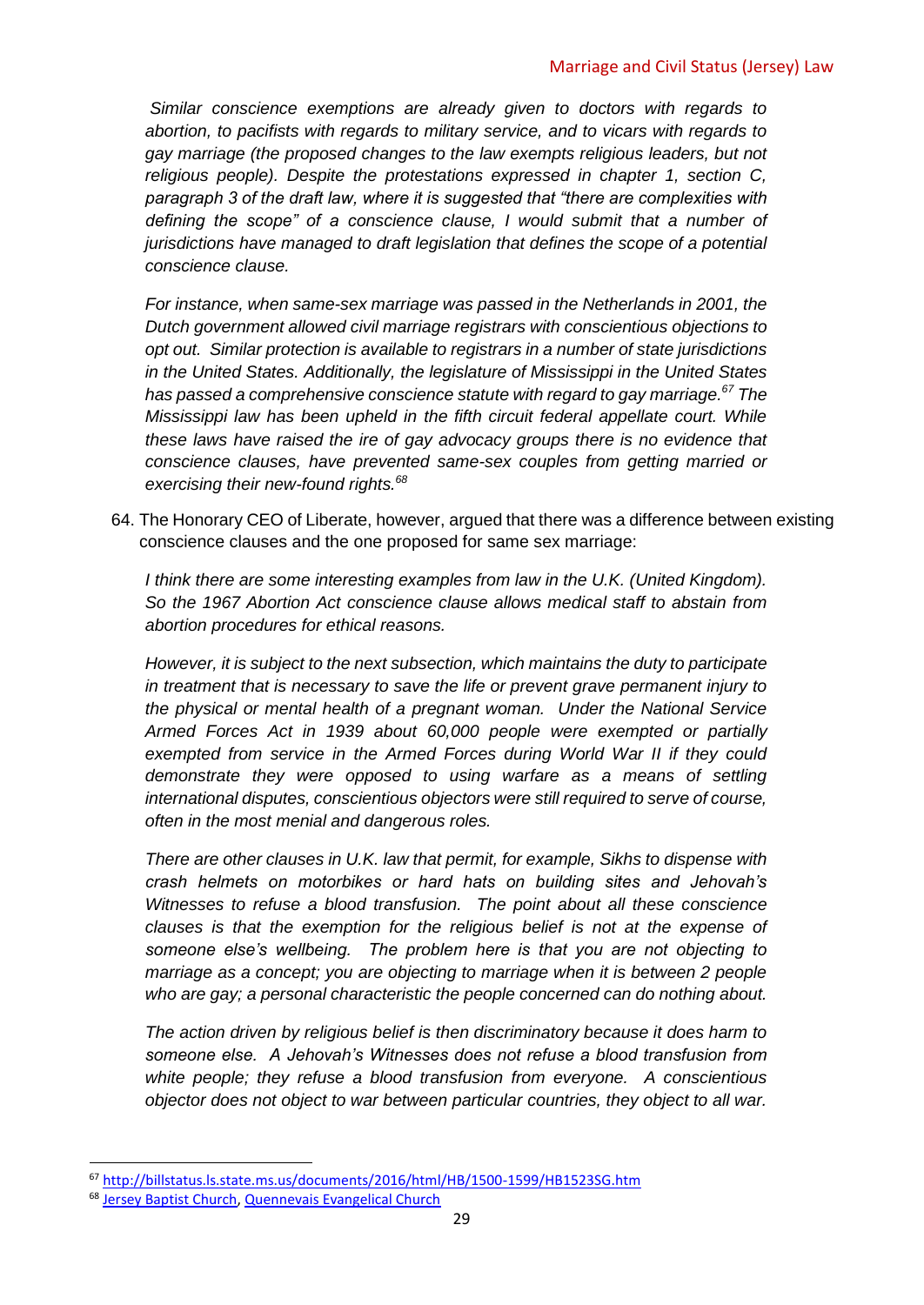*A Catholic doctor does not object to performing abortions for unmarried mothers, they object to performing abortions for all women. That is I think the difference.<sup>69</sup>*

65. The Deputy Chief Minister, Senator Andrew Green, expanded on Liberate's point and said:

*It is quite simple, really. First of all, experience from other jurisdictions tells us the conscience law does not work properly, but the one that is always cited to me is the conscience provision, if you like, for nurses around abortion. They have the right to say that they do not participate in that. The difference is that they select not to participate for belief reasons in abortion. They do not select to say: "I will not*  participate in an abortion for somebody of a different ethnic background or *somebody who is not married." They have been allowed to opt out completely. We know from experience, looking at other jurisdictions, that that works there, but that does not transfer over.<sup>70</sup>*

66. The Deputy Chief Minister, said that his understanding of how the conscience clause works was based on experience from the UK.<sup>71</sup> He continued:

*The problem is that with the conscience clause, as I see it, if it is not constructed properly - and I have not seen any evidence that it could be constructed in the right way - it encourages and allows for discrimination rather than someone opting out for a particular reason. As I say, a nurse can walk out from participating in a particular process completely, but she - or he, because we have male nurses as well - does not select which ones they will do and which ones they will not.<sup>72</sup>*

67. The Chief Minister, Senator Ian Gorst, said that he did not want to criminalise people on the basis of their faith and did not want to see legal cases which have occurred elsewhere happening in Jersey. However, he recognised the difficulties in implementing an effective conscience clause:

*Finding a remedy in the law ends up being quite difficult and I have read again with interest some of the submissions because I have to say I do not want to criminalise people who have a religious objective or on religious grounds object and see marriage as shown in canon law. But creating a legal framework through the Equal Marriage Law that provides that protection, which is a protection for those religious beliefs and not for discrimination, is a real challenge.<sup>73</sup>*

68. The Chair of the JEA highlighted the view of Peter Tatchell, an equalities campaigner, who in February 2016, published an article in relation to the Ashers Bakers court case. In this case, the Christian owners of a bakery were taken to court for refusing to bake a cake decorated with the slogan "support gay marriage". The Chair of the JEA said:

*We would love to add to that the comments made by famed equalities campaigner Peter Tatchell when the Ashers Bakery case was decided. In a way he changed his view in the papers and he said this: "This judgment opens a can of worms. It means that a Muslim printer could be obliged to publish cartoons of Mohammed and a Jewish printer could be required to publish a book that propagates holocaust* 

- <sup>71</sup> Public hearing with the *Chief Minister and Deputy Chief Minister*, 9 January 2018, p.26-27
- <sup>72</sup> Public hearing with the [Chief Minister and Deputy Chief Minister,](http://www.statesassembly.gov.je/scrutinyreviewtranscripts/2018/transcript%20-%20marriage%20and%20civil%20status%20law%20-%20chief%20minister%20-%209%20january%202018.pdf) 9 January 2018, p.26-27

<sup>&</sup>lt;sup>69</sup> Public hearing wit[h Liberate Jersey,](http://www.statesassembly.gov.je/scrutinyreviewtranscripts/2017/transcript%20-%20marriage%20and%20civil%20status%20law%20-%20liberate%20jersey%20-%207%20december%202017.pdf) 7 December 2017, p.11

<sup>&</sup>lt;sup>70</sup> Public hearing with the *Chief Minister and Deputy Chief Minister*, 9 January 2018, p.26-27

 $73$  Public hearing with the [Chief Minister and Deputy Chief Minister,](http://www.statesassembly.gov.je/scrutinyreviewtranscripts/2018/transcript%20-%20marriage%20and%20civil%20status%20law%20-%20chief%20minister%20-%209%20january%202018.pdf) 9 January 2018, p.29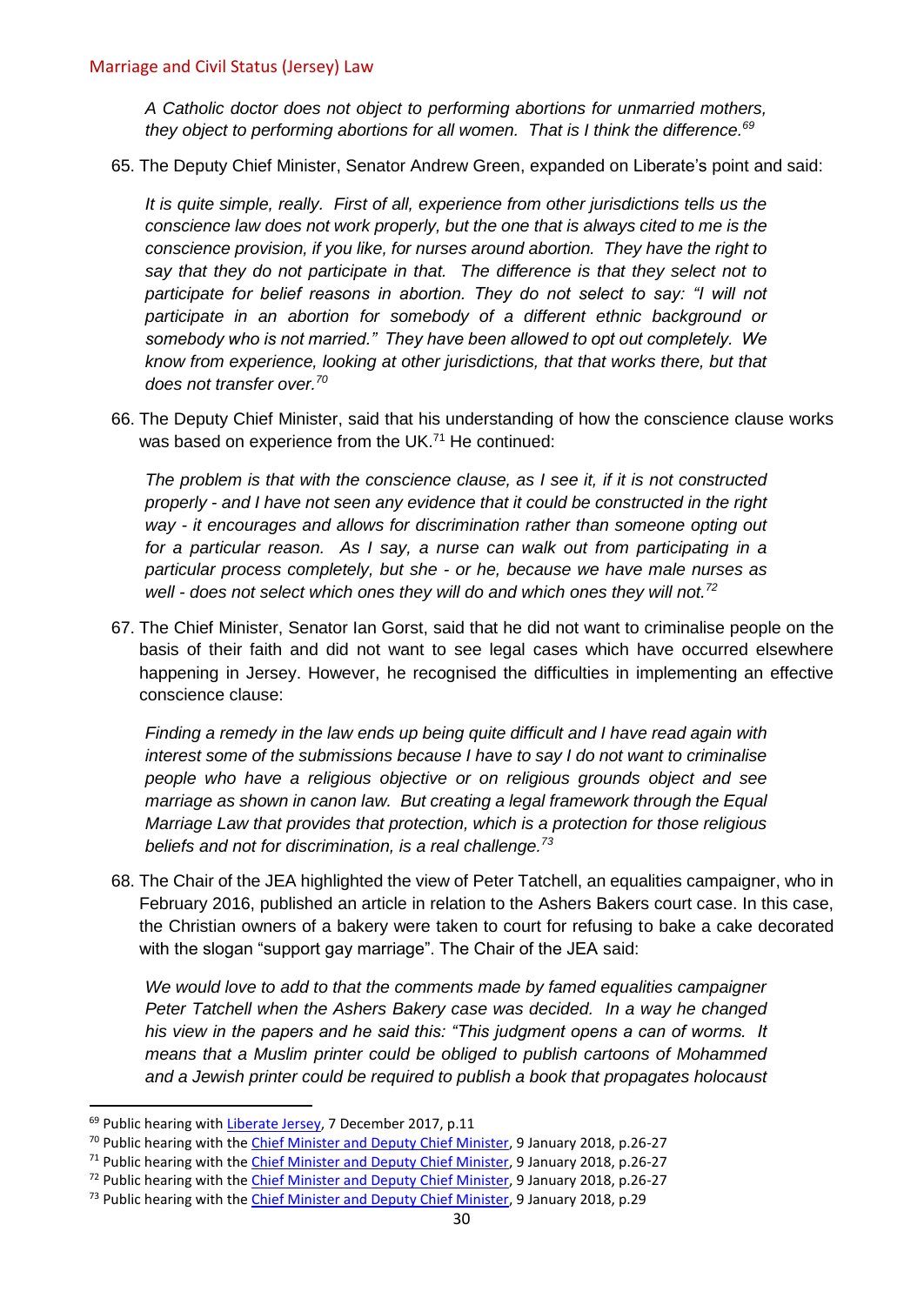*denial. What the court has decided here sets a dangerous, authoritarian precedent that is open to serious debate." He goes on to contend for a limited conscience clause.<sup>74</sup>*

- 69. Balancing the rights of people to enjoy a family life with the rights of people to live by their religious conviction is no easy task and one that has been debated in several other jurisdictions. We have listened to all the arguments for and against implementing a so called tolerance or conscience clause. We do not take on this subject lightly and appreciate the concerns of people who have misgivings about its adoption. However, we are concerned about the absence of protections in the law, if a tolerance clause is not adopted, for people who believe they cannot participate in same sex marriage on the basis of their religious conviction. We do not believe it is acceptable to leave this until after the Draft Law has been passed which is why we have lodged an amendment on this issue.
- 70. We also received evidence on the concept of reasonable accommodation in the workplace. We have not addressed this concept in our amendment as it is not within the scope of the Draft Law. We believe that this concept has merit and should be explored once the Draft Law has been agreed.

<span id="page-32-0"></span>**Finding 8: People who provide goods and services in respect to marriages and wedding ceremonies will be required to comply with all aspects of this law, even if it goes against their firmly held religious belief or conviction in respect to same sex marriage.** 

<span id="page-32-2"></span>**Recommendation 4: The law should be amended so that a person who, on the basis of their firmly held religious belief or conviction, objects to same sex marriage cannot be compelled to provide goods or services in relation to a same sex marriage or any social event or function associated with a marriage. The Panel has lodged an amendment on this issue.**

<span id="page-32-1"></span>**Finding 9: There is a risk that employees may be compelled to undertake work in relation to same sex marriage or wedding receptions, even if this goes against their firmly held religious belief or conviction.** 

<span id="page-32-3"></span>**Recommendation 5: We did not address the concept of reasonable accommodation in the workplace because it was not within the scope of the Draft Law. However, this is an important issue and the Chief Minister should, in response to this report, set out what work he will undertake to address it.** 

 $74$  Public hearing with the Jersey Evangelical Alliance, 7 December 2017, p.4; Peter Tatchell, I've changed my mind on [the gay cake row. Here's why](https://www.theguardian.com/commentisfree/2016/feb/01/gay-cake-row-i-changed-my-mind-ashers-bakery-freedom-of-conscience-religion), Guardian, 1 February 2016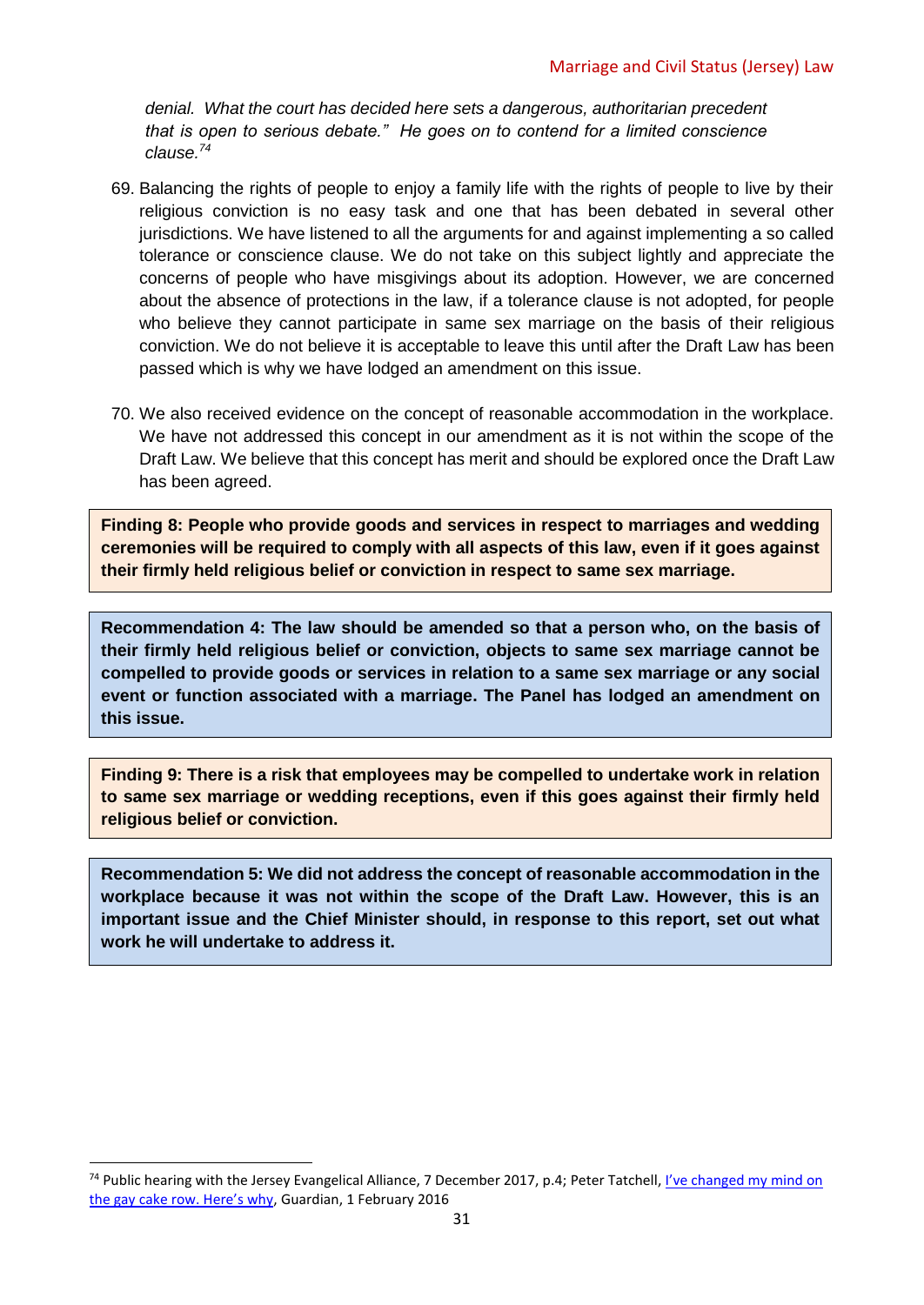# <span id="page-33-0"></span>**9. Use of religious content in civil ceremonies**

- 71. The Draft Law will allow for the use of some content in civil marriage ceremonies that are also used in religious marriage ceremonies. Couples entering into a civil marriage will not be allowed to include any religious ritual or symbol, prayers or any religious worship or service during the marriage ceremony. They will, however, be allowed to use hymns, songs or chants, readings from the Bible or other holy books, vows or statements of commitment that contain references of a religious nature provided they do not replicate a religious marriage ceremony. Couples will also be able to use candles, lights, incense, ribbons and other decorations. These provisions are contained within Article 17 of the Draft Law.
- 72. The Director of Social Policy in the Chief Minister's Department, Ruth Johnson, explained that the change proposed in the Draft Law was to correct an error in the 2001 Law. Restrictions on the use of religious content in the 2001 Law had been, "crudely reflected as a complete ban and a complete restriction on religious content, rather than what the States decided they wanted to happen at that particular time".<sup>75</sup> Ms Johnson continued:

*[…] Being aware of that and having listened to that, we then had conversations with the then Superintendent Registrar, who was very clear that from her feedback from couples and her feedback from her delegates that the restriction on all religious content, many couples were very unhappy about it. The issue about religious content, because it is such a broad definition, it covers things like ribbon-tying ceremonies, candle-lighting ceremonies, it covers hymns, and for many people hymns are not about an act of faith, they are about an act of identity. The feedback was that people were very unhappy about that. […].<sup>76</sup>* 

73. The Superintendent Registrar described the types of requests she received from couples planning for civil marriage ceremonies:

*I receive customer feedback from our couples, is that they would like to have a spiritual element to their marriage. […]. There are regular requests for hymns and songs of a religious nature that may have a personal significance to them and, potentially, using readings; we have very few requests for religious readings but it is mostly in the song choice, I would say. There are sometimes requests for traditional hand-fasting ceremonies where there are ribbons tied around wrists, which is quite an ancient marriage ritual. I know that, at the moment, is not permitted under the law. The law will allow some element of spirituality but, very importantly, my overriding principle with that provision in the law is that it should not in any way mimic a religious marriage, so allowing some element of spirituality or religious content to give expression to people's personal religious beliefs but not in any way mimicking a religious service.<sup>77</sup>*

74. Liberate said that it welcomed the use of religious content in civil marriage ceremonies. It stated:

*[…] we welcome the inclusion by the Marriage Law of the ability for civil celebrants to incorporate hymns, chants, Bible readings, candles, ribbons etc into their* 

<sup>&</sup>lt;sup>75</sup> Public hearing with the *Chief Minister and Deputy Chief Minister*, 9 January 2018, p.22

<sup>&</sup>lt;sup>76</sup> Public hearing with the [Chief Minister and Deputy Chief Minister,](http://www.statesassembly.gov.je/scrutinyreviewtranscripts/2018/transcript%20-%20marriage%20and%20civil%20status%20law%20-%20chief%20minister%20-%209%20january%202018.pdf) 9 January 2018, p.22

<sup>77</sup> Public hearing with the [Superintendent Registrar,](http://www.statesassembly.gov.je/scrutinyreviewtranscripts/2017/transcript%20-%20marriage%20and%20civil%20status%20law%20-%20superintendent%20registrar%20-%206%20december%202017.pdf) 6 December 2017, p.32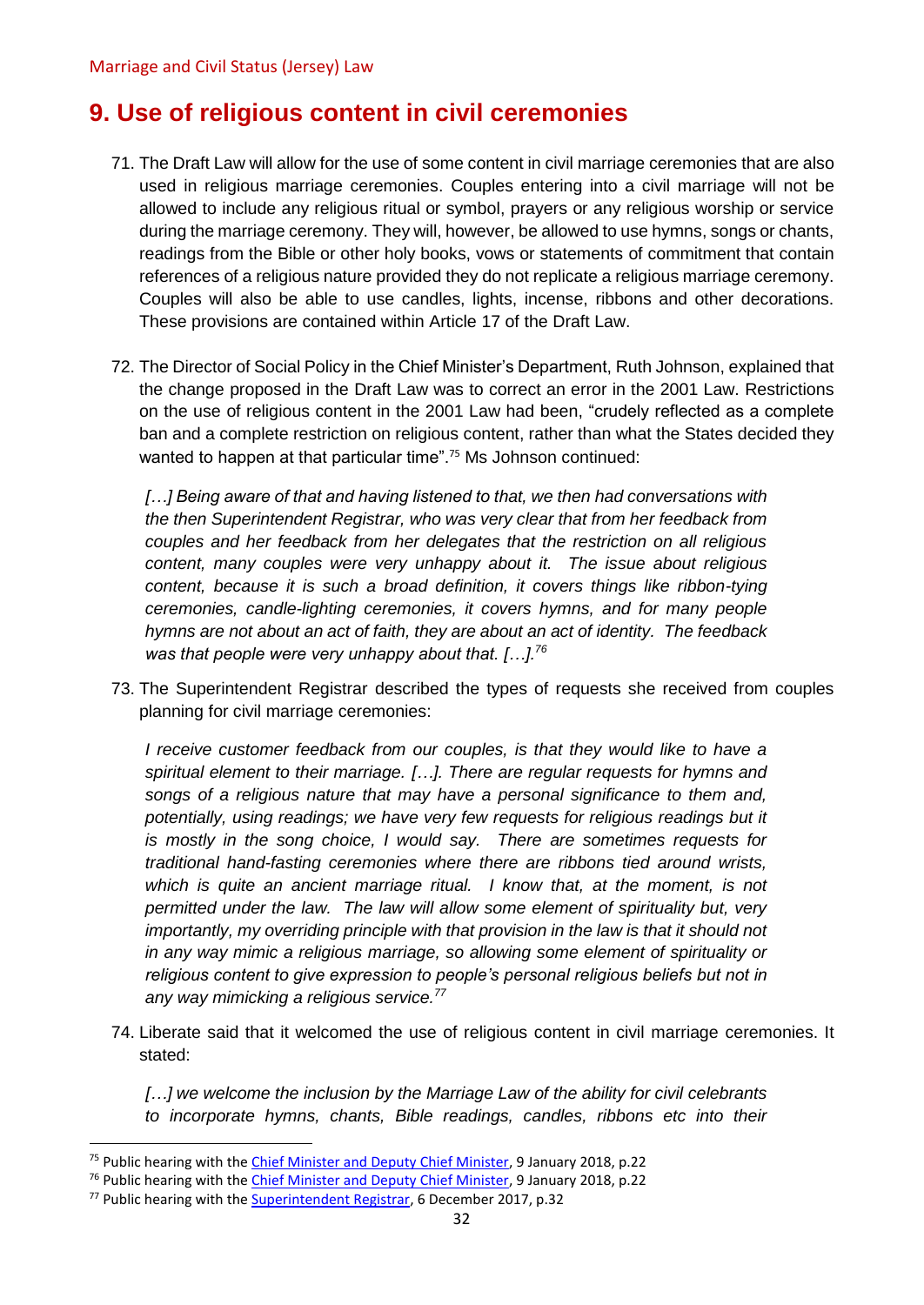*ceremony providing that, in so doing, it does not replicate an act of religious worship, which is, quite rightly, to remain the province of religious organisations and officials (Article 17 (9)).<sup>78</sup>*

75. The Honorary CEO of Liberate expanded upon Liberate's written response and argued that it could help to expose more people to religion:

*I think what weddings provide as well for a lot of people is one of the very few opportunities to attend a church within what is quite a secular life and I think*  anything that opens up the idea of having slightly religious content within a civil *ceremony could, potentially, then, therefore, open it up for people investigating religion a little bit more.<sup>79</sup>*

76. Liberate Board Member and Superintendent of the Jersey Methodist Circuit, Reverend Graeme Halls, said that he understood the anxiety some had about using religious content in civil weddings. In his view, some religious content was also cultural which justified allowing religious content in civil marriage ceremonies:

*What is interesting is if I could go to a different aspect of my work in terms of funerals, there are civil celebrants here conducting funerals. I would say to that a bit early, crematorium and they have just finished saying the Lord's Prayer and they are singing All Things Bright and Beautiful. Clearly, the family have asked: "We do not want a religious service but we do want the Lord's Prayer and we do want All Things Bright and Beautiful." I think there is a muddle in that sense in that world. I know there is some anxiety in the church about civil celebrants being able to conduct what looks like a religious ... even if they do not have the formal religious version of perfecting it, for rich or for poor, in sickness and health, if those are not included because that is what I think you were talking about earlier, would make no difference at all. But if those words are sandwiched by two hymns or something, what does it look like? I know there is some anxiety about that but I think that a lot of this stuff is religious but it is also cultural. How do you draw distinctions? It has always seemed to be a bit mad that you cannot have some sort of religious music before a civil ceremony.<sup>80</sup>*

77. The Director of Social Policy in the Chief Minister's Department reported feedback she had received from religious groups at a consultation meeting in September 2016:

*[…] I discussed this with the religious organisations. While there was some concern expressed by some of the organisations, the overriding view and the overriding feedback from that meeting was that they were happy for religious content, providing it did not fall into being a replication of a religious service or religious rites. I then worked with the previous Dean to develop the law drafting instructions, which he was cited on throughout the whole of the process and was supportive of the ability under the law to allow certain forms of religious content.<sup>81</sup>*

78. Despite, this, we received a number of submissions from religious groups which expressed concern about the use of religious content in civil marriage ceremonies.

<sup>78</sup> [Liberate](http://www.statesassembly.gov.je/scrutinyreviewsubmissions/submissions%20-%20draft%20marriage%20and%20civil%20status%20(amendment%20no.%204)%20(jersey)%20law%20-%20liberate%20-%202%20november%202017.pdf)

<sup>&</sup>lt;sup>79</sup> Public hearing wit[h Liberate Jersey,](http://www.statesassembly.gov.je/scrutinyreviewtranscripts/2017/transcript%20-%20marriage%20and%20civil%20status%20law%20-%20liberate%20jersey%20-%207%20december%202017.pdf) 7 December 2017, p.28

<sup>80</sup> Public hearing wit[h Liberate Jersey,](http://www.statesassembly.gov.je/scrutinyreviewtranscripts/2017/transcript%20-%20marriage%20and%20civil%20status%20law%20-%20liberate%20jersey%20-%207%20december%202017.pdf) 7 December 2017, p.26-27

<sup>&</sup>lt;sup>81</sup> Public hearing with the [Chief Minister and Deputy Chief Minister,](http://www.statesassembly.gov.je/scrutinyreviewtranscripts/2018/transcript%20-%20marriage%20and%20civil%20status%20law%20-%20chief%20minister%20-%209%20january%202018.pdf) 9 January 2018, p.22-23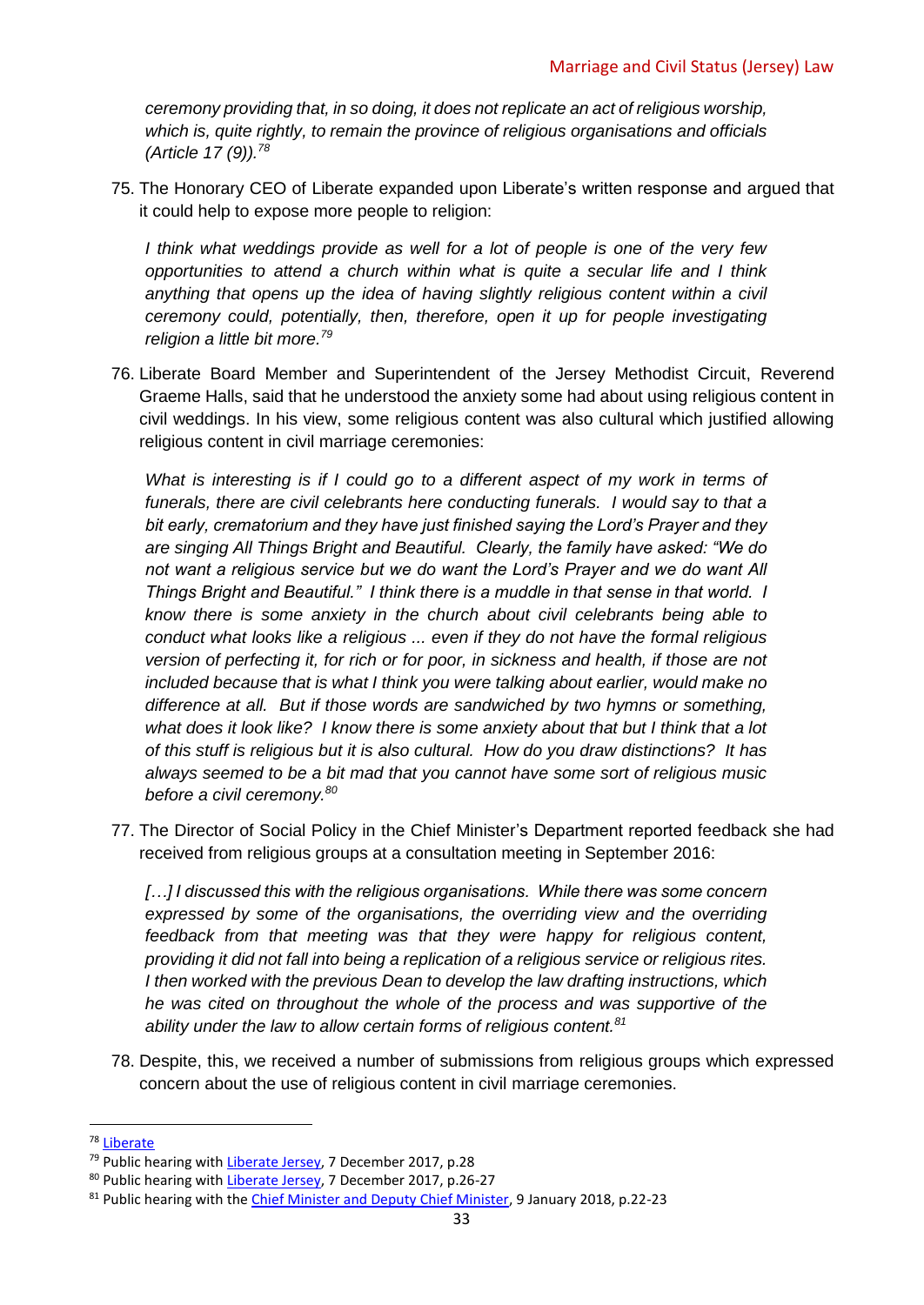79. The Dean of Jersey argued that civil marriage ceremonies should remain civil and should not include material that is specifically of a Christian nature. In his written submission, he questioned whether a civil celebrant or Registrar is able to define or decide what is, or is not, religious worship:

*We believe that paragraphs (8) and (9) [of the Draft Law] are contradictory and lack clarity. A hymn, by its very definition, is an act of worship, as is a reading from the Bible. How can a civil celebrant or Registrar define or decide what is, or is not, worship? Surely, this is outside of their gift and remit? This to our minds is conflicting in and of itself, in that it is a non-religious celebrant who makes the decision as to what is religious and gives such a broad latitude to the celebrant conducting the ceremony, that it allows almost anything and simply becomes a quasi-religious ceremony! It is our clear view that civil ceremonies should remain civil and should not include material that is specifically of a Christian nature, namely hymns and Bible readings. This is dressing up a ceremony to be what it is not. <sup>82</sup>*

80. The Chair of the JEA shared an example of how things are done in the UK:

[...] It is slightly clearer in the way that is handled in the U.K. Having been recently *to a civil wedding of a wonderful member of our family, I was quite surprised as a clergyman, because I had been asked to pray at it, that the civil registrar said: "I would have to leave the building before you are involved." Sometimes I think that clarity and that clear difference between a civil celebration and a religious celebration, I think that clarity could ... certainly is handled more clearly in the U.K. than is presented here in this legislation.<sup>83</sup>*

81. The Roman Catholic Dean said that the distinction made in the UK was correct. He recognised that making decisions on this matter were difficult and questioned whether it was possible to determine in law:

*[…] in England it was - it might be changing - very clear that a civil wedding had no religious content and I felt that was correct. […].* 

*When is a pop song a pop song and not a religious song? Very difficult. I had this dispute already with some of the brides and you are saying: "Is that really appropriate?" "Yes, but you should print a couple of words" and they play it to me and I think it is very difficult. I am not saying those things are easy but I do not know whether the law can lay that down.<sup>84</sup>*

82. In response to concerns about the use of religious content in civil marriage ceremonies and how the Draft Law would determine what is and is not allowed, the Superintendent Registrar informed us that the Law was very prescriptive:

*I think it provides the ability to have religious content, which I welcome and I think it is very prescriptive. It very clearly says you can have hymns, […], you can have hymns, you can have Bible readings but you cannot have prayers or indeed any religious ritual that mimics or recreates any of the rites of any religious organisation.* 

<sup>82</sup> [The Dean of Jersey](http://www.statesassembly.gov.je/scrutinyreviewsubmissions/submission%20-%20draft%20marriage%20and%20civil%20status%20(amendment%20no.%204)%20(jersey)%20law%20-%20dean%20of%20jersey%20-%2028%20october%202017.pdf)

<sup>&</sup>lt;sup>83</sup> Public hearing with the [Jersey Evangelical Alliance,](http://www.statesassembly.gov.je/scrutinyreviewtranscripts/2017/transcript%20-%20marriage%20and%20civil%20status%20law%20-%20jersey%20evangelical%20alliance%20-%207%20december%202017.pdf) 7 December 2017, p.17

<sup>&</sup>lt;sup>84</sup> Public hearing with the [Roman Catholic Dean,](http://www.statesassembly.gov.je/scrutinyreviewtranscripts/2017/transcript%20-%20marriage%20and%20civil%20status%20law%20-%20roman%20catholic%20dean%20-%2018%20december%202017.pdf) 18 December 2017, p20-23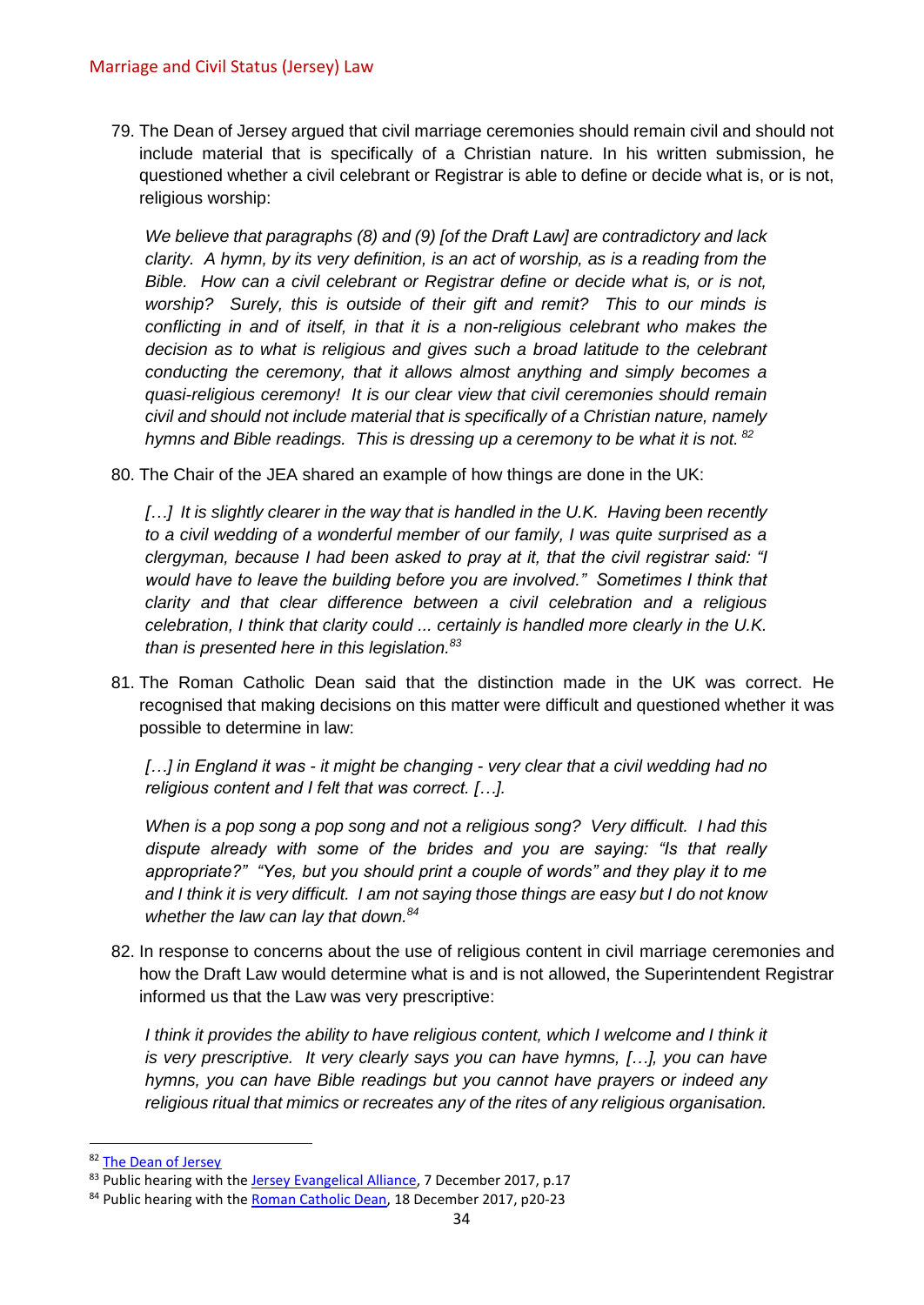*You can have candles, you can have ribbons, so it allows the expansion of the service to include spiritualising or religion but without copying or recreating. It maintains each church wedding to be a church wedding and a civil wedding to be a civil wedding.<sup>85</sup>*

83. When asked about who will determine what religious content should or should not be allowed, the Superintendent Registrar said:

*When I am writing my guidelines for my staff and the celebrants and the Assistant Deputy Superintendent Registrars, that is something that I will be giving a great deal of care and attention to, with the policy director and with the law officers as well, to ensure that there is a very prescribed understanding of what is and is not permitted, so that there is consistency for the general public, that there will not be an occasion where one couple are permitted one thing and another couple are not permitted …<sup>86</sup>*

- 84. The Superintendent Registrar said that she would arbitrate on religious content in the first instance but she recognised that this was a sensitive topic. She conceded that she would be happy to "take advice from any stakeholder on this subject" including, for example, the Dean of Jersey.<sup>87</sup>
- 85. The Director of Social Policy at the Chief Minister's Department explained to us how the process would work in practise and that a scheme would be set out in a subsequent Ministerial Order once the Draft Law had been agreed. She explained:

*One of the things that will be required of every civil celebrant solemnising marriage in Jersey is they must agree in writing with the couple the form of the ceremony that they are going to be presiding over and the content of that ceremony that is going to be presided over. If the couple want a particular reading, if the couple want a particular song, that needs to be agreed in writing with the civil celebrant. The civil celebrant, under the guidance to be brought forward and as a requirement of their continuation as a civil celebrant in Jersey, if they have any doubts or any concerns at all, they must seek advice from the Superintendent Registrar. If the Superintendent Registrar has any doubt at all, the Superintendent Registrar will seek advice from the appropriate religious authority.<sup>88</sup>*

86. We understand the policy rationale for allowing greater use of some content in civil marriage ceremonies which are also used in religious marriage ceremonies. However, we are concerned that the Draft Law has attempted to define religious content without consulting adequately the appropriate religious representatives on the Island. Still more, the Draft Law will allow civil celebrants to make these decisions in practice. It is not our place to define religious content, which is why we have lodged an amendment to ensure that appropriate religious organisations play a role in this decision.

<span id="page-36-0"></span>**Finding 10: In the law as drafted civil celebrants will determine what does, and what does not, constitute religious content in relation to a civil marriage ceremony.** 

<sup>&</sup>lt;sup>85</sup> Public hearing with the **Superintendent Registrar**, 6 December 2017, p.32

<sup>&</sup>lt;sup>86</sup> Public hearing with the **Superintendent Registrar**, 6 December 2017, p.32

<sup>87</sup> Public hearing with the [Superintendent Registrar,](http://www.statesassembly.gov.je/scrutinyreviewtranscripts/2017/transcript%20-%20marriage%20and%20civil%20status%20law%20-%20superintendent%20registrar%20-%206%20december%202017.pdf) 6 December 2017, p.34-36

<sup>88</sup> Public hearing with the [Chief Minister and Deputy Chief Minister,](http://www.statesassembly.gov.je/scrutinyreviewtranscripts/2018/transcript%20-%20marriage%20and%20civil%20status%20law%20-%20chief%20minister%20-%209%20january%202018.pdf) 9 January 2018, p.24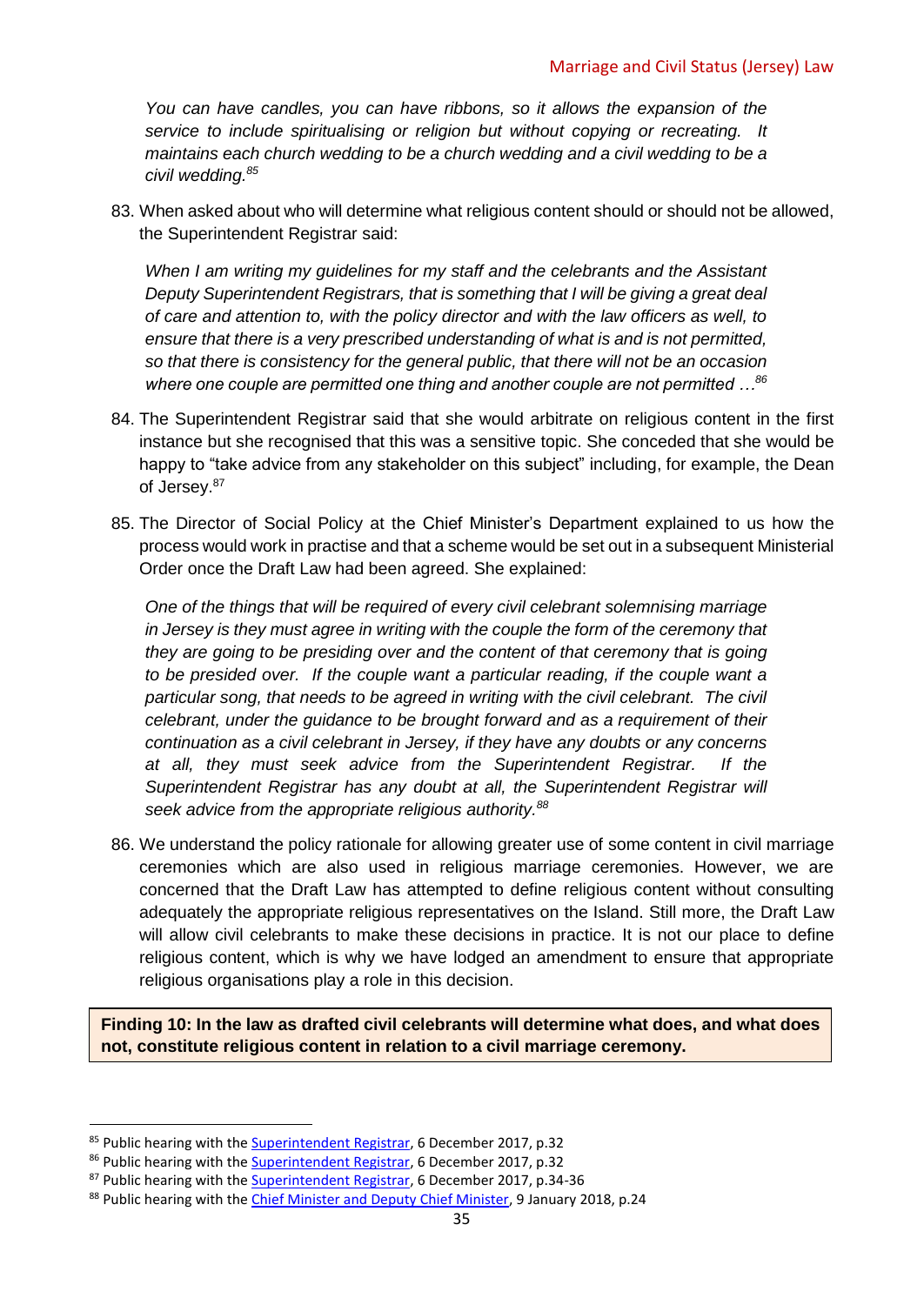<span id="page-37-0"></span>**Recommendation 6: The Draft Law should be amended to require the Superintendent Registrar to consult with the Island's main religious organisations on what religious content must or must not be permitted in a civil marriage ceremony. The Superintendent Registrar should then issue detailed guidance on this topic for the avoidance of doubt. The Panel has lodged an amendment to this affect.**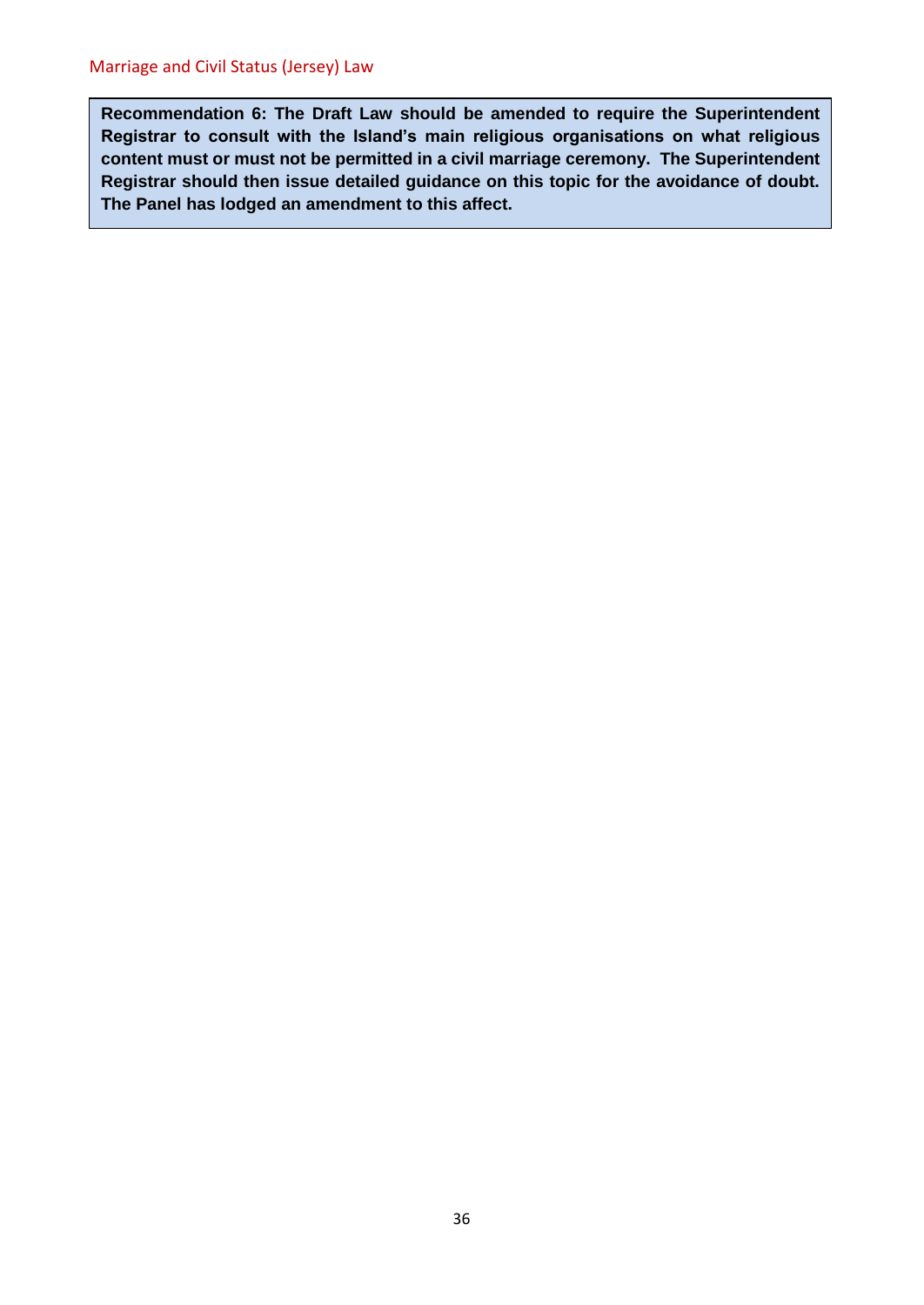# <span id="page-38-0"></span>**10. Issues outstanding**

- 87. During our review, we undertook detailed line-by-line scrutiny of the Draft Law. As part of our work we found some inaccuracies, typographical errors and spelling mistakes. These have been included in the amendments we have tabled. In light of these errors, we asked the Chief Minister if he thought the Draft Law had been rushed. The Chief Minister, underlined the amount of work his officials had put into preparing the Draft Law but agreed that it had been "rushed and challenging".<sup>89</sup>
- 88. The Draft Law amends 31 additional pieces of legislation. These appear to range in scope considerably. Some are minor, including for example, the Agricultural (Loans) (Jersey) Regulations 1974 where the terms "husband and wife" are substituted for the words "spouses". Some appear to be more substantive, including for example, the Matrimonial Causes (Jersey) Law 1949 which among other things clarifies the definition of adultery as between two people of the opposite sex. Given the timeframe for conducting this review, we have not been able to assess the amendments to these 31 additional pieces of legislation. When we asked the Chief Minister about the implication of this, he responded:

*I am expecting that Law Officers will be present in the States Assembly. I expect that any Member that has an issue with the subsequent legal changes would invite the Law Officers to address them. This is a normal process when you are making a change to legislation; you have consequential amendments. Because this is, in legal terms, a fundamental change, then it is going to have these consequential legal amendments, which are extremely technical and it is right that one is advised by lawyers in that regard. I think that it would not be appropriate on the grounds outlined to withdraw it, because there will be legal advice available to Members when they are making the decision. 90*

89. We were keen to ensure that the Draft Law implemented the decisions made by the States Assembly. This includes, for example, reforming Jersey's divorce legislation or the Civil Partnership (Jersey) Law 2012. The report accompanying the Draft Law indicated that this work will be done in due course once the Draft Law is agreed. This situation, however, leaves several anomalies and inconsistencies between the Draft Law and the other Laws.<sup>91</sup> When we raised this issue with the Chief Minister he said:

*In an ideal world, I agree with you. That is why I have set off and I have very clearly*  put into the in-principle decision that divorce reform would be included, because I *felt it was an important change as well. But you will appreciate from the legislative scrutiny that you are doing and the conversations that we are having across the table that these are very challenging technical legal areas. It became apparent to me that opening up again another Pandora's box of divorce reform would just have pushed this even further into the long grass and would have required more and further consultation because there was not even a minute on what we should do in regard to divorce reform. I am sorry that we are here and we do not have those proposals before you. The point you are making I absolutely accept. But I do not* 

<sup>&</sup>lt;sup>89</sup> Public hearing with the [Chief Minister and Deputy Chief Minister,](http://www.statesassembly.gov.je/scrutinyreviewtranscripts/2018/transcript%20-%20marriage%20and%20civil%20status%20law%20-%20chief%20minister%20-%209%20january%202018.pdf) 9 January 2018, p.11

<sup>90</sup> Public hearing with the [Chief Minister and Deputy Chief Minister,](http://www.statesassembly.gov.je/scrutinyreviewtranscripts/2018/transcript%20-%20marriage%20and%20civil%20status%20law%20-%20chief%20minister%20-%209%20january%202018.pdf) 9 January 2018, p.7-8

<sup>&</sup>lt;sup>91</sup> [N. Sawyer](http://www.statesassembly.gov.je/scrutinyreviewsubmissions/submission%20-%20draft%20marriage%20and%20civil%20status%20(amendment%20no.%204)%20(jersey)%20law%20-%20n%20sawyer%20-%2013%20october%202017.pdfhttp:/www.statesassembly.gov.je/scrutinyreviewsubmissions/submission%20-%20draft%20marriage%20and%20civil%20status%20(amendment%20no.%204)%20(jersey)%20law%20-%20n%20sawyer%20-%2013%20october%202017.pdf)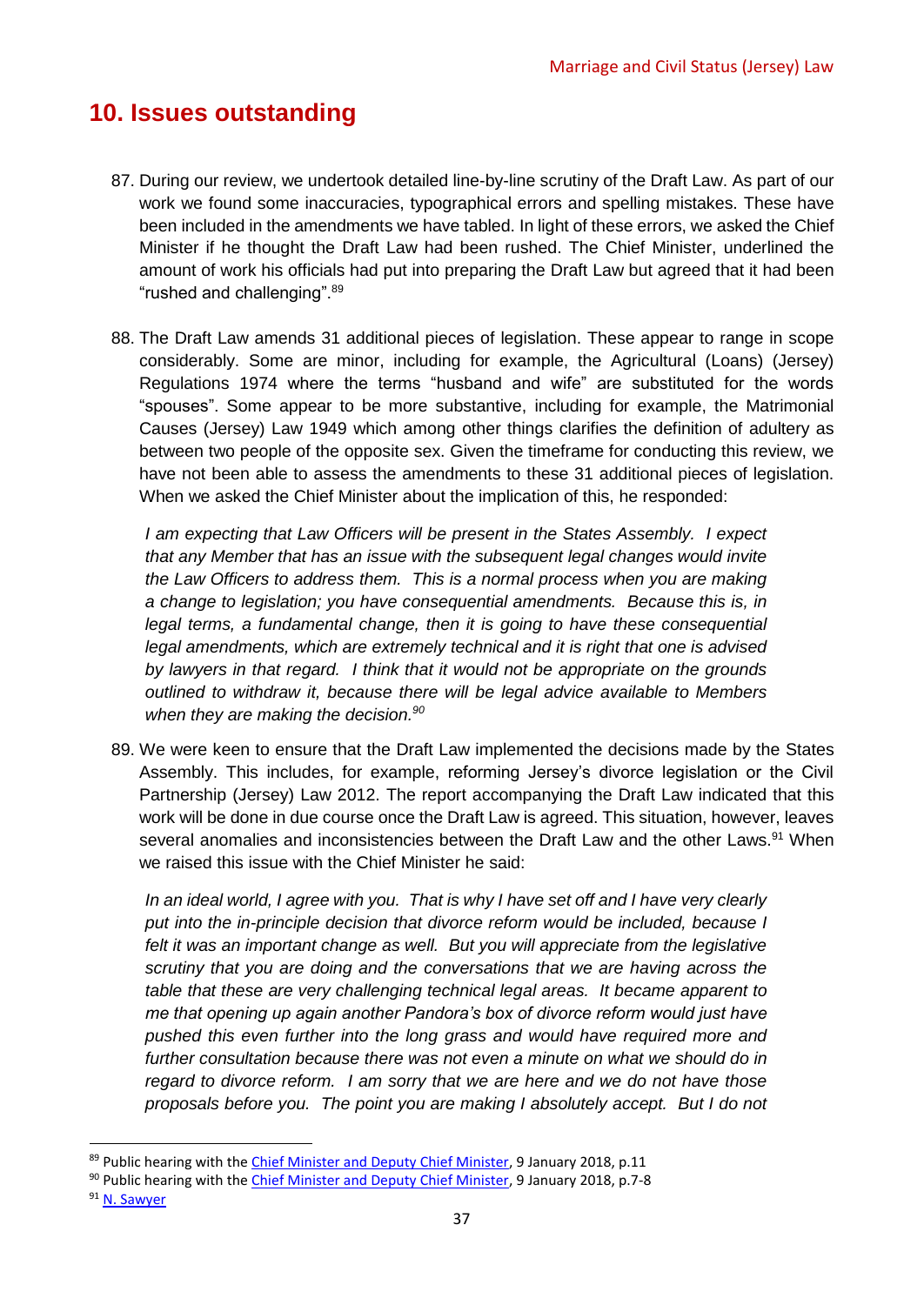#### Marriage and Civil Status (Jersey) Law

*think it is grounds for us not continuing with this piece of legislation, because other jurisdictions - and this is never a defence, of course - have just changed their legislation in this regard and decoupled it from divorce reform, but they have left in the very issues that you have just been raising with us.<sup>92</sup>*

<span id="page-39-0"></span>**Finding 11: Introducing the Draft Law, as lodged, will create a situation where there will be discrimination between same sex couples and heterosexual couples. The examples identified by the Panel include: heterosexual couples will not be able to enter into civil partnerships and same sex couples may not be able to seek a divorce on the grounds of adultery.** 

90. The States Assembly agreed to retain terms such as "husband and wife" and "mother and father". However, many of the consequential amendments change these terms into "spouses" and "parents". The Director of Social Policy in the Chief Minister's Department reported that this was done for technical legal reasons and highlighted that these terms already appeared in other Laws.<sup>93</sup> She highlighted that they intended to provide flexibility on how people were referred to in public facing documents. The Director of Social Policy explained:

*Flowing from this law are significant changes to virtually every form used by the Superintendent Registrar's process about the whole of booking marriages and registering marriage. Every single one of those forms we are providing couples with the facility to adapt those forms so that if 2 men are getting married they can use "husband and husband" or they can choose to use the term "spouse." Similarly, we will make sure that birth certificate forms will be able to be changed as well so they can refer to a "mother and a mother" and a "father and a father" or a "parent and a parent." We are ensuring that in all documents which the public interface with, the public have absolute choice of the terms that they wish to use to describe themselves and their relationship to their spouse.<sup>94</sup>*

91. The Draft Law is a very long and complex piece of legislation. The Chief Minister has agreed that the Draft Law has been rushed. During our review we have taken evidence from a range of stakeholders and, based on this information, sought to identify, understand and correct as many deficiencies as we can in the time available. While we have found several errors, we cannot guarantee that the Draft Law does not contain any more errors.

<span id="page-39-1"></span>**Finding 12: After lodging the Draft Law, two weeks before it was due to be debated, the Chief Minister lodged 24 separate amendments to the Draft Law. The majority of these amendments were correcting inaccuracies, typographical errors and spelling mistakes.**

<span id="page-39-2"></span>**Finding 13: The Draft Law is a long and complex piece of legislation. In addition to substantially re-writing the 2001 Law, it will make 31 consequential amendments to other pieces of legislation. There has not been sufficient time to consider the implications of all of these consequential amendments.** 

<sup>92</sup> Public hearing with the [Chief Minister and Deputy Chief Minister,](http://www.statesassembly.gov.je/scrutinyreviewtranscripts/2018/transcript%20-%20marriage%20and%20civil%20status%20law%20-%20chief%20minister%20-%209%20january%202018.pdf) 9 January 2018, p.34

<sup>93</sup> Public hearing with the [Chief Minister and Deputy Chief Minister,](http://www.statesassembly.gov.je/scrutinyreviewtranscripts/2018/transcript%20-%20marriage%20and%20civil%20status%20law%20-%20chief%20minister%20-%209%20january%202018.pdf) 9 January 2018, p.38

<sup>94</sup> Public hearing with the [Chief Minister and Deputy Chief Minister,](http://www.statesassembly.gov.je/scrutinyreviewtranscripts/2018/transcript%20-%20marriage%20and%20civil%20status%20law%20-%20chief%20minister%20-%209%20january%202018.pdf) 9 January 2018, p.37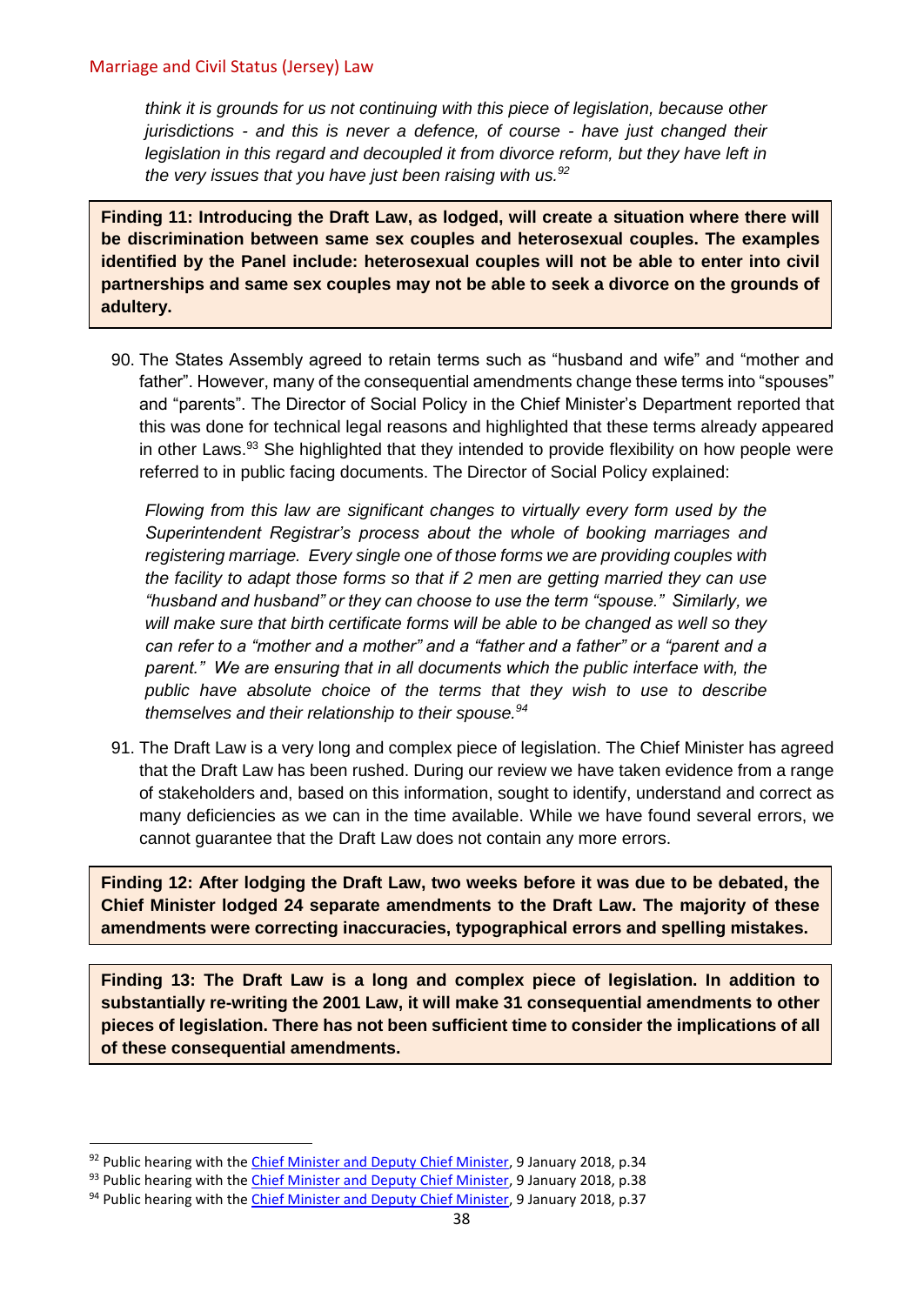<span id="page-40-2"></span>**Recommendation 7: The Chief Minister should report back to the States Assembly before the Appointed Day Act for the Draft Law and confirm that there are no outstanding inaccuracies, typographical errors and spelling mistakes in the Draft Law. If there are outstanding issues, the Chief Minister should bring forward amendments to correct such matters.** 

## <span id="page-40-0"></span>**Consultation**

 $\overline{a}$ 

- 92. During the course of our review, we were interested to understand how much the Chief Minister and his officials engaged with key stakeholders throughout the process building up to and after lodging the Draft Law.
- 93. The Chief Minister reported that, prior to lodging the Draft Law, he or his officials had met with the Comité des Connétables, delegates of the Superintendent Registrar, and a range of religious organisations.<sup>95</sup> The Chief Minister also said that they had met with the Humanist Association, LGBT+ groups and States of Jersey departments.<sup>96</sup> The Chief Minister said, however, that:

*There was a lot of consultation and public consultation prior to the in-principle decision and then all of that detailed conversation that I have just spoken about was between the in-principle decision and the final lodging of the draft law. I think what you are trying to drive at is did we consult on the draft law in its final form. The answer is we did a lot of work leading up to it, but we did not have the draft law in our hands to consult on directly.<sup>97</sup>*

<span id="page-40-1"></span>**Finding 14: Whilst consulting during the early stages and on the law drafting instructions, the Chief Minister and his staff did not directly consult on the Draft Law with all key stakeholders.** 

94. The Superintendent Registrar reported that, over the past 11 months when she began in post, the Draft Law had been "constantly" on her desk. She said on what basis she had been consulted:

*So, this year, when I began, the law was just about to be drafted. So, there has been a small amount of consultation with me in relation to the process of marriage, to ensure that the law allows me to administer marriage in a manner which is streamlined and improved. In particular, the input I have had is moving to more digital online applications to help reduce staff costs and the time that is spent in duplication of work. That, I would say, is the primary input that I have had. Because,* 

 $95$  The religious organisations quoted by the Chief Minister include: the Anglican Dean of Jersey, representatives of the Baptist Church, the Pentecostal Church, the Freedom Church, the Jehovah's Witnesses, the Catholic Church, the Independent Evangelical Church, the Methodist Church, the Church of Scotland, the United Reform Church, the Salvation Army, representatives of the Quaker community and the Jewish community.

96 Public hearing with the [Chief Minister and Deputy Chief Minister,](http://www.statesassembly.gov.je/scrutinyreviewtranscripts/2018/transcript%20-%20marriage%20and%20civil%20status%20law%20-%20chief%20minister%20-%209%20january%202018.pdf) 9 January 2018, p.3

 $97$  Public hearing with the [Chief Minister and Deputy Chief Minister,](http://www.statesassembly.gov.je/scrutinyreviewtranscripts/2018/transcript%20-%20marriage%20and%20civil%20status%20law%20-%20chief%20minister%20-%209%20january%202018.pdf) 9 January 2018, p.3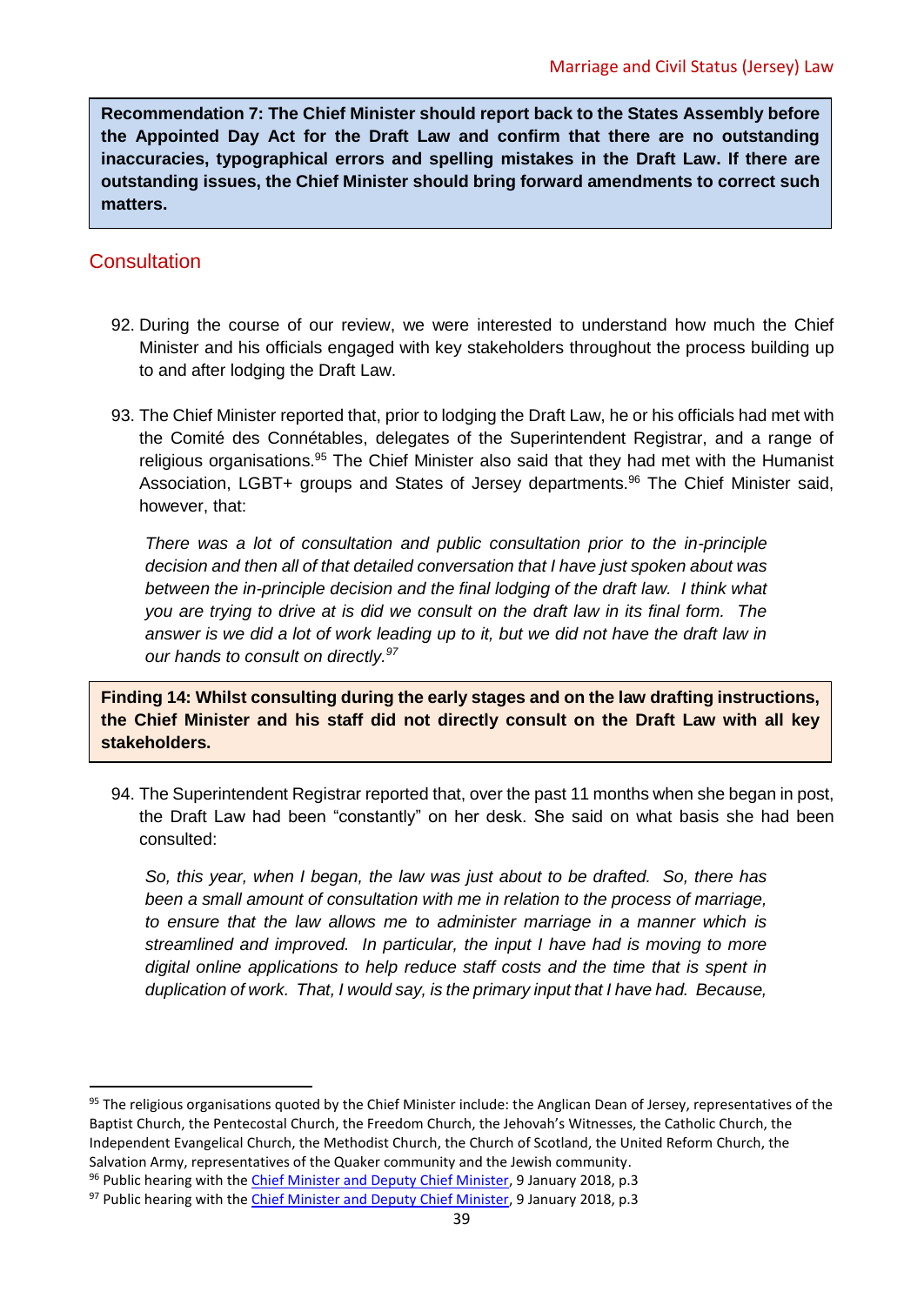#### Marriage and Civil Status (Jersey) Law

*as I said, the policy document had already been produced before my tenure began. So, it is more of a practical input.<sup>98</sup>*

- 95. The Chairman and the Secretary of the Comité des Connétables reported that they had received two presentations from the Superintendent Registrar on the Draft Law in March 2016, December 2016 and then two more in September and October 2017. The Chairman informed us that the Comité got more involved with the Draft Law when they understood the implications for the parish registrars.<sup>99</sup> The Chairman felt that the Comité des Connétables had been "briefed very well" and that he had "no complaints".<sup>100</sup>
- 96. The Honorary CEO of Liberate said that his organisation had had roughly four meetings in relation to the Draft Law over the course of two years:

*[…] I think our journey started by us responding to the public consultation process. That is, I think, where we got on board with it. I do not think we had an invitation from the Chief Minister's to specifically get involved. I think we got involved because we saw it out there and we responded. From that point onwards we have been kept in the loop as much as, I guess, anybody who has been on board from that point.*

[...] I think meetings we have probably had 4 in total over the course of 2 years at *key points where something has been about to happen. It may be the draft is about to be released or something like that. So, yes, maybe about 4 meetings, I think. I have had a few email conversations back and forth with Ruth Johnson where I have said: "Have you thought about this?" and she has come back with: "Yes, we have thought about it" mostly. […].<sup>101</sup>*

97. The Chair of the JEA said that while the Dean of Jersey had been consulted on behalf of the Church of England, his organisation had only got involved once the Draft Law was published. He felt there had not been enough consultation:

*So we feel that, one, there are quite a lot of errors in the legislation when we started to look at it and that the process to some degree feels relatively rushed and maybe there has been a slight lack of consultation with major parties for whom this is going*  to impact. Therefore, I think our suggestion would be that we could do with taking *a bit more time over this to get this right for all the faith-based groups and for all groups here in Jersey, particularly over this area of reasonable accommodation and mutual respect and possibly an amendment to the Discrimination Act.<sup>102</sup>*

98. The Roman Catholic Dean said that he had not been consulted on the Draft Law:

*None at all. […] No. Bob [the former Dean of Jersey] and I have talked about it, we have discussed it with Graeme Halls and others, we do not always agree with each other on this; Bob and I used to. Yes, and among our own clergy and people, have discussed it at times. No, otherwise nothing official. […] . Yes, we had that meeting with Ian Gorst, I remember up in his office, it must be 2 years ago and he said: "It is going to take a long time to implement this, this has a lot of complications. You* 

 $\ddot{\phantom{a}}$ 

<sup>98</sup> Public hearing with the **Superintendent Registrar**, 6 December 2017, p.39

<sup>99</sup> Public hearing with the [Comité des Connétables,](http://www.statesassembly.gov.je/scrutinyreviewtranscripts/2017/transcript%20-%20marriage%20and%20civil%20status%20law%20-%20comit%c3%a9%20des%20conn%c3%a9tables%20-%206%20december%202017.pdf) 6 December 2017, p.22

<sup>&</sup>lt;sup>100</sup> Public hearing with th[e Comité des Connétables,](http://www.statesassembly.gov.je/scrutinyreviewtranscripts/2017/transcript%20-%20marriage%20and%20civil%20status%20law%20-%20comit%c3%a9%20des%20conn%c3%a9tables%20-%206%20december%202017.pdf) 6 December 2017, p.23

<sup>&</sup>lt;sup>101</sup> Public hearing with [Liberate Jersey,](http://www.statesassembly.gov.je/scrutinyreviewtranscripts/2017/transcript%20-%20marriage%20and%20civil%20status%20law%20-%20liberate%20jersey%20-%207%20december%202017.pdf) 7 December 2017, p.34-35

<sup>&</sup>lt;sup>102</sup> Public hearing with th[e Jersey Evangelical Alliance,](http://www.statesassembly.gov.je/scrutinyreviewtranscripts/2017/transcript%20-%20marriage%20and%20civil%20status%20law%20-%20jersey%20evangelical%20alliance%20-%207%20december%202017.pdf) 7 December 2017, p.19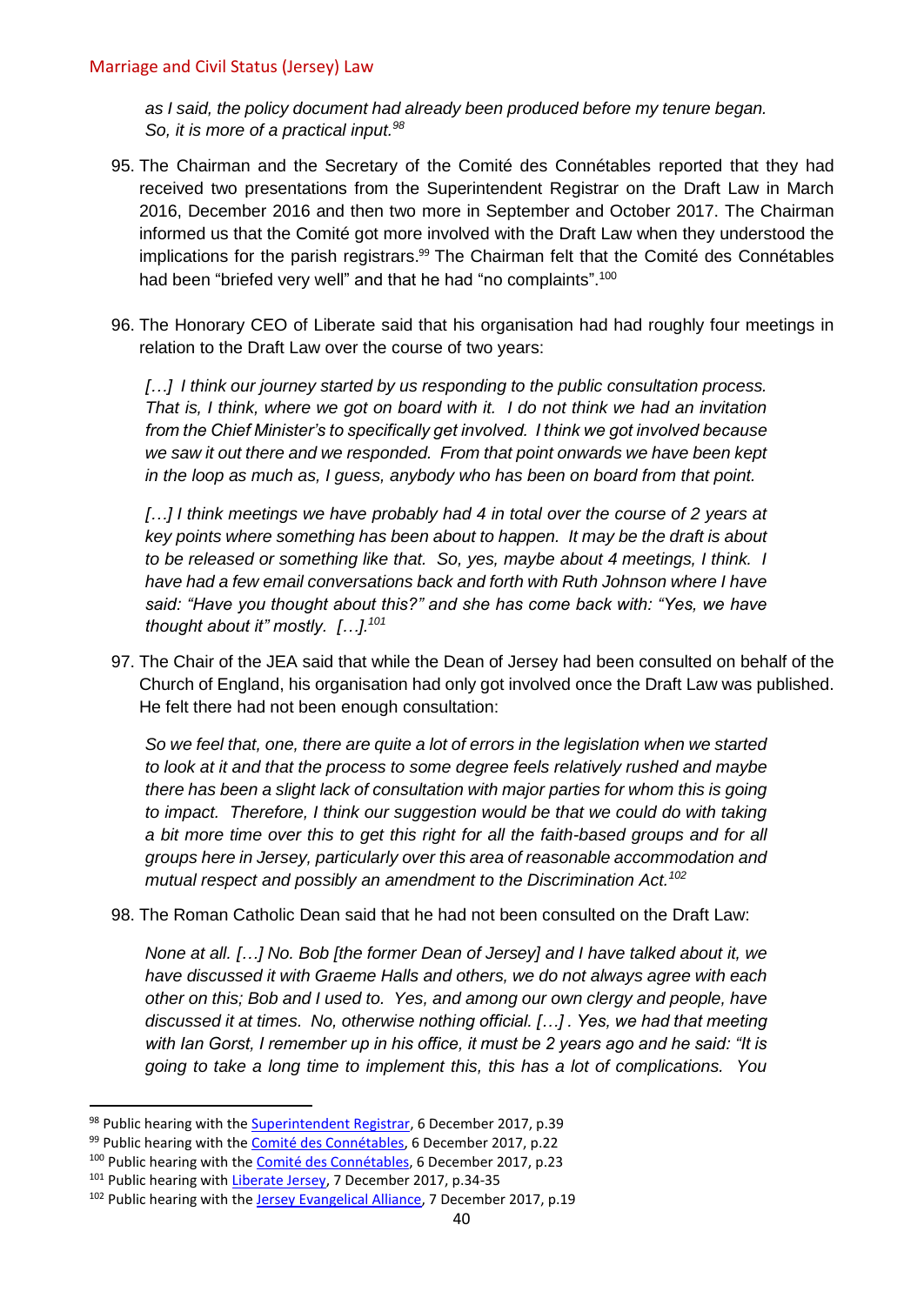*cannot just change it because there is all sorts of other issues connected with the law." We said: "Okay" and we knew that process was going to be taking place. But until the other day and until your invitation, no.<sup>103</sup>*

99. In response to concerns from some religious organisations, including the Roman Catholic Dean, that they had not been sufficiently consulted, the Chief Minister and the Director of Social Policy maintained that they had either invited, or had meetings with, the Catholic Dean or one of his representatives.<sup>104</sup> We note, however, that the Chief Minister had not consulted any stakeholder on the Draft Law.

<span id="page-42-0"></span>**Finding 15: We are concerned that not all key stakeholders have had adequate opportunity to review and comment on the Draft Law prior to lodging.** 

<span id="page-42-1"></span>**Recommendation 8: In response to this report, the Council of Ministers should commit publically to ensuring that all key stakeholders have the opportunity to review and comment on a proposed final version of a law prior to lodging.** 

<span id="page-42-2"></span>**Recommendation 9: The rules governing the process for legislative scrutiny should be reformed so that draft laws are subject to legislative scrutiny and that sufficient time is allowed for the process to be completed.** 

<sup>&</sup>lt;sup>103</sup> Public hearing with th[e Roman Catholic Dean,](http://www.statesassembly.gov.je/scrutinyreviewtranscripts/2017/transcript%20-%20marriage%20and%20civil%20status%20law%20-%20roman%20catholic%20dean%20-%2018%20december%202017.pdf) 18 December 2017, p24-25

<sup>&</sup>lt;sup>104</sup> Public hearing with the *Chief Minister and Deputy Chief Minister*, 9 January 2018, p.13-14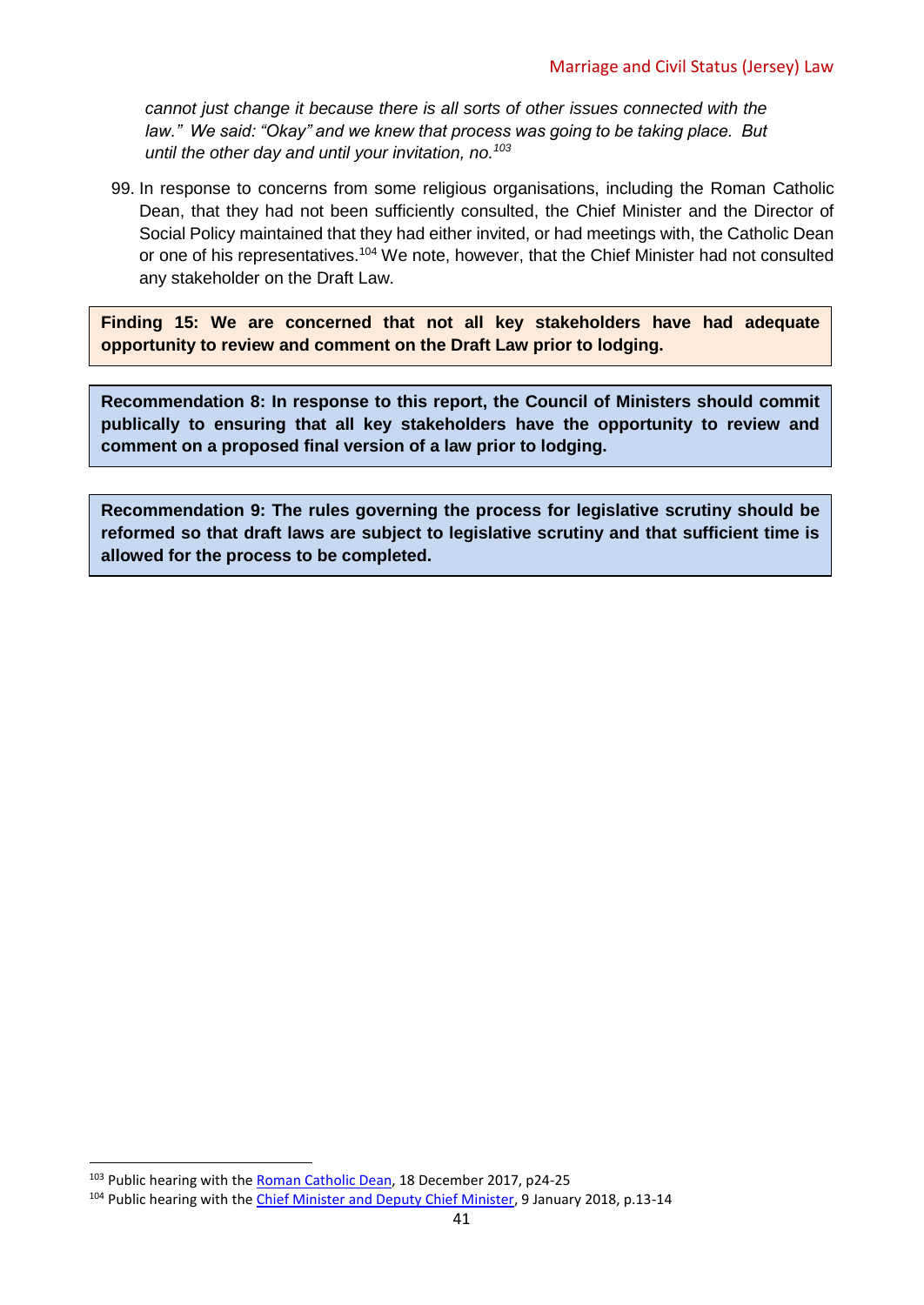# <span id="page-43-0"></span>**Appendix**

## <span id="page-43-1"></span>Panel Membership

[Deputy John Le Fondré \(Chairman\)](http://www.statesassembly.gov.je/Pages/Members.aspx?MemberId=90)

[Deputy Simon Brée \(Vice Chairman\)](http://www.statesassembly.gov.je/Pages/Members.aspx?MemberId=96http://www.statesassembly.gov.je/Pages/Members.aspx?MemberId=96)

[Deputy Kevin Lewis](http://www.statesassembly.gov.je/Pages/Members.aspx?MemberId=170) 

[Senator Sarah Ferguson](http://www.statesassembly.gov.je/Pages/Members.aspx?MemberId=66http://www.statesassembly.gov.je/Pages/Members.aspx?MemberId=66)

## <span id="page-43-2"></span>Terms of Reference

- 1. To conduct detailed legislative scrutiny of the Draft Marriage and Civil Status (Amendment No.4) (Jersey) Law to ensure the accuracy and adequacy of the Draft law. This will include:
	- Examining whether the proposed changes to the Marriage and Civil Status Law as set out in the Draft law implement the decisions of the States Assembly in approving the introduction of same-sex marriage and open-air marriages;
	- Examining the protections afforded to religious organisations and officials under the "quadruple lock" (as defined in the Draft law);
	- Examining the other proposed changes to the marriage and registration process, including;
		- o The ability for the States to increase the age of marriage by Regulations in the future;
		- $\circ$  The amended appointment process and responsibilities of the Superintendent Registrar and parish registrars;
		- $\circ$  The introduction of civil celebrants to replace delegates of the Superintendent Registrar:
		- o The conversion of civil partnerships to a marriage;
		- o New safeguards against forced and sham marriage.
- 2. To examine the consequential changes to other legislation, including the Discrimination (Jersey) Law 2013.

## <span id="page-43-3"></span>**Witnesses**

The following witnesses gave evidence. Transcripts can be viewed on the Panel's website: [www.scrutiny.gov.je.](http://www.scrutiny.gov.je/)

## **Wednesday 6 December 2017**

**C. Follain,** Superintendent Registrar, Office of the Superintendent Registrar; **T. Walker**, Chief Officer, Community and Constitutional Affairs

**Connétable L. Norman**, Chairman, Comité des Connétables; **S. De Gruchy**, Secretary, Comité des Connétables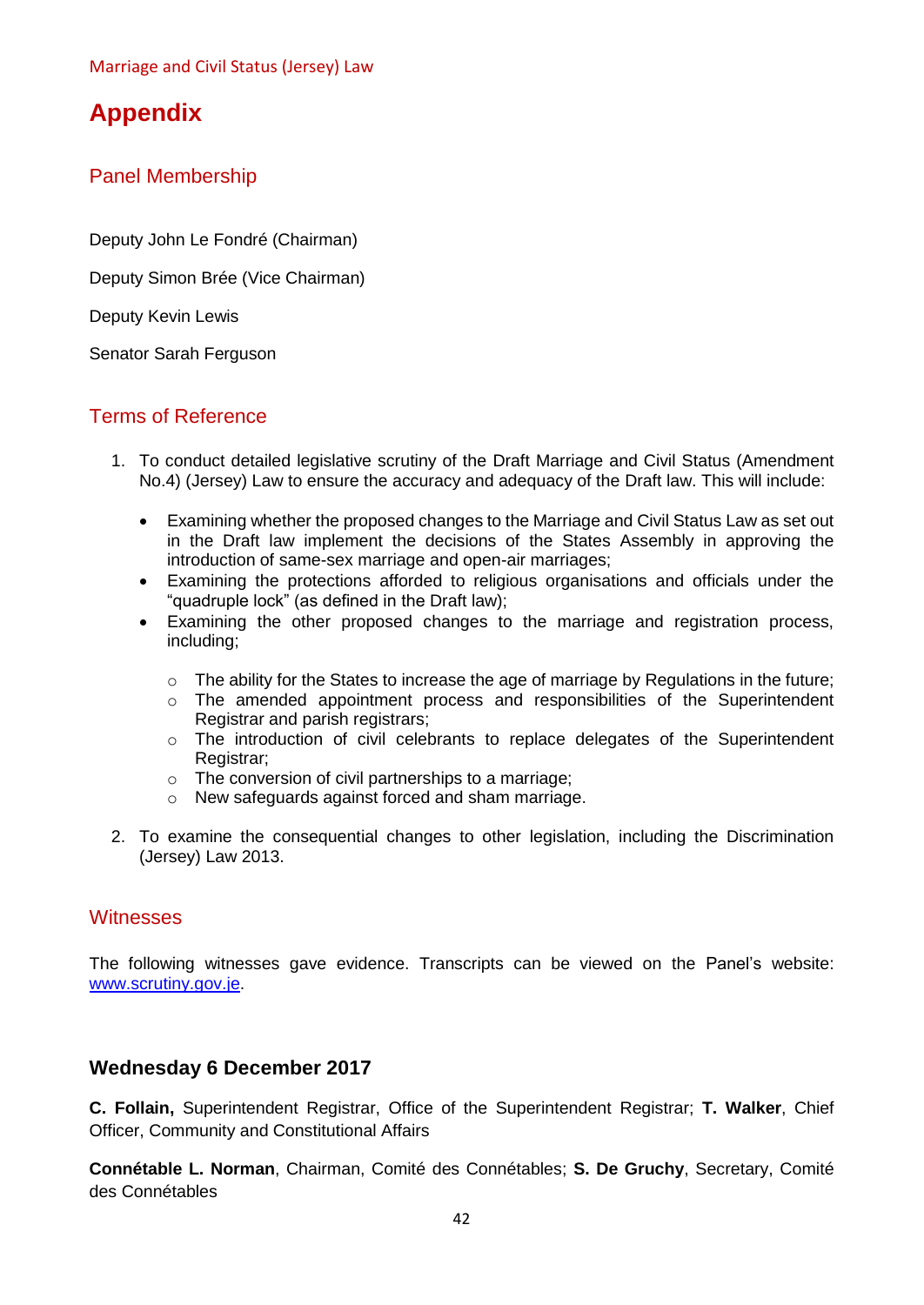## **Thursday 7 December 2017**

**The Reverend M. Shea**, Chair, Jersey Evangelical Alliance; **Reverend D. Waller**, Pastor, Jersey Baptist Church; **Reverend Canon P. Brooks**, Vicar, St. Paul's Church and Vice Dean of Jersey

**V. Tanner Davy**, Honorary C.E.O, Liberate Jersey; **Reverend G. Halls**, Board Member, Liberate Jersey and Superintendent of the Jersey Methodist Circuit

## **Monday 18 December 2017**

**Monsignor N. France**, Catholic Dean of Jersey

## **Tuesday 9 January 2018**

**Senator I. Gorst**, Chief Minister; **Senator A. Green M.B.E**., Deputy Chief Minister

**The Very Reverend Mike Keirle**, Dean of Jersey

## <span id="page-44-0"></span>Published written evidence

The following written evidence was received and can be viewed on the Panel's website: [www.scrutiny.gov.je.](http://www.scrutiny.gov.je/)

- N. Sawyer
- N. Ferraby
- R. Mari
- St Paul's Church

Tern Events

Town Church

Christian Legal Centre

Anonymous 1

Anonymous 2

Anonymous 3 (not published)

Anonymous 4

Anonymous 5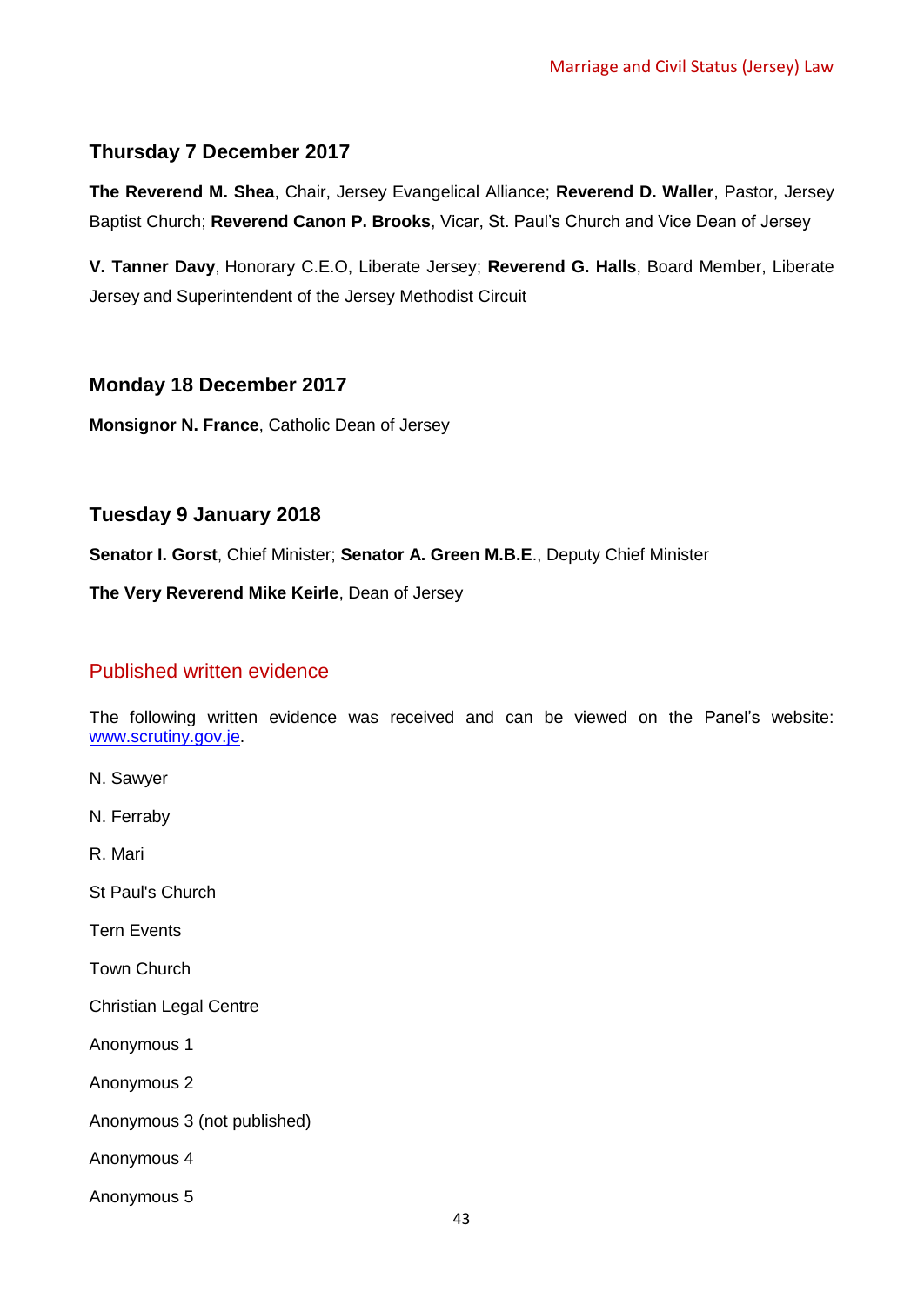#### Marriage and Civil Status (Jersey) Law

- Freedom Church
- Ecclesiastical Court
- Methodist Church
- Catholic Church
- St Mark's Church Jersey
- Jersey Evangelical Alliance
- P. Willis
- P. Slatter
- Rev'd H and E Le Ruez
- P. Le Cheminant
- Superintendent Registrar
- S. Taylor
- T. Charlton
- T. Medeiros
- Quennevais Evangelical Church
- Dean of Jersey
- Comite des Connetables
- Christian Portuguese Mission
- E. Waller
- D. Roszczenko
- D. Cross
- B. Whitchurch
- B. Miles
- G. Ryan
- G. Medeiros
- H. Morton
- H. Quinn
- J. Gordon
- Jersey Baptist Church